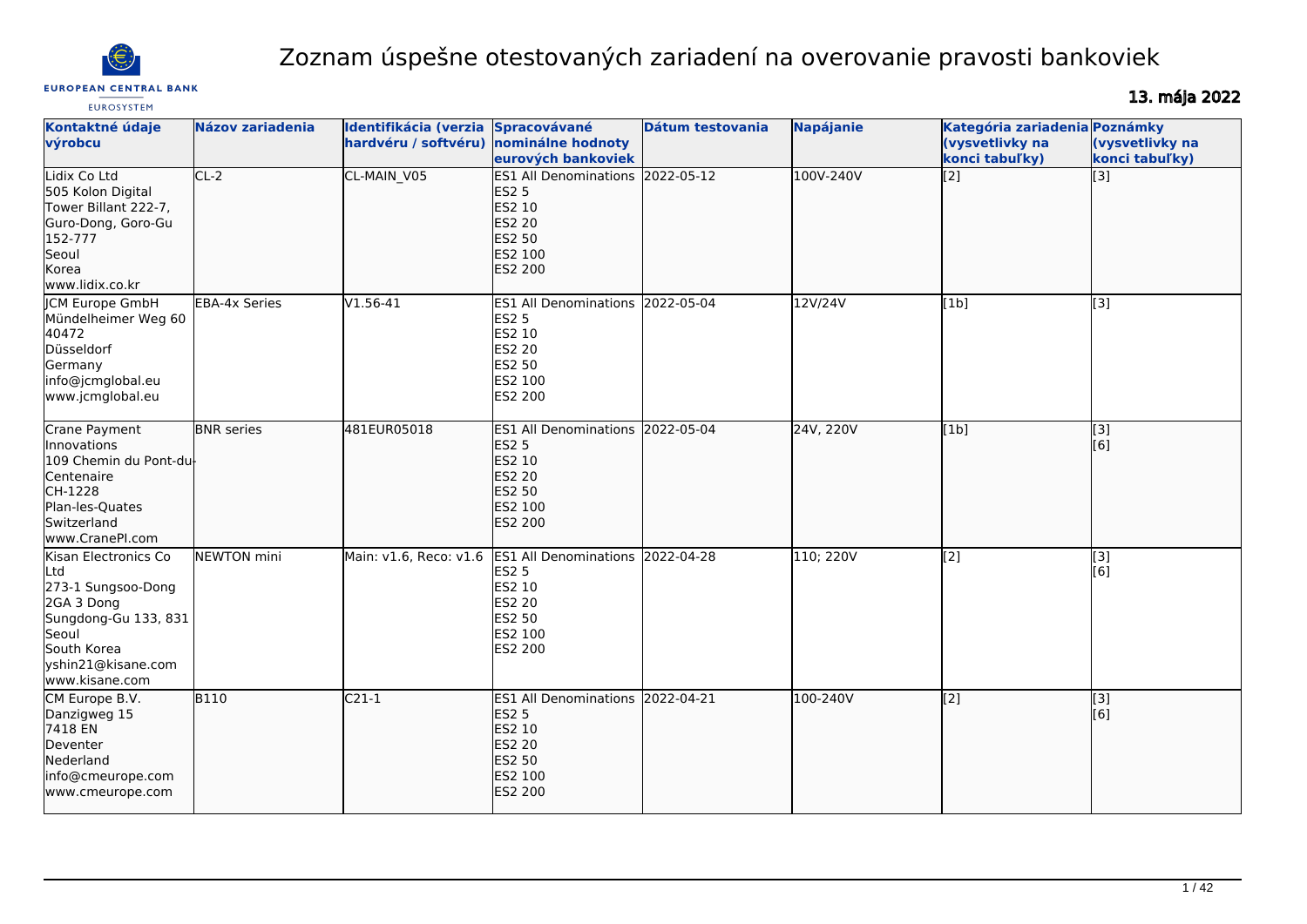

| Kontaktné údaje<br>výrobcu                                                                                                           | Názov zariadenia | Identifikácia (verzia Spracovávané<br>hardvéru / softvéru) nominálne hodnoty |                                                                                                                    | Dátum testovania | <b>Napájanie</b>                                                                 | Kategória zariadenia Poznámky<br>(vysvetlivky na | (vysvetlivky na           |
|--------------------------------------------------------------------------------------------------------------------------------------|------------------|------------------------------------------------------------------------------|--------------------------------------------------------------------------------------------------------------------|------------------|----------------------------------------------------------------------------------|--------------------------------------------------|---------------------------|
|                                                                                                                                      |                  |                                                                              | eurových bankoviek                                                                                                 |                  |                                                                                  | konci tabuľky)                                   | konci tabuľky)            |
| Iternet-European<br>Distribution<br>Via S. Merli 64/66<br>29122<br>Piacenza<br>Italy<br>www.iternet-<br>securitysystems.com          | HT-6070          | V12                                                                          | ES1 All Denominations 2022-04-14<br><b>ES2 5</b><br>ES2 10<br>ES2 20<br>ES2 50<br>ES2 100<br>ES2 200               |                  | DC 12 Vdc                                                                        | [1a]                                             | [3]<br>[6]                |
| Iternet-European<br>Distribution<br>Via S. Merli 64/66<br>29122<br>Piacenza<br>Italy<br>www.iternet-<br>securitysystems.com          | HT-7100          | CO <sub>2</sub>                                                              | ES1 All Denominations 2022-04-14<br><b>ES2 5</b><br>ES2 10<br><b>ES2 20</b><br><b>ES2 50</b><br>ES2 100<br>ES2 200 |                  | Rechargeable battery - [1a]<br>Adapter (INPUT:100-24<br>OVac-<br>OUTPUT:12Vdc/1A |                                                  | $\overline{[}$ [3]<br>[6] |
| Masterwork<br>Automodules<br>4F, 223, Chong Yang<br>Rd<br>115 Nangang<br>Taipei<br>Taiwan<br>www.automodules.com                     | CashPoint (OEM)  | EUR 002.110                                                                  | ES1 All Denominations 2022-04-14<br><b>ES2 5</b><br>ES2 10<br><b>ES2 20</b><br>ES2 50<br>ES2 100<br>ES2 200        |                  | 110V; 220V                                                                       | [1b]                                             | [3]<br>[6]                |
| Cashtester/Amwit<br>Security B.V.<br>De Corridor 9<br>3621 ZA<br>Breukelen<br>Netherlands<br>mw@cashtester.com<br>www.cashtester.com | CT411            | V1.81                                                                        | ES1 All Denominations 2022-04-12<br><b>ES2 5</b><br>ES2 10<br><b>ES2 20</b><br><b>ES2 50</b><br>ES2 100<br>ES2 200 |                  | Other: 12V                                                                       | [1a]                                             | $\overline{[}3]$<br>[[6]  |
| Masterwork<br>Automodules<br>4F, 223, Chong Yang<br>Rd<br>115 Nangang<br><b>Taipei</b><br>Taiwan<br>www.automodules.com              | <b>BEAM</b>      | EUR 002.117                                                                  | ES1 All Denominations 2022-04-11<br><b>ES2 5</b><br>ES2 10<br><b>ES2 20</b><br>ES2 50<br>ES2 100<br>ES2 200        |                  | 110-220V                                                                         | $\overline{[2]}$                                 | $\overline{[}3]$<br>[6]   |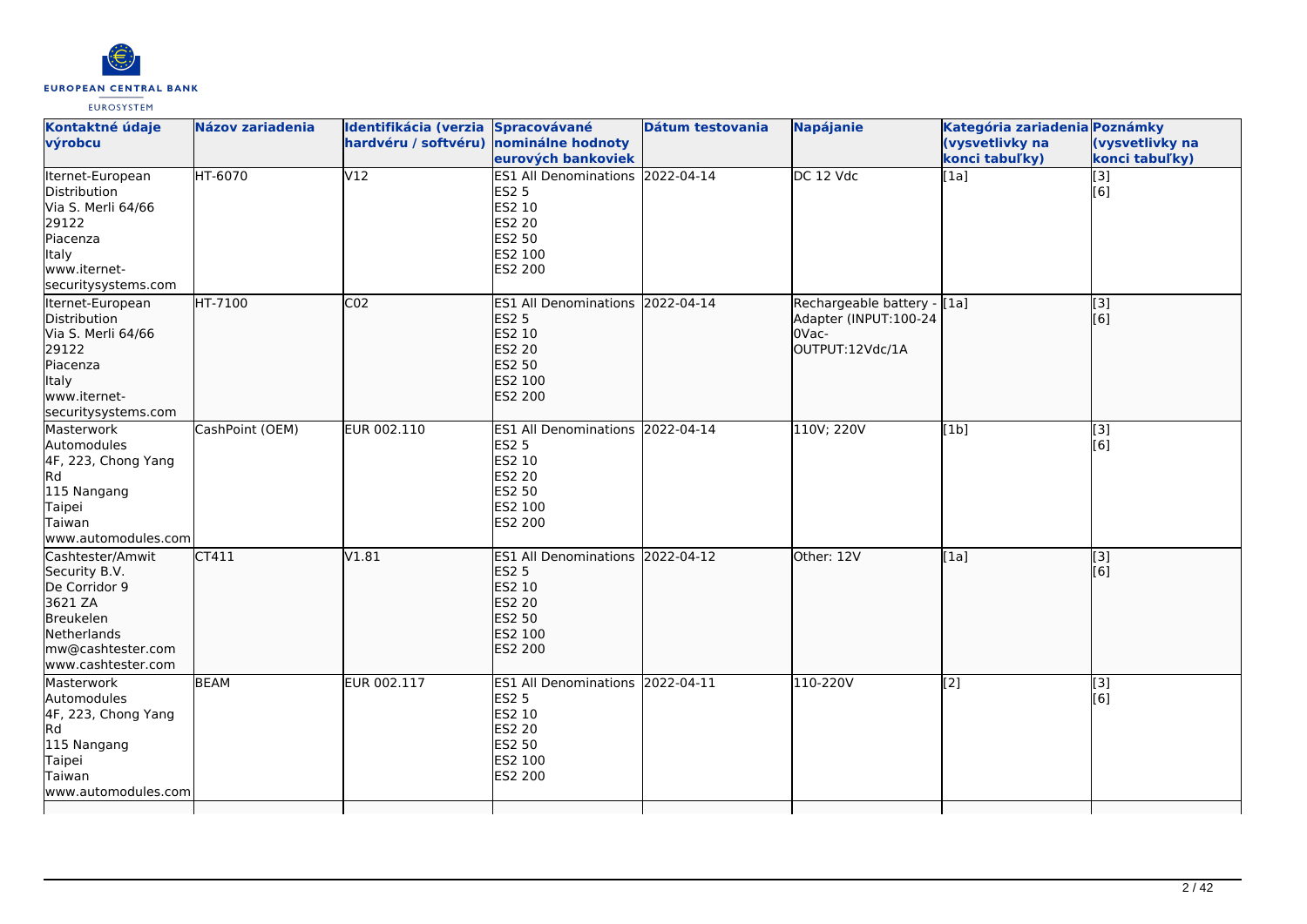

| Kontaktné údaje<br>výrobcu                                                                                                           | Názov zariadenia | Identifikácia (verzia Spracovávané<br>hardvéru / softvéru) nominálne hodnoty            | eurových bankoviek                                                                                                                                       | Dátum testovania | <b>Napájanie</b> | Kategória zariadenia Poznámky<br>(vysvetlivky na<br>konci tabuľky) | (vysvetlivky na<br>konci tabuľky)     |
|--------------------------------------------------------------------------------------------------------------------------------------|------------------|-----------------------------------------------------------------------------------------|----------------------------------------------------------------------------------------------------------------------------------------------------------|------------------|------------------|--------------------------------------------------------------------|---------------------------------------|
| <b>TNSi Europe GmbH</b><br>Amsterdamsestrasse<br>230<br>50735<br>Köln<br>Germany<br>www.t-ns.co.jp                                   | <b>BR-7200B</b>  | <b>Banknote Circulary</b><br>Acceptor for Ticketing<br>Validation Software<br>Val. V.51 | <b>ES15</b><br>ES1 10<br>ES1 20<br><b>ES1 50</b><br>ES1 100<br>ES1 200<br><b>ES2 5</b><br>ES2 10<br><b>ES2 20</b><br>ES2 50<br>ES2 100<br>ES2 200        | 2022-03-30       | Other: 24V       | [1b]                                                               | [2]<br>[3]<br>[6]<br>[8]              |
| TNSi Europe GmbH<br>Amsterdamsestrasse<br>230<br>50735<br>Köln<br>Germany<br>www.t-ns.co.jp                                          | BV-6200G         | Validation Software<br>Val. V.51                                                        | <b>ES15</b><br>ES1 10<br><b>ES1 20</b><br><b>ES1 50</b><br>ES1 100<br>ES1 200<br><b>ES2 5</b><br>ES2 10<br>ES2 20<br><b>ES2 50</b><br>ES2 100<br>ES2 200 | 2022-03-30       | Other: 24 V      | [1b]                                                               | $\overline{[2]}$<br>[3]<br>[6]<br>[8] |
| Cashtester/Amwit<br>Security B.V.<br>De Corridor 9<br>3621 ZA<br>Breukelen<br>Netherlands<br>mw@cashtester.com<br>www.cashtester.com | <b>BC 141 SD</b> | C41                                                                                     | ES1 All Denominations 2022-03-29<br><b>ES2 5</b><br>ES2 10<br><b>ES2 20</b><br><b>ES2 50</b><br>ES2 100<br>ES2 200                                       |                  | 220V             | [2]                                                                | [3]<br>[6]                            |
| Cashtester/Amwit<br>Security B.V.<br>De Corridor 9<br>3621 ZA<br>Breukelen<br>Netherlands<br>mw@cashtester.com                       | BC 241 SD        | C41                                                                                     | ES1 All Denominations 2022-03-23<br><b>ES2 5</b><br>ES2 10<br><b>ES2 20</b><br>ES2 50<br>ES2 100<br>ES2 200                                              |                  | 100-240V         | [2]                                                                | $\overline{[3]}$<br>[6]               |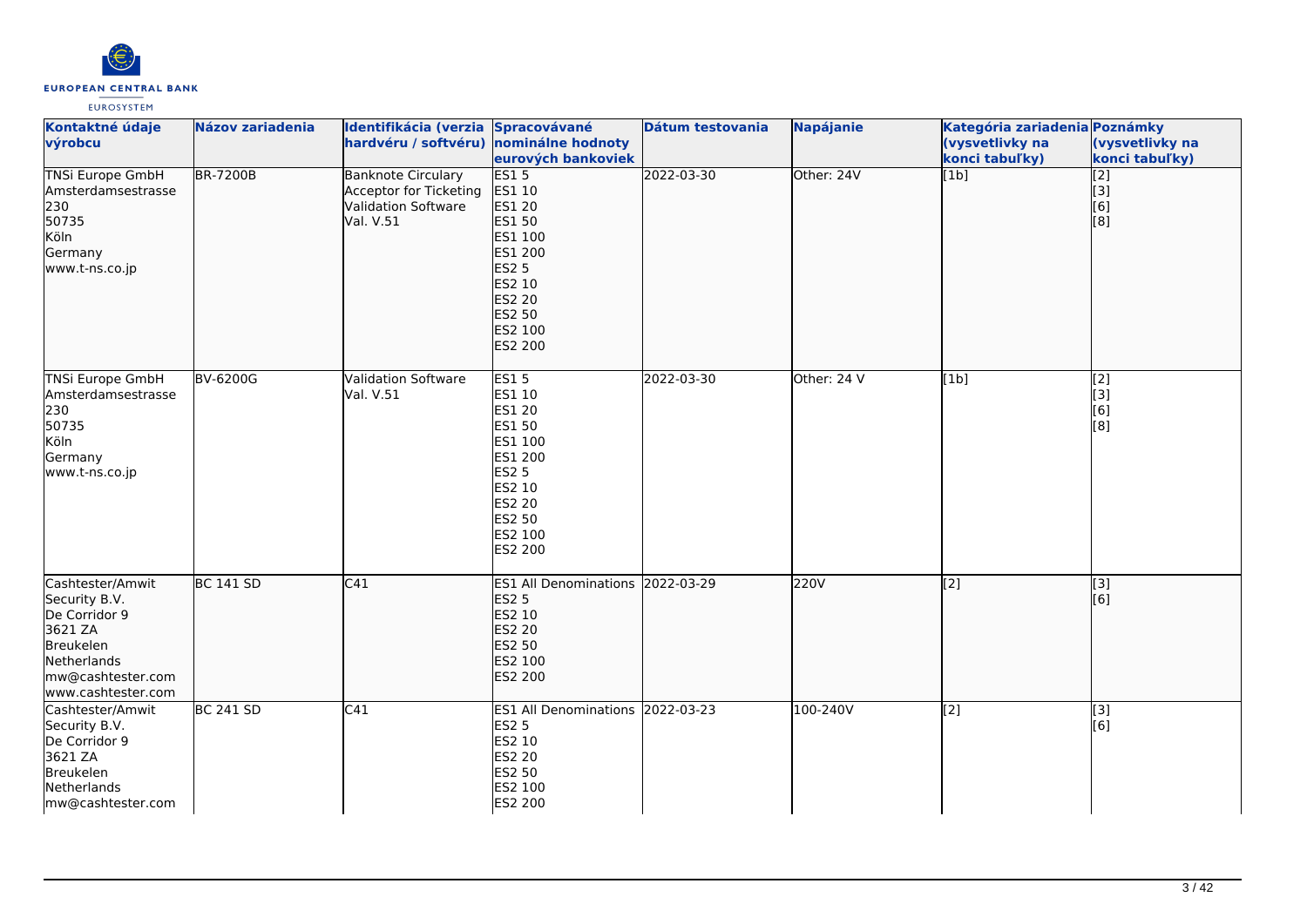

| Kontaktné údaje<br>výrobcu                                                                                                                                                                                            | <b>Názov zariadenia</b> | Identifikácia (verzia Spracovávané<br>hardvéru / softvéru) nominálne hodnoty | eurových bankoviek                                                                                             | Dátum testovania | <b>Napájanie</b> | Kategória zariadenia Poznámky<br>(vysvetlivky na<br>konci tabuľky) | (vysvetlivky na<br>konci tabuľky) |
|-----------------------------------------------------------------------------------------------------------------------------------------------------------------------------------------------------------------------|-------------------------|------------------------------------------------------------------------------|----------------------------------------------------------------------------------------------------------------|------------------|------------------|--------------------------------------------------------------------|-----------------------------------|
| www.cashtester.com                                                                                                                                                                                                    |                         |                                                                              |                                                                                                                |                  |                  |                                                                    |                                   |
| Cashtester/Amwit<br>Security B.V.<br>De Corridor 9<br>3621 ZA<br>Breukelen<br>Netherlands<br>mw@cashtester.com<br>www.cashtester.com                                                                                  | CT 334                  | C12                                                                          | <b>ES1 All Denominations</b><br><b>ES2 5</b><br><b>ES2 10</b><br><b>ES2 20</b><br>ES2 50<br>ES2 100<br>ES2 200 | 2022-03-23       | 12V              | [1a]                                                               | $\overline{[}$ [3]<br>[6]<br>[4a] |
| Safescan B.V.<br>Heliumstraat 14<br>2718 SL<br>Zoetermeer<br>Holland<br>info@safescan.com<br>www.safescan.com                                                                                                         | Safescan 2865-S (G2)    | 2865SG2-E04                                                                  | ES1 All Denominations 2022-03-16<br><b>ES2 5</b><br>ES2 10<br>ES2 20<br><b>ES2 50</b><br>ES2 100<br>ES2 200    |                  | 100-240V         | [2]                                                                | [3]<br>[6]                        |
| Fujitsu Frontech<br>Limited<br>1766 Yanokuchi, Inagi-<br><b>shi</b><br>206-855<br>Tokyo<br>Japan<br>www.frontech.fujitsu.c<br>lom/en                                                                                  | G60 BRU                 | <b>BV10</b><br>EU35AA                                                        | <b>ES1 All Denominations</b><br><b>ES2 5</b><br>ES2 10<br>ES2 20<br>ES2 50<br>ES2 100<br><b>ES2 200</b>        | 2022-03-04       | 24V DC           | [2]                                                                | [3]                               |
| Hyundai MIB<br>International Co. Ltd.<br>3301, A Bld, 17, Gosan-<br>ro 148beon-gil<br>15850<br>Gunpo-si, Gyeonggi-do,<br>15850, Gunpo City<br>KOREA (Republic)<br>sjpark5423@hyundaim<br>ib.com<br>www.hyundaimib.com | MIB-1S                  | Main: 5.8; Image: 3.0                                                        | <b>ES1 All Denominations</b><br><b>ES2 5</b><br>ES2 10<br><b>ES2 20</b><br>ES2 50<br>ES2 100<br>ES2 200        | 2022-02-24       | Mains            | $\overline{[2]}$                                                   | [3]<br>[6]                        |
| Comercial del Sur de<br>Papelariá, S.L.<br>C/. Bodequeros, 54                                                                                                                                                         | KF14930-N2              | C <sub>22</sub>                                                              | <b>ES1 All Denominations</b><br><b>ES2 5</b><br>ES2 10                                                         | 2022-02-22       | Adapter 12V DC   | [1a]                                                               | [3]                               |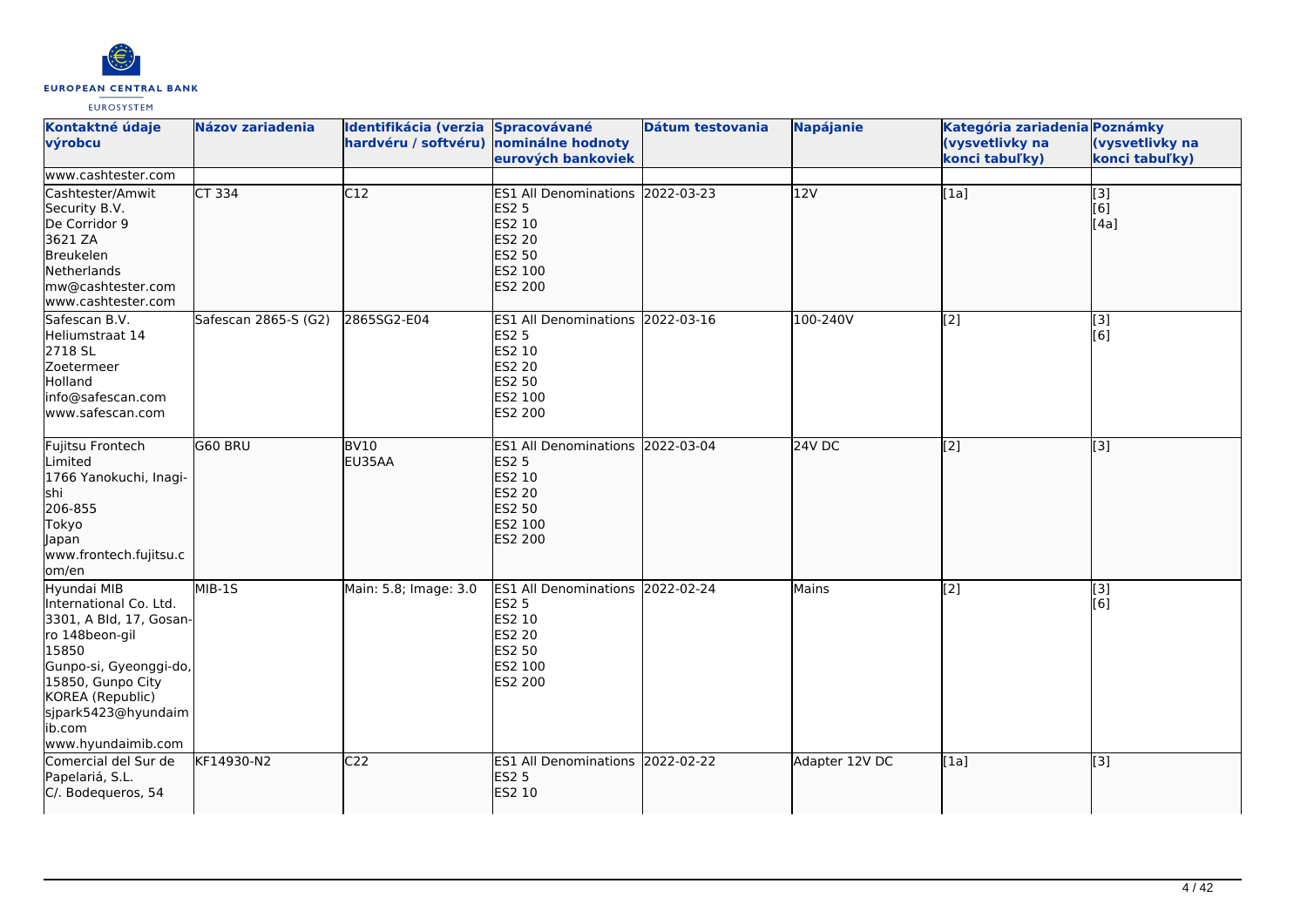

| Kontaktné údaje<br>výrobcu                                                                                                                                                           | <b>Názov zariadenia</b> | Identifikácia (verzia Spracovávané<br>hardvéru / softvéru) nominálne hodnoty                                        | eurových bankoviek                                                                                                 | Dátum testovania | <b>Napájanie</b> | Kategória zariadenia Poznámky<br>(vysvetlivky na<br>konci tabuľky) | (vysvetlivky na<br>konci tabuľky) |
|--------------------------------------------------------------------------------------------------------------------------------------------------------------------------------------|-------------------------|---------------------------------------------------------------------------------------------------------------------|--------------------------------------------------------------------------------------------------------------------|------------------|------------------|--------------------------------------------------------------------|-----------------------------------|
| 29006<br>Málaga<br>Spain<br>www.liderpapel.com                                                                                                                                       |                         |                                                                                                                     | <b>ES2 20</b><br><b>ES2 50</b><br>ES2 100<br>ES2 200                                                               |                  |                  |                                                                    |                                   |
| Nanjing NUMENMATIC<br>TECH Co., LTD<br>606#, Jiuzhou B<br>Building, PingYang<br>325400<br>WenZhou City<br>China<br>brian@numenmatic.co<br>lm.<br>www.numenmatic.com                  | Numenmatic SH-27C       | Mainboard; CIS; IR;<br>MG; UV; Motor<br>SW1:11520<br>SW2:A8611333<br>SW3:CSNM06C10306<br>SW4:20220221190159 ES2 100 | <b>ES1 All Denominations</b><br><b>ES2 5</b><br>ES2 10<br><b>ES2 20</b><br><b>ES2 50</b><br>ES2 200                | 2022-02-21       | 110V 220V        | [2]                                                                | [3]<br>[6]                        |
| Suzhou Ribao<br>Technology Co., Ltd<br>No.299, YuanQi Rd<br>Yuanhe Technology<br>Park<br>Xiangcheng<br>215133<br>Suzhou<br>China<br>info@nippo.com.cn<br>www.ribaotechnology.c<br>om | $BC-40$                 | <b>ECB: 0002</b>                                                                                                    | <b>ES1 All Denominations</b><br><b>ES2 5</b><br>ES2 10<br>ES2 20<br><b>ES2 50</b><br>ES2 100<br><b>ES2 200</b>     | 2022-02-14       | 110V, 220V       | $\sqrt{2}$                                                         | [3]<br>[6]                        |
| Masterwork<br>Automodules<br>4F, 223, Chong Yang<br>R <sub>d</sub><br>115 Nangang<br>Taipei<br>Taiwan<br>www.automodules.com                                                         | NC-3301                 | EUR 002.007                                                                                                         | ES1 All Denominations 2022-02-09<br><b>ES2 5</b><br>ES2 10<br><b>ES2 20</b><br><b>ES2 50</b><br>ES2 100<br>ES2 200 |                  | 110V - 220V      | $\left[ \begin{matrix} 2 \end{matrix} \right]$                     | [3]<br>[6]                        |
| Masterwork<br>Automodules<br>4F, 223, Chong Yang<br>Rd<br>115 Nangang                                                                                                                | NC-3501                 | EUR 002.007                                                                                                         | <b>ES1 All Denominations</b><br><b>ES2 5</b><br>ES2 10<br><b>ES2 20</b><br><b>ES2 50</b>                           | 2022-02-09       | 110V - 220V      | $\sqrt{2}$                                                         | [3]<br>[6]                        |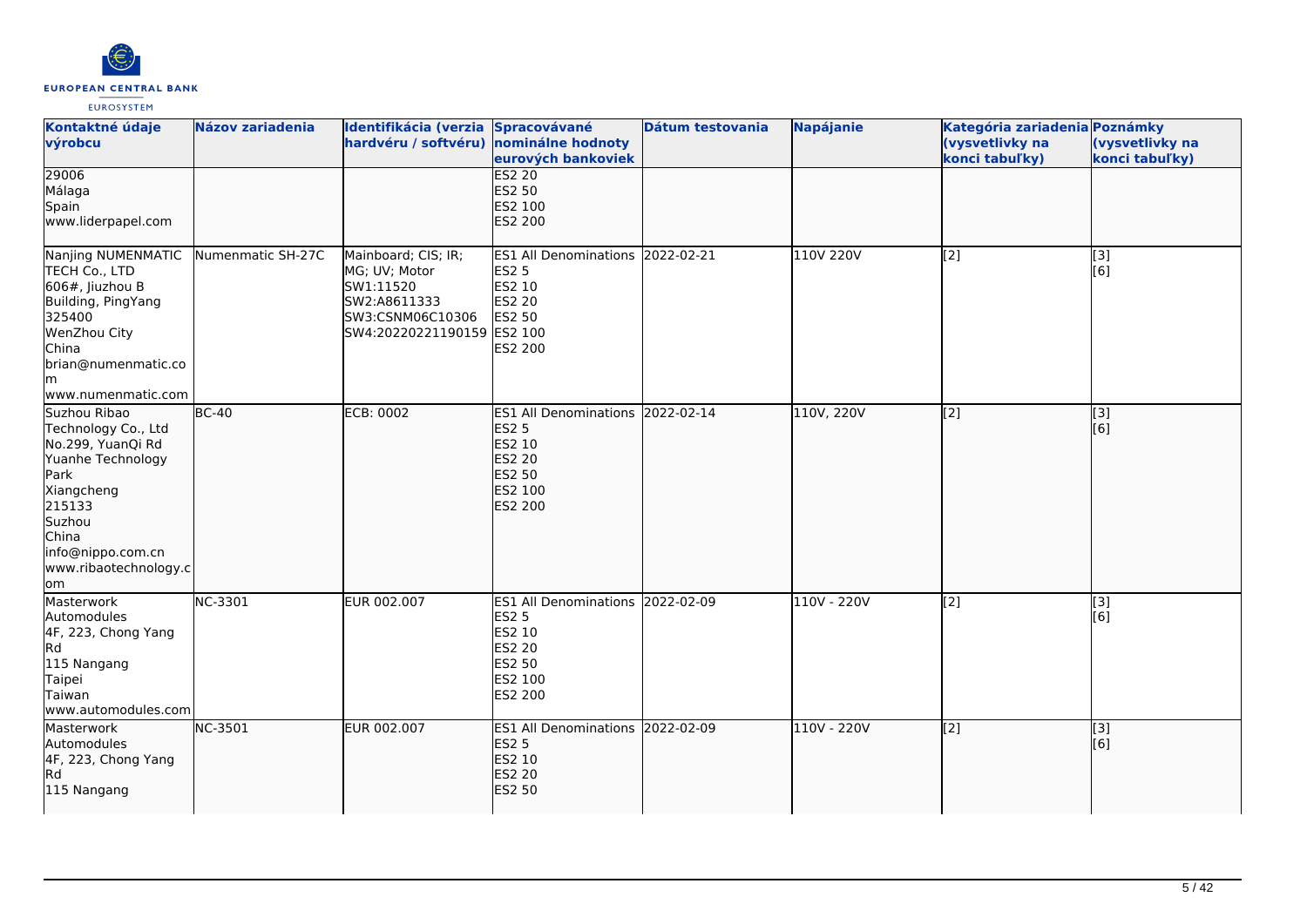

| Kontaktné údaje<br>výrobcu                                                                                                    | <b>Názov zariadenia</b> | Identifikácia (verzia Spracovávané<br>hardvéru / softvéru) nominálne hodnoty | eurových bankoviek                                                                                                        | Dátum testovania | <b>Napájanie</b>                         | Kategória zariadenia Poznámky<br>(vysvetlivky na<br>konci tabuľky) | (vysvetlivky na<br>konci tabuľky)  |
|-------------------------------------------------------------------------------------------------------------------------------|-------------------------|------------------------------------------------------------------------------|---------------------------------------------------------------------------------------------------------------------------|------------------|------------------------------------------|--------------------------------------------------------------------|------------------------------------|
| Taipei<br>Taiwan<br>www.automodules.com                                                                                       |                         |                                                                              | <b>ES2 100</b><br>ES2 200                                                                                                 |                  |                                          |                                                                    |                                    |
| Masterwork<br>Automodules<br>4F, 223, Chong Yang<br>Rd<br>115 Nangang<br>Taipei<br>Taiwan<br>www.automodules.com              | <b>IIAN</b>             | $\sqrt{1.3}$                                                                 | ES1 All Denominations 2022-02-03<br><b>ES2 5</b><br>ES2 10<br><b>ES2 20</b><br><b>ES2 50</b><br>ES2 100<br>ES2 200        |                  | Adapter 5V or AA<br>Batterie             | [1b]                                                               | $\overline{[3]}$<br>[6]            |
| Giesecke+Devrient<br>Currency Technology<br>GmbH<br>Prinzregentenstraße<br>159<br>81677<br>Munich<br>Germany<br>www.gi-de.com | ProNote 1a              | 200.3                                                                        | ES1 All Denominations 2022-01-19<br><b>ES2 5</b><br>ES2 10<br><b>ES2 20</b><br><b>ES2 50</b><br>ES2 100<br>ES2 200        |                  | 110V/120V, Other:<br>100-240V 50/60Hz 3A | $\overline{[2]}$                                                   | $\overline{[}3]$<br>[6]            |
| CM Europe B.V.<br>Danzigweg 15<br>7418 EN<br>Deventer<br>Nederland<br>info@cmeurope.com<br>www.cmeurope.com                   | <b>B108</b>             | 1.0                                                                          | <b>ES1 All Denominations</b><br><b>ES2 5</b><br>ES2 10<br>ES2 20<br>ES2 50<br>ES2 100<br>ES2 200                          | 2022-01-17       | Mains 220V                               | [2]                                                                | [3]<br>$\overline{[}6\overline{]}$ |
| CM Europe B.V.<br>Danzigweg 15<br>7418 EN<br>Deventer<br>Nederland<br>info@cmeurope.com<br>www.cmeurope.com                   | $\overline{D001}$       | 329                                                                          | ES1 All Denominations 2022-01-17<br><b>ES2 5</b><br>ES2 10<br><b>ES2 20</b><br><b>ES2 50</b><br>ES2 100<br><b>ES2 200</b> |                  | Mains 220V                               | [1a]                                                               | $\overline{[}3]$<br>[6]            |
| CM Europe B.V.<br>Danzigweg 15<br>7418 EN<br>Deventer                                                                         | D005                    | <b>B21</b>                                                                   | ES1 All Denominations 2022-01-17<br><b>ES2 5</b><br>ES2 10<br><b>ES2 20</b>                                               |                  | Mains 220V                               | [1a]                                                               | $[3]$<br>[6]                       |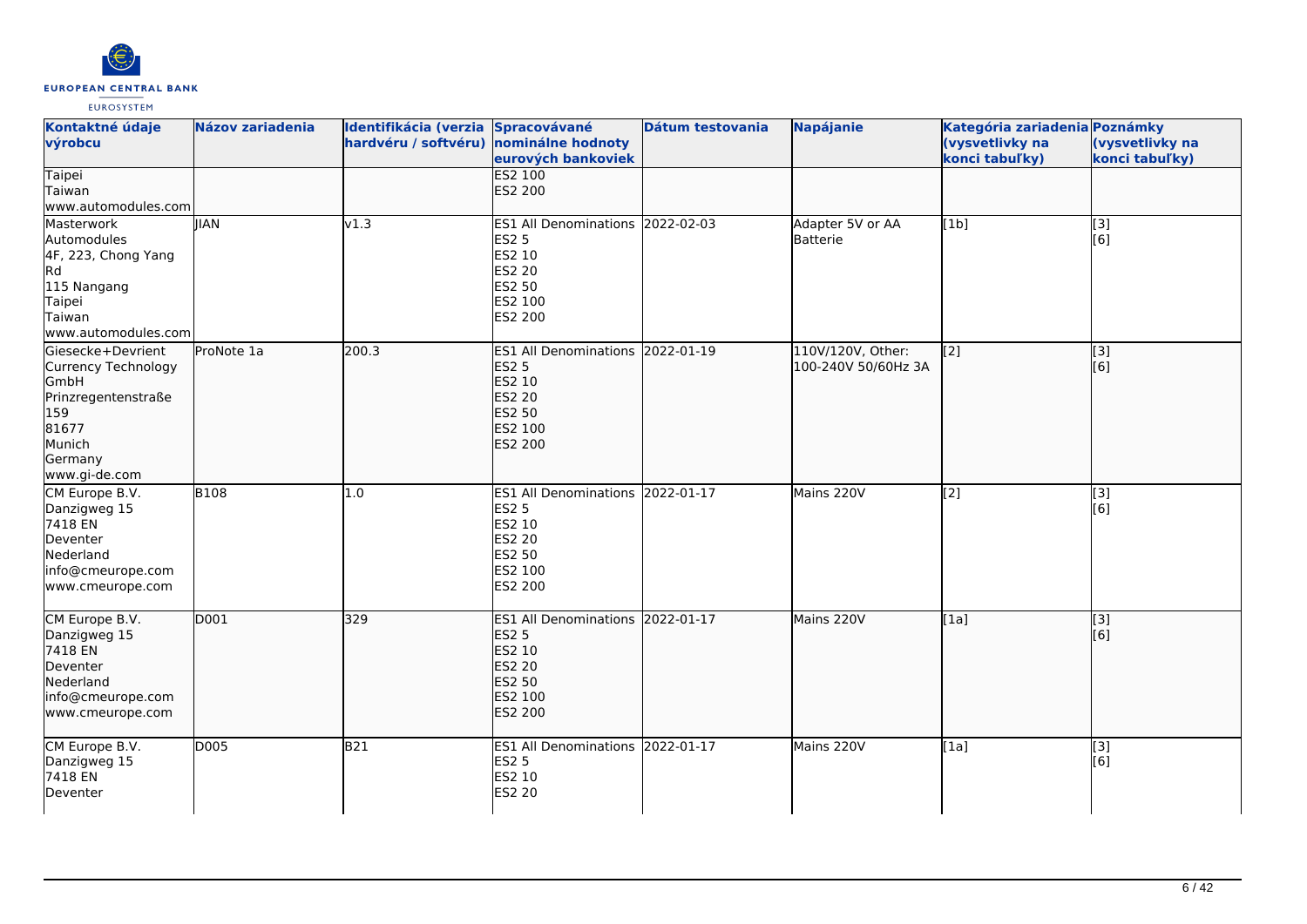

| Kontaktné údaje<br>výrobcu                                                                                                      | <b>Názov zariadenia</b>    | Identifikácia (verzia Spracovávané<br>hardvéru / softvéru) nominálne hodnoty | eurových bankoviek                                                                                             | Dátum testovania | <b>Napájanie</b> | Kategória zariadenia Poznámky<br>(vysvetlivky na<br>konci tabuľky) | (vysvetlivky na<br>konci tabuľky)                         |
|---------------------------------------------------------------------------------------------------------------------------------|----------------------------|------------------------------------------------------------------------------|----------------------------------------------------------------------------------------------------------------|------------------|------------------|--------------------------------------------------------------------|-----------------------------------------------------------|
| Nederland<br>info@cmeurope.com<br>www.cmeurope.com                                                                              |                            |                                                                              | <b>ES2 50</b><br>ES2 100<br>ES2 200                                                                            |                  |                  |                                                                    |                                                           |
| Safescan B.V.<br>Heliumstraat 14<br>2718 SL<br>Zoetermeer<br><b>Holland</b><br>info@safescan.com<br>www.safescan.com            | Safescan 155-S (GD-<br>R2) | S31-71                                                                       | <b>ES1 All Denominations</b><br><b>ES2 5</b><br>ES2 10<br><b>ES2 20</b><br><b>ES2 50</b><br>ES2 100<br>ES2 200 | $2022 - 01 - 12$ | 110V-220V        | [1a]                                                               | $\overline{[}3]$<br>[6]                                   |
| Safescan B.V.<br>Heliumstraat 14<br>2718 SL<br>Zoetermeer<br>Holland<br>info@safescan.com<br>www.safescan.com                   | Safescan 155-S (NT-<br>R1) | S31-71                                                                       | <b>ES1 All Denominations</b><br>ES2 5<br><b>ES2 10</b><br><b>ES2 20</b><br>ES2 50<br>ES2 100<br>ES2 200        | 2022-01-12       | 110V-220V        | [1a]                                                               | $\overline{[3]}$<br>[6]                                   |
| Safescan B.V.<br>Heliumstraat 14<br>2718 SL<br>Zoetermeer<br>Holland<br>info@safescan.com<br>lwww.safescan.com                  | Safescan 2665-S            | S61-11                                                                       | <b>ES1 All Denominations</b><br><b>ES2 5</b><br>ES2 10<br>ES2 20<br>ES2 50<br>ES2 100<br><b>ES2 200</b>        | 2022-01-12       | Mains 110V-220V  | $\left[ \begin{matrix} 2 \end{matrix} \right]$                     | $\left[ \begin{matrix} 1 & 3 \end{matrix} \right]$<br>[6] |
| <b>GO Europe GmbH</b><br>Zum Kraftwerk 1<br>45527<br>Hattingen<br>Germany<br>Bemd.koenig@go-<br>europe.com<br>www.go-europe.com | <b>NC 620</b>              | U30 008                                                                      | ES2 <sub>5</sub><br>ES2 10<br>ES2 20<br>ES2 50<br>ES2 100<br>ES2 200                                           | 2021-12-15       | Mains, 220V      | [2]                                                                | $\overline{[3]}$<br>[6]                                   |
| Safescan B.V.<br>Heliumstraat 14<br>2718 SL<br>Zoetermeer                                                                       | Safescan 155-S (G2)        | EU-01                                                                        | ES1 All Denominations 2021-12-15<br><b>ES2 5</b><br>ES2 10<br><b>ES2 20</b>                                    |                  | 110V 220V        | [1a]                                                               | [3]<br>[6]                                                |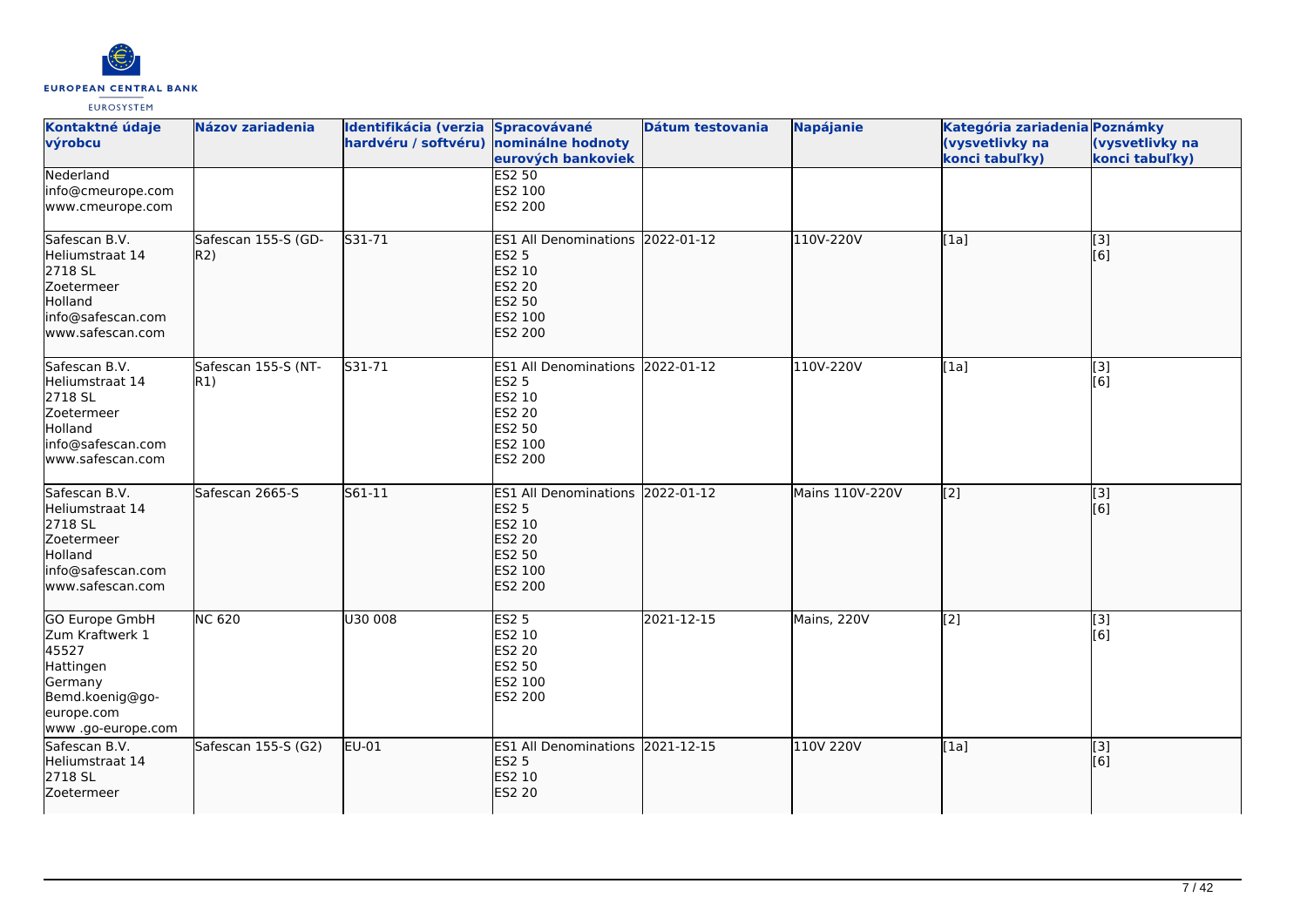

| Kontaktné údaje<br>výrobcu                                                                                                           | <b>Názov zariadenia</b> | Identifikácia (verzia Spracovávané<br>hardvéru / softvéru) | nominálne hodnoty<br>eurových bankoviek                                                                                   | Dátum testovania | <b>Napájanie</b>       | Kategória zariadenia Poznámky<br>(vysvetlivky na<br>konci tabuľky) | (vysvetlivky na<br>konci tabuľky)      |
|--------------------------------------------------------------------------------------------------------------------------------------|-------------------------|------------------------------------------------------------|---------------------------------------------------------------------------------------------------------------------------|------------------|------------------------|--------------------------------------------------------------------|----------------------------------------|
| Holland<br>info@safescan.com<br>lwww.safescan.com                                                                                    |                         |                                                            | <b>ES2 50</b><br>ES2 100<br>ES2 200                                                                                       |                  |                        |                                                                    |                                        |
| Safescan B.V.<br>Heliumstraat 14<br>2718 SL<br>Zoetermeer<br>Holland<br>info@safescan.com<br>www.safescan.com                        | Safescan 2465-S         | $555 - 71$                                                 | ES1 All Denominations 2021-12-15<br><b>ES2 5</b><br>ES2 10<br>ES2 20<br>ES2 50<br>ES2 100<br>ES2 200                      |                  | <b>Mains 110V 220V</b> | $\overline{[2]}$                                                   | $\overline{[}3]$<br>[6]                |
| GO Europe GmbH<br>Zum Kraftwerk 1<br>45527<br>Hattingen<br>Germany<br>Bemd.koenig@go-<br>europe.com<br>www.go-europe.com             | <b>NC 590</b>           | BJ-LSJ-MB<br>U30 008                                       | <b>ES2 5</b><br>ES2 10<br>ES2 20<br>ES2 50<br>ES2 100<br><b>ES2 200</b>                                                   | 2021-12-15       | Mains, 220V            | $\overline{[2]}$                                                   | $\overline{[3]}$<br>[6]                |
| GO Europe GmbH<br>Zum Kraftwerk 1<br>45527<br>Hattingen<br>Germany<br>Bemd.koenig@go-<br>europe.com<br>www.go-europe.com             | <b>NC 570</b>           | BJ-82+1000-MB<br>U30 008                                   | <b>ES2 5</b><br>ES2 10<br>ES2 20<br>ES2 50<br>ES2 100<br><b>ES2 200</b>                                                   | 2021-12-15       | Mains, 220V            | $\left[2\right]$                                                   | $\begin{bmatrix} 3 \\ 6 \end{bmatrix}$ |
| Cashtester/Amwit<br>Security B.V.<br>De Corridor 9<br>3621 ZA<br>Breukelen<br>Netherlands<br>mw@cashtester.com<br>www.cashtester.com | <b>BC 242 SD</b>        | $C21 - 1$                                                  | ES1 All Denominations 2021-12-13<br><b>ES2 5</b><br>ES2 10<br><b>ES2 20</b><br><b>ES2 50</b><br>ES2 100<br><b>ES2 200</b> |                  | 100-240V               | $\left[2\right]$                                                   | $\overline{[3]}$<br>[6]                |
| ZHEJIANG SEMTOM<br>ELECTRONIC CO. LTD<br>1 Bldg, Section B<br>Shoes Ind. Zone Eco.                                                   | ST-1400                 | V1.0                                                       | ES1 All Denominations 2021-12-13<br><b>ES2 5</b><br>ES2 10<br>ES2 20                                                      |                  | Mains 220V             | [2]                                                                | [3]<br>[6]                             |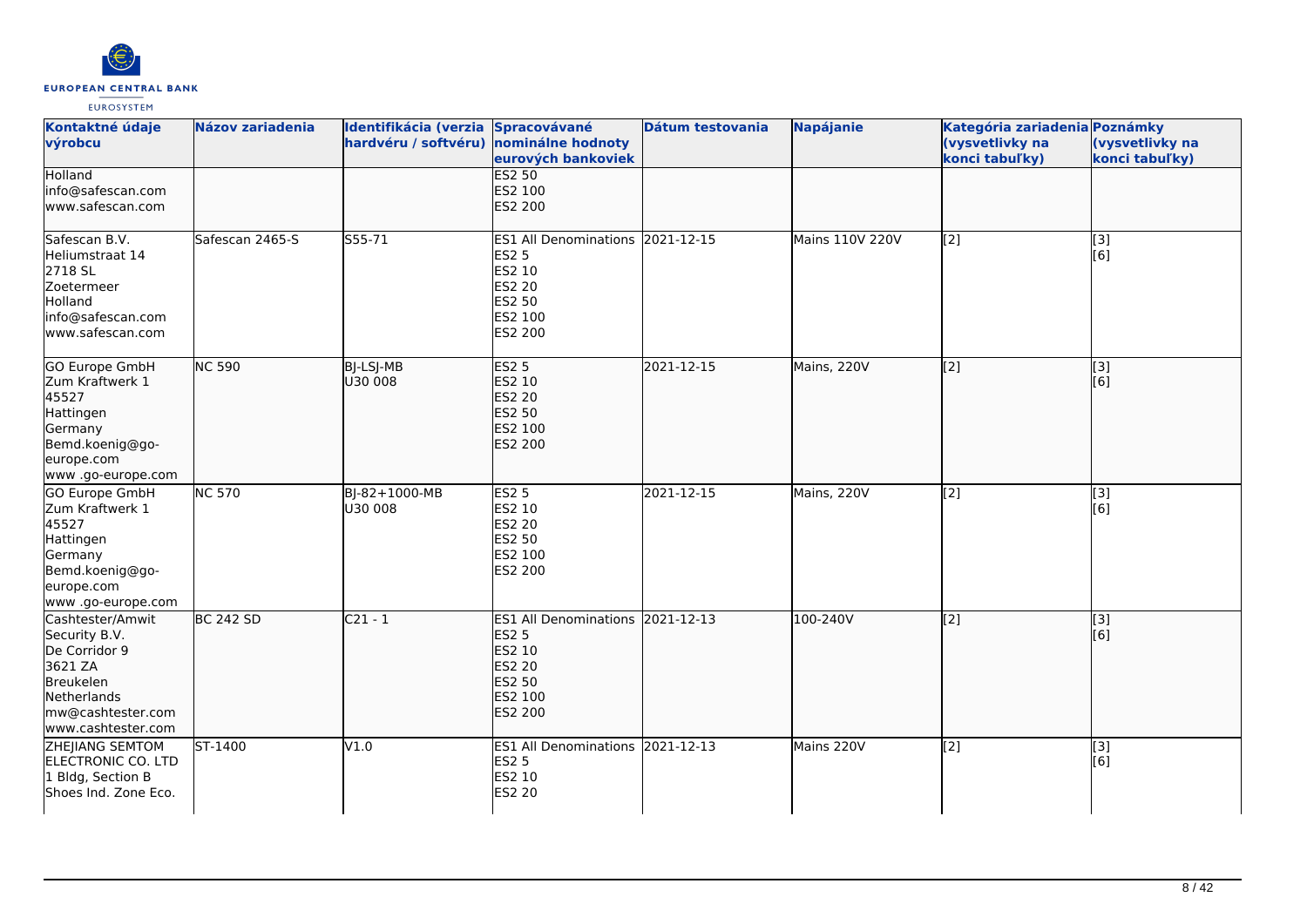

| Kontaktné údaje<br>výrobcu                                                                                                            | <b>Názov zariadenia</b>               | Identifikácia (verzia Spracovávané<br>hardvéru / softvéru) nominálne hodnoty |                                                                                                                    | Dátum testovania | <b>Napájanie</b> | Kategória zariadenia Poznámky<br>(vysvetlivky na | (vysvetlivky na         |
|---------------------------------------------------------------------------------------------------------------------------------------|---------------------------------------|------------------------------------------------------------------------------|--------------------------------------------------------------------------------------------------------------------|------------------|------------------|--------------------------------------------------|-------------------------|
|                                                                                                                                       |                                       |                                                                              | eurových bankoviek                                                                                                 |                  |                  | konci tabuľky)                                   | konci tabuľky)          |
| Development Area,<br>Pingyan<br>325401 Wenzhou<br>Zhejiang<br><b>CHINA</b><br>sales3@semtom.com<br>http://www.semtom.co<br>m/         |                                       |                                                                              | <b>ES2 50</b><br>ES2 100<br>ES2 200                                                                                |                  |                  |                                                  |                         |
| Suzo international NL.<br>B.V. / Suzohapp<br>Rijnzathe 12<br>3454PV<br>De Meern<br>Netherlands<br>info@suzohapp.nl<br>eu.suzohapp.com | Bill-to-Bill 100/200/300 EU1111<br>XE |                                                                              | ES1 All Denominations 2021-12-09<br><b>ES2 5</b><br>ES2 10<br><b>ES2 20</b><br>ES2 50<br>ES2 100<br><b>ES2 200</b> |                  | Other_12/24_V    | [1b]                                             | $\vert$ [3]<br>[6]      |
| Suzo international NL.<br>B.V. / Suzohapp<br>Rijnzathe 12<br>3454PV<br>De Meern<br>Netherlands<br>info@suzohapp.nl<br>eu.suzohapp.com | MFL-XXXX-EU1230<br><b>CCNET</b>       | EU1230                                                                       | ES1 All Denominations 2021-12-09<br><b>ES2 5</b><br>ES2 10<br><b>ES2 20</b><br>ES2 50<br>ES2 100<br>ES2 200        |                  | Other: 12/24 V   | [1b]                                             | $\vert$ [3]<br>[6]      |
| Suzo international NL.<br>B.V. / Suzohapp<br>Rijnzathe 12<br>3454PV<br>De Meern<br>Netherlands<br>info@suzohapp.nl<br>eu.suzohapp.com | Bill-to-Bill 100/200/300 EU1192       |                                                                              | ES1 All Denominations 2021-12-09<br><b>ES2 5</b><br>ES2 10<br><b>ES2 20</b><br>ES2 50<br>ES2 100<br>ES2 200        |                  | Other_12/24_V    | [1b]                                             | $\overline{[}3]$<br>[6] |
| Hilton Europe S.L.<br>Principe de Vergara<br>5-bajo dcha.<br>28001<br>Madrid<br>Spain<br>www.hiltoneurope.com                         | b8000                                 | $C21-1$                                                                      | ES1 All Denominations 2021-12-02<br><b>ES2 5</b><br>ES2 10<br>ES2 20<br>ES2 50<br>ES2 100<br>ES2 200               |                  | Mains, 220V      | $\overline{[2]}$                                 | $\overline{[3]}$        |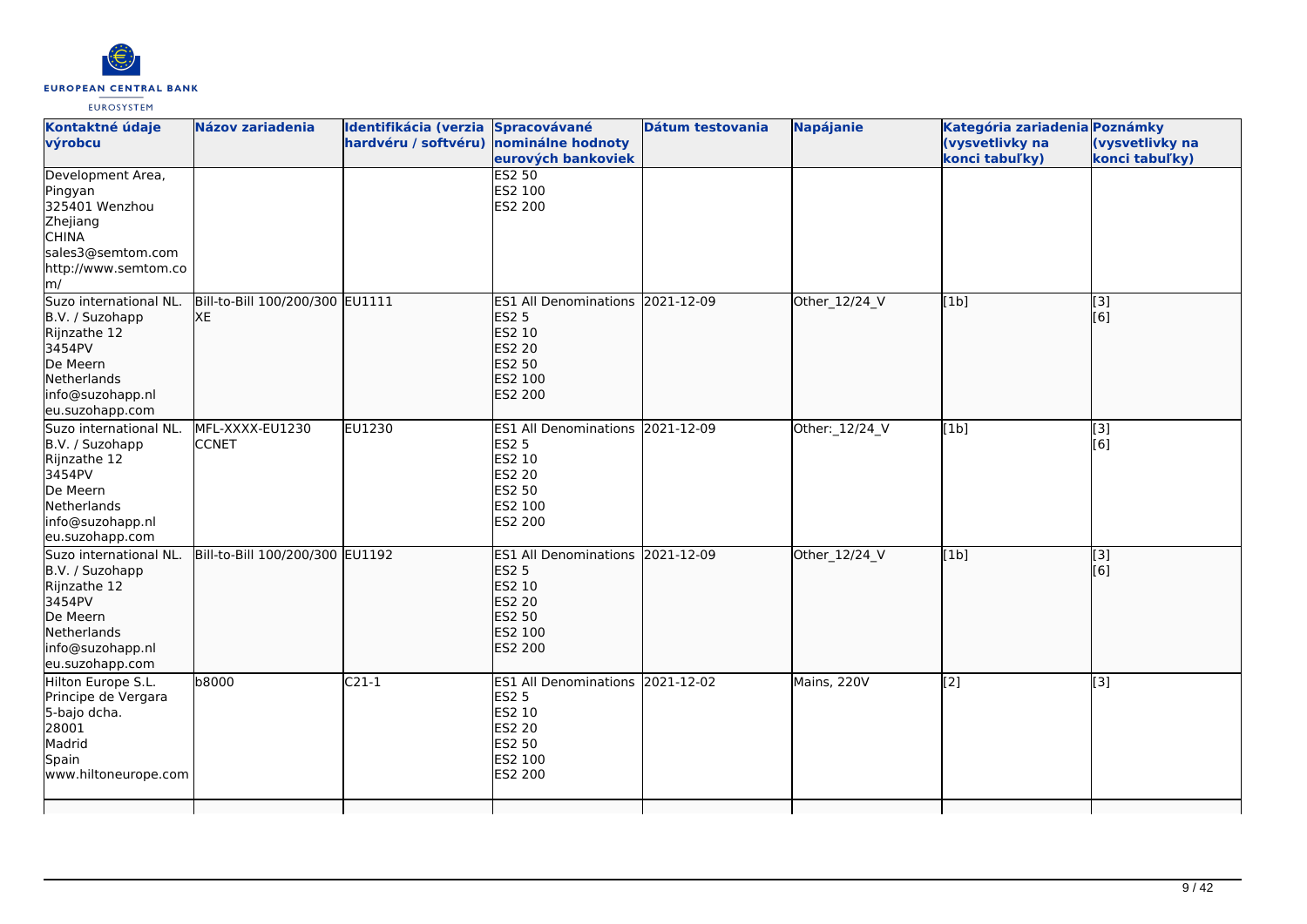

| Kontaktné údaje                                                                                                                                                                  | <b>Názov zariadenia</b> | Identifikácia (verzia Spracovávané       |                                                                                                                              | Dátum testovania | <b>Napájanie</b>     | Kategória zariadenia Poznámky     |                                   |
|----------------------------------------------------------------------------------------------------------------------------------------------------------------------------------|-------------------------|------------------------------------------|------------------------------------------------------------------------------------------------------------------------------|------------------|----------------------|-----------------------------------|-----------------------------------|
| výrobcu                                                                                                                                                                          |                         | hardvéru / softvéru) nominálne hodnoty   | eurových bankoviek                                                                                                           |                  |                      | (vysvetlivky na<br>konci tabuľky) | (vysvetlivky na<br>konci tabuľky) |
| Shenzhen Double<br>Power Electronics Co.,<br>Ltd<br>Rm 1281, 12/F,<br>Yunsong Building<br>Tairan 8rh Road<br>District Shenzen<br>Chegongmiao Futian<br>China<br>www.szdpower.com | DP-7300                 | $C21-1$                                  | ES1 All Denominations 2021-11-26<br><b>ES2 5</b><br>ES2 10<br><b>ES2 20</b><br><b>ES2 50</b><br>ES2 100<br><b>ES2 200</b>    |                  | Other: 100-240V      | $\overline{[2]}$                  | $\overline{[}3]$<br>[6]           |
| Shenzhen Double<br>Power Electronics Co.,<br>Ltd<br>Rm 1281, 12/F,<br>Yunsong Building<br>Tairan 8rh Road<br>District Shenzen<br>Chegongmiao Futian<br>China<br>www.szdpower.com | DP-2288                 | $\overline{C03}$                         | ES1 All Denominations 2021-11-26<br>ES2 5<br>ES2 10<br>ES2 20<br>ES2 50<br>ES2 100<br>ES2 200                                |                  | other: 12V Adapter   | [1a]                              | $\overline{[3]}$<br>[6]           |
| Laurel Bank Machines<br>Co Ltd<br>1-1-2 Toranomon<br>Minato-ku<br>Tokyo<br>Japan<br>www.lbm.co.jp                                                                                | $-923$                  | -923-Main V04<br><b>Currency Counter</b> | <b>ES1 All Denominations</b><br><b>ES2 5</b><br><b>ES2 10</b><br><b>ES2 20</b><br><b>ES2 50</b><br>ES2 100<br><b>ES2 200</b> | 2021-11-26       | 100V - 240V          | [2]                               | $\overline{[3]}$                  |
| Innovative Technology<br>Ltd<br>Derker Street<br>OL1 4EQ<br>Oldham<br>United Kingdom<br>sales@innovativetechn<br>ology.co.uk                                                     | NV201 Spectral          | <b>BNV</b><br>EUR01011                   | ES1 All Denominations 2021-11-25<br><b>ES2 5</b><br>ES2 10<br>ES2 20<br>ES2 50<br>ES2 100<br>ES2 200                         |                  | $24V$ DC             | [1b]                              | $[3]$<br>[6]                      |
| Innovative Technology<br>Ltd<br>Derker Street                                                                                                                                    | NV9 Spectral            | <b>BNV</b><br>EUR01015                   | ES1 All Denominations 2021-11-25<br><b>ES2 5</b><br>ES2 10                                                                   |                  | <b>12V DC 24V DC</b> | [1b]                              | [3]<br>[6]                        |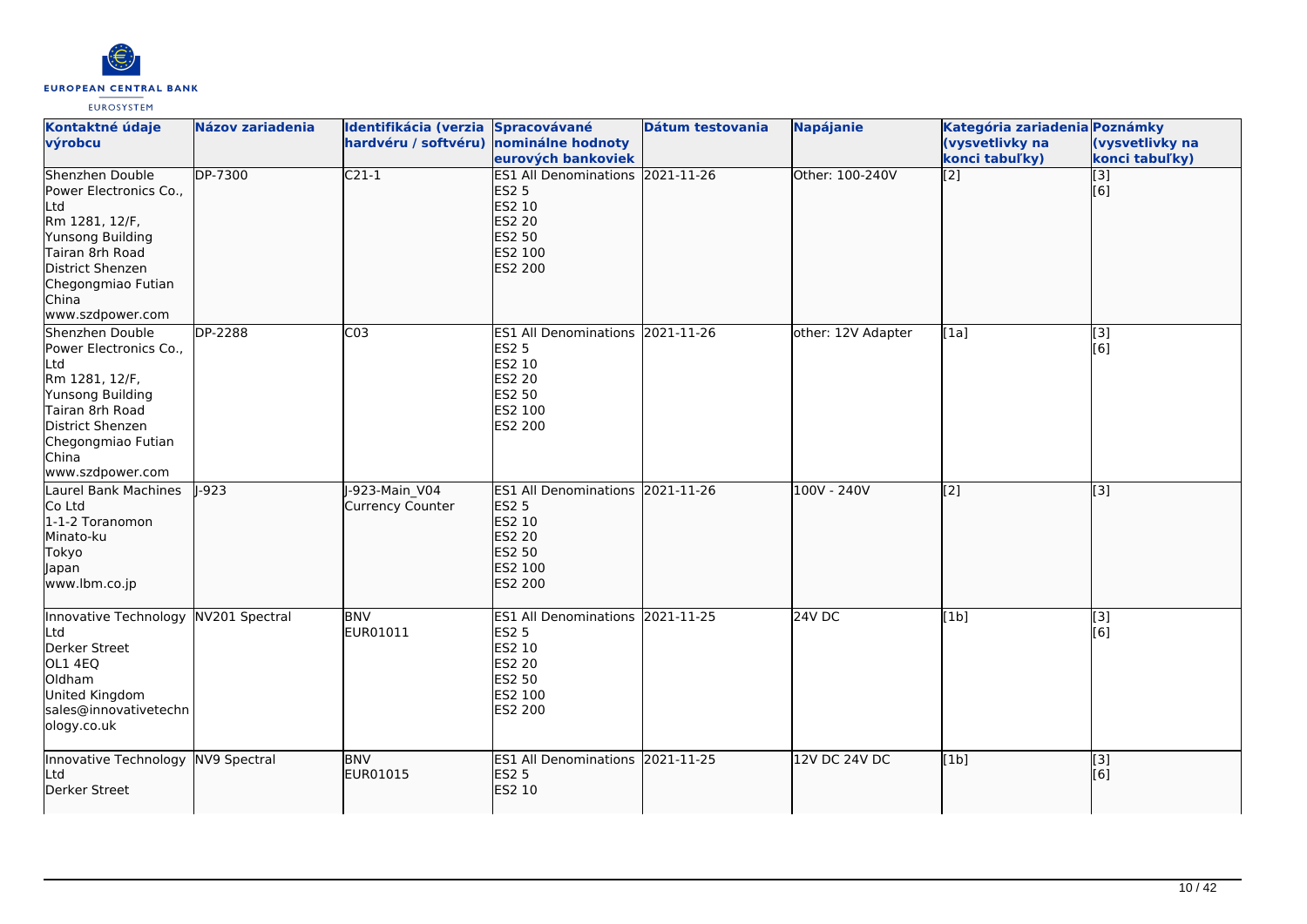

| Kontaktné údaje<br>výrobcu                                                                                                            | <b>Názov zariadenia</b> | Identifikácia (verzia Spracovávané<br>hardvéru / softvéru) nominálne hodnoty | eurových bankoviek                                                                                                 | Dátum testovania | Napájanie  | Kategória zariadenia Poznámky<br>(vysvetlivky na<br>konci tabuľky) | (vysvetlivky na<br>konci tabuľky) |
|---------------------------------------------------------------------------------------------------------------------------------------|-------------------------|------------------------------------------------------------------------------|--------------------------------------------------------------------------------------------------------------------|------------------|------------|--------------------------------------------------------------------|-----------------------------------|
| OL1 4EQ<br>Oldham<br>United Kingdom<br>sales@innovativetechn<br>ology.co.uk                                                           |                         |                                                                              | <b>ES2 20</b><br>ES2 50<br>ES2 100<br><b>ES2 200</b>                                                               |                  |            |                                                                    |                                   |
| Innovative Technology<br>Ltd<br>Derker Street<br>OL1 4EQ<br>Oldham<br>United Kingdom<br>sales@innovativetechn<br>ology.co.uk          | $NV9USB+$               | <b>BNV</b><br>EUR45F66                                                       | <b>ES1 All Denominations</b><br><b>ES2 5</b><br>ES2 10<br><b>ES2 20</b><br><b>ES2 50</b><br>ES2 100<br>ES2 200     | 2021-11-25       | 12V DC     | [1b]                                                               | [3]<br>[6]                        |
| Innovative Technology NV10USB+<br>Ltd<br>Derker Street<br>OL1 4EQ<br>Oldham<br>United Kingdom<br>sales@innovativetechn<br>ology.co.uk |                         | <b>BNV</b><br><b>EUR45H56</b>                                                | ES1 All Denominations 2021-11-25<br><b>ES2 5</b><br>ES2 10<br><b>ES2 20</b><br>ES2 50<br>ES2 100<br><b>ES2 200</b> |                  | 12V DC     | [1b]                                                               | [3]<br>[6]                        |
| Innovative Technology NV200<br>Ltd<br>Derker Street<br>OL1 4EQ<br>Oldham<br>United Kingdom<br>sales@innovativetechn<br>ology.co.uk    |                         | <b>BNV</b><br>EUR01G47                                                       | ES1 All Denominations 2021-11-25<br><b>ES2 5</b><br>ES2 10<br><b>ES2 20</b><br><b>ES2 50</b><br>ES2 100<br>ES2 200 |                  | 12V/24V DC | [1b]                                                               | $\overline{[}3]$<br>[6]           |
| Innovative Technology<br>Ltd<br>Derker Street<br>OL1 4EQ<br>Oldham<br>United Kingdom<br>sales@innovativetechn                         | NV200 Spectral          | <b>BNV</b><br>EUR01039                                                       | ES1 All Denominations 2021-11-25<br><b>ES2 5</b><br>ES2 10<br><b>ES2 20</b><br><b>ES2 50</b><br>ES2 100<br>ES2 200 |                  | 12V/24V DC | [1b]                                                               | [3]<br>[6]                        |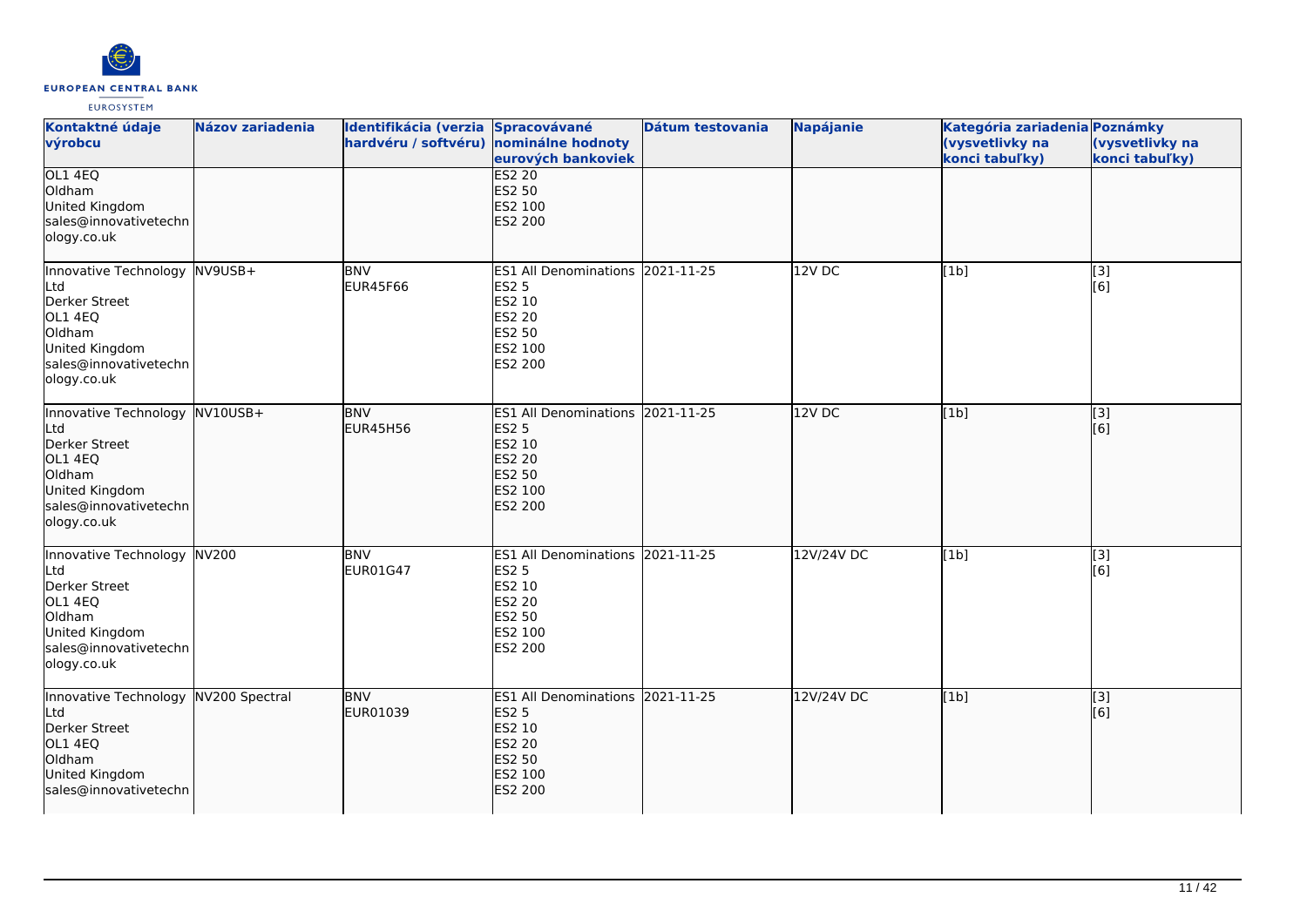

| Kontaktné údaje                                                                                                                                         | <b>Názov zariadenia</b> | Identifikácia (verzia                       | Spracovávané                                                                                                                | Dátum testovania | <b>Napájanie</b> | Kategória zariadenia Poznámky     |                                   |
|---------------------------------------------------------------------------------------------------------------------------------------------------------|-------------------------|---------------------------------------------|-----------------------------------------------------------------------------------------------------------------------------|------------------|------------------|-----------------------------------|-----------------------------------|
| výrobcu                                                                                                                                                 |                         | hardvéru / softvéru)                        | nominálne hodnoty<br>eurových bankoviek                                                                                     |                  |                  | (vysvetlivky na<br>konci tabuľky) | (vysvetlivky na<br>konci tabuľky) |
| ology.co.uk                                                                                                                                             |                         |                                             |                                                                                                                             |                  |                  |                                   |                                   |
| Innovative Technology NV201<br>Ltd<br>Derker Street<br>OL1 4EQ<br>Oldham<br>United Kingdom<br>sales@innovativetechn<br>ology.co.uk                      |                         | <b>BNV</b><br><b>EUR01C68</b>               | ES1 All Denominations 2021-11-25<br><b>ES2 5</b><br>ES2 10<br>ES2 20<br>ES2 50<br>ES2 100<br>ES2 200                        |                  | 24V DC           | [1b]                              | [3]<br>[6]                        |
| e-Banking Tech Co, Ltd EB-1500+<br>A-1104 Digital Empire<br>906-1, Gwanyangdong<br>431-060<br>Dongangu, Anyang-si<br>Korea<br>www.ebankingtech.co<br>lm |                         | with CIS<br>09.01.01                        | Banknote Discriminator ES1 All Denominations 2021-11-24<br><b>ES2 5</b><br>ES2 10<br>ES2 20<br>ES2 50<br>ES2 100<br>ES2 200 |                  | 220V             | $\overline{[2]}$                  | $\vert$ [3]<br>[6]                |
| e-Banking Tech Co, Ltd EB-1500<br>A-1104 Digital Empire<br>906-1, Gwanyangdong<br>431-060<br>Dongangu, Anyang-si<br>Korea<br>www.ebankingtech.co<br>lm. |                         | with CIS<br>09.01.01                        | Banknote Discriminator ES1 All Denominations 2021-11-24<br><b>ES2 5</b><br>ES2 10<br>ES2 20<br>ES2 50<br>ES2 100<br>ES2 200 |                  | 220V             | [2]                               | [3]<br>[6]                        |
| Plus Banking Machines P16<br>Co Ltd<br>Dangsandong-6Ka,<br>Youngdeungpo-Ku<br>340-4<br>Seoul<br>Korea<br>plus@plus.co.kr<br>www.plus.co.kr              |                         | Micro Processor type<br>Main P-1.7.1 14.2.4 | ES1 All Denominations 2021-11-18<br><b>ES2 5</b><br>ES2 10<br><b>ES2 20</b><br>ES2 50<br>ES2 100<br>ES2 200                 |                  | 110V/220V        | $\sqrt{2}$                        | $\vert$ [3]<br>[6]                |
| Suzhou Ribao<br>Technology Co., Ltd<br>No.299, YuanQi Rd<br>Yuanhe Technology                                                                           | <b>BC-55</b>            | 020105                                      | ES1 All Denominations 2021-11-10<br>ES2 5<br>ES2 10<br>ES2 20                                                               |                  | 110V, 220V       | [2]                               | [3]<br>[6]                        |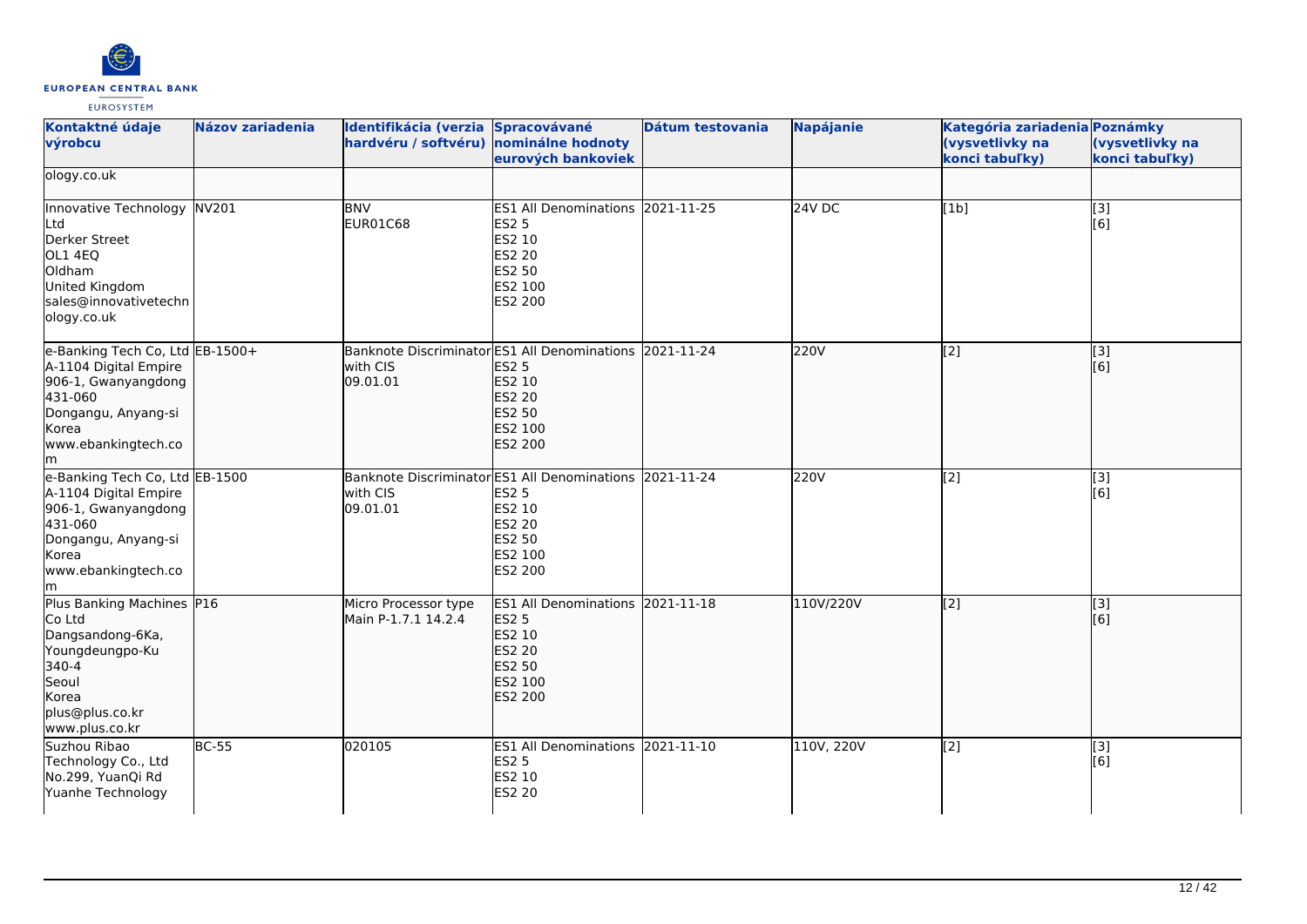

| Kontaktné údaje<br>výrobcu                                                                                                                                                            | <b>Názov zariadenia</b> | Identifikácia (verzia Spracovávané<br>hardvéru / softvéru) nominálne hodnoty | eurových bankoviek                                                                                      | Dátum testovania | Napájanie   | Kategória zariadenia Poznámky<br>(vysvetlivky na<br>konci tabuľky) | (vysvetlivky na<br>konci tabuľky) |
|---------------------------------------------------------------------------------------------------------------------------------------------------------------------------------------|-------------------------|------------------------------------------------------------------------------|---------------------------------------------------------------------------------------------------------|------------------|-------------|--------------------------------------------------------------------|-----------------------------------|
| Park<br>Xiangcheng<br>215133<br>Suzhou<br>China<br>info@nippo.com.cn<br>www.ribaotechnology.c<br>lom                                                                                  |                         |                                                                              | <b>ES2 50</b><br>ES2 100<br>ES2 200                                                                     |                  |             |                                                                    |                                   |
| Suzhou Ribao<br>Technology Co., Ltd<br>No.299, YuanQi Rd<br>Yuanhe Technology<br>Park<br>Xiangcheng<br>215133<br>Suzhou<br>China<br>info@nippo.com.cn<br>www.ribaotechnology.c<br>lom | Magner 125              | 020105                                                                       | ES1 All Denominations 2021-11-10<br><b>ES2 5</b><br>ES2 10<br>ES2 20<br>ES2 50<br>ES2 100<br>ES2 200    |                  | 110V, 220V  | $\overline{[2]}$                                                   | $\overline{[}3]$<br>[6]           |
| Astrosystems Ltd<br>Grove Technology Park<br>Wantage, Oxfordshire<br>United Kingdom<br>www.globalbillacceptor<br>s.com                                                                | ST <sub>1C</sub>        | ST2 S 99 144<br>2021-08-10                                                   | <b>ES15</b><br>ES1 10<br><b>ES2 5</b><br>ES2 10                                                         | 2021-11-10       | 12V         | [1b]                                                               | [2]<br>[3]<br>[6]<br>[8]          |
| Fujitsu Frontech<br>Limited<br>1766 Yanokuchi, Inagi-<br>shi<br>206-855<br>Tokyo<br>Japan<br>www.frontech.fujitsu.c<br>om/en                                                          | G60 BRU                 | <b>BV10</b><br>EU32AA                                                        | <b>ES1 All Denominations</b><br><b>ES2 5</b><br>ES2 10<br><b>ES2 20</b><br>ES2 50<br>ES2 100<br>ES2 200 | 2021-11-04       | 24V DC      | [2]                                                                | $\overline{[3]}$                  |
| <b>BellCon Aps</b><br>Messingvei 64A<br>8940<br>Randers SV<br>Denmark                                                                                                                 | Evision SD              | C20 (039)                                                                    | <b>ES2 5</b><br>ES2 10<br>ES2 20<br>ES2 50<br>ES2 100                                                   | 2021-11-03       | Mains, 230V | [1a]                                                               | [3]<br>[6]                        |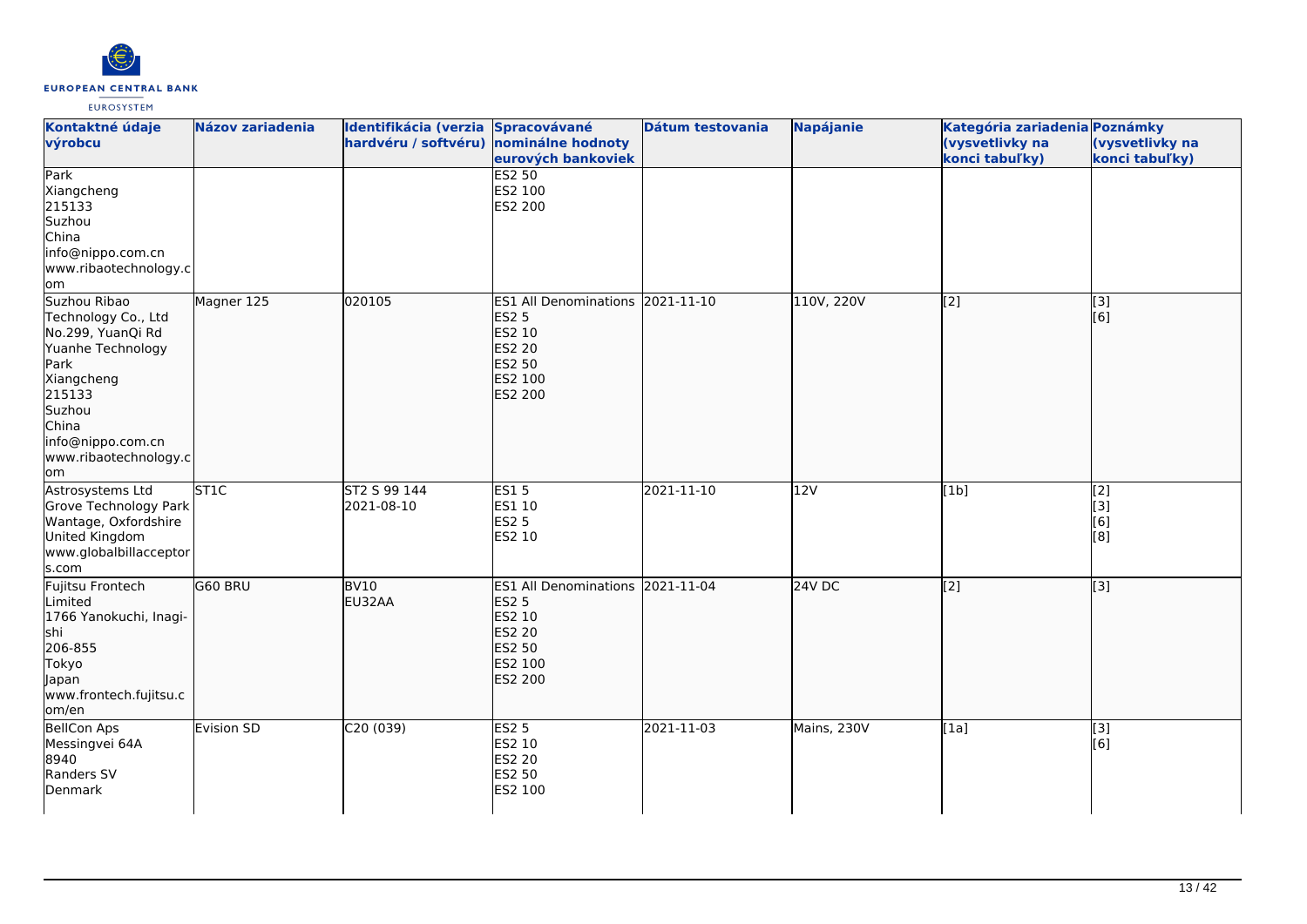

| Kontaktné údaje<br>výrobcu                                                                                                   | <b>Názov zariadenia</b> | Identifikácia (verzia<br>hardvéru / softvéru) | Spracovávané<br>nominálne hodnoty<br>eurových bankoviek                                                            | Dátum testovania | Napájanie         | Kategória zariadenia Poznámky<br>(vysvetlivky na<br>konci tabuľky) | (vysvetlivky na<br>konci tabuľky) |
|------------------------------------------------------------------------------------------------------------------------------|-------------------------|-----------------------------------------------|--------------------------------------------------------------------------------------------------------------------|------------------|-------------------|--------------------------------------------------------------------|-----------------------------------|
| www.bellcon.com                                                                                                              |                         |                                               | <b>ES2 200</b>                                                                                                     |                  |                   |                                                                    |                                   |
| <b>BellCon Aps</b><br>Messingvei 64A<br>8940<br>Randers SV<br>Denmark<br>www.bellcon.com                                     | BellCount V610          | SW: 002.006                                   | ES1 All Denominations 2021-11-03<br><b>ES2 5</b><br>ES2 10<br><b>ES2 20</b><br><b>ES2 50</b><br>ES2 100<br>ES2 200 |                  | Mains, 110V, 220V | [2]                                                                | [[3]<br>[6]                       |
| <b>BellCon Aps</b><br>Messingvei 64A<br>8940<br>Randers SV<br>Denmark<br>www.bellcon.com                                     | <b>Evision SD</b>       | C10(039)                                      | <b>ES15</b><br>ES1 10<br>ES1 20<br>ES1 50<br><b>ES2 5</b><br>ES2 10<br>ES2 20<br>ES2 50<br>ES2 100<br>ES2 200      | 2021-11-03       | Mains, 230V       | [1a]                                                               | [3]<br>[6]                        |
| Cummins-Allison Corp<br>891 Feehandville Drive<br>IL 60056<br>MT. Prospect<br><b>USA</b><br>www.cumminsallison.c<br>lom      | let Scan iFX1-LC i106   | <b>EURO REVISION 7.31</b>                     | ES1 All Denominations 2021-11-03<br><b>ES2 5</b><br>ES2 10<br><b>ES2 20</b><br>ES2 50<br>ES2 100<br>ES2 200        |                  | 110V, 220V        | $\overline{[2]}$                                                   | $\overline{[3]}$<br>[6]           |
| Fujitsu Frontech<br>Limited<br>1766 Yanokuchi, Inagi-<br>shi<br>206-855<br>Tokyo<br>Japan<br>www.frontech.fujitsu.c<br>om/en | GSR50-BNA               | GSR50-BV<br>EU0129                            | ES1 All Denominations 2021-11-03<br><b>ES2 5</b><br>ES2 10<br>ES2 20<br>ES2 50<br>ES2 100<br>ES2 200               |                  | 24V DC            | $\overline{[2]}$                                                   | [3]                               |
| <b>BellCon Aps</b><br>Messingvei 64A                                                                                         | BellCount V2510M        | C20 (EUR: V2.003)                             | ES1 All Denominations 2021-10-29<br><b>ES2 5</b>                                                                   |                  | Mains, 110V, 220V | $\overline{[2]}$                                                   | $\overline{[}3]$<br>[[6]          |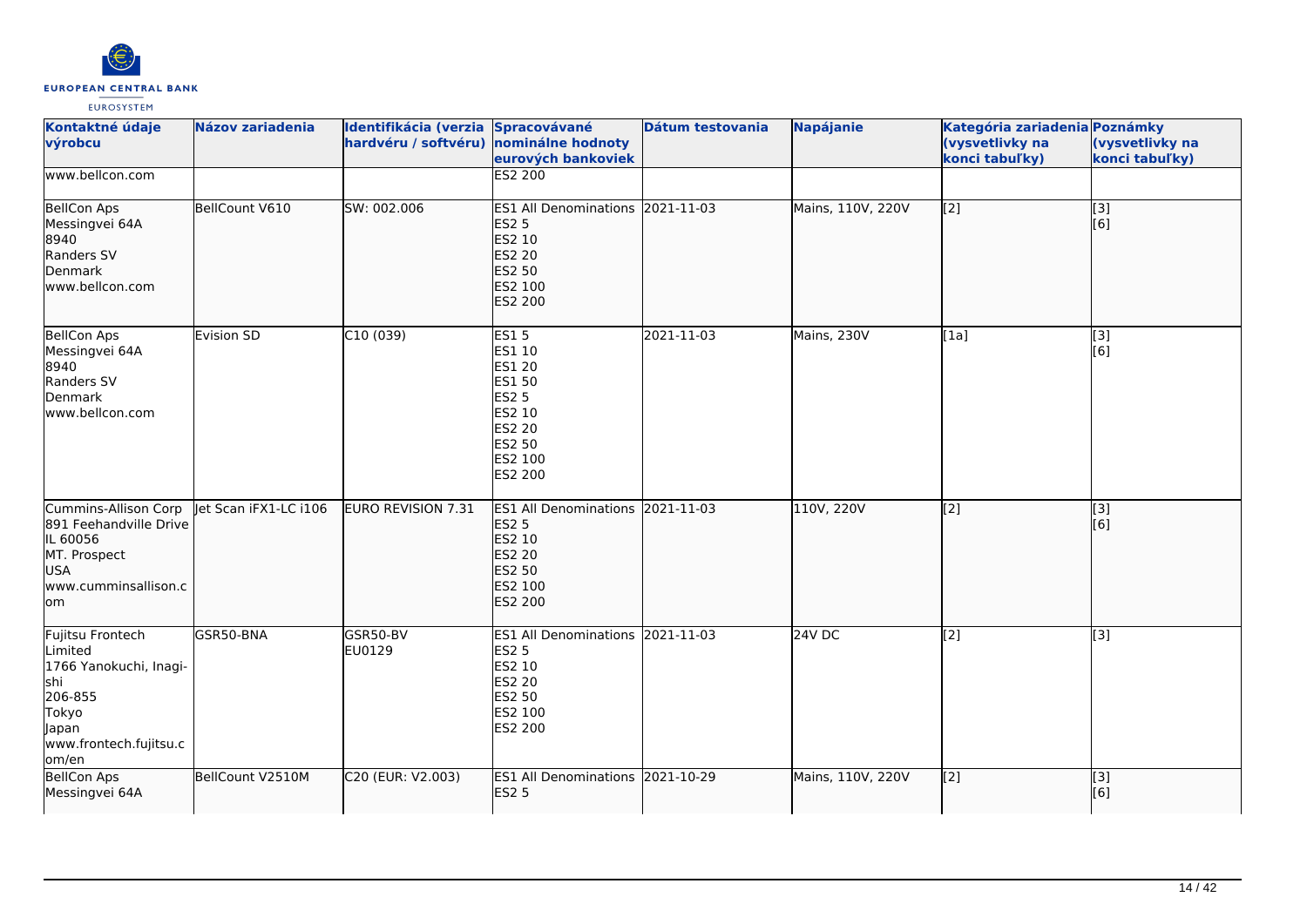

| Kontaktné údaje<br>výrobcu                                                                                                  | <b>Názov zariadenia</b> | Identifikácia (verzia Spracovávané<br>hardvéru / softvéru) nominálne hodnoty | eurových bankoviek                                                                                                 | Dátum testovania | <b>Napájanie</b>                               | Kategória zariadenia Poznámky<br>(vysvetlivky na<br>konci tabuľky) | (vysvetlivky na<br>konci tabuľky) |
|-----------------------------------------------------------------------------------------------------------------------------|-------------------------|------------------------------------------------------------------------------|--------------------------------------------------------------------------------------------------------------------|------------------|------------------------------------------------|--------------------------------------------------------------------|-----------------------------------|
| 8940<br>Randers SV<br>Denmark<br>www.bellcon.com                                                                            |                         |                                                                              | <b>ES2 10</b><br><b>ES2 20</b><br><b>ES2 50</b><br>ES2 100<br>ES2 200                                              |                  |                                                |                                                                    |                                   |
| Iternet-European<br>Distribution<br>Via S. Merli 64/66<br>29122<br>Piacenza<br>Italy<br>www.iternet-<br>securitysystems.com | Holenburg PIXEL S2      | V <sub>12</sub>                                                              | <b>ES1 All Denominations</b><br>ES2 5<br>ES2 10<br>ES2 20<br>ES2 50<br>ES2 100<br>ES2 200                          | 2021-10-28       | DC 12 Vdc                                      | [1a]                                                               | [3]<br>[6]                        |
| Cummins-Allison Corp<br>891 Feehandville Drive<br>IL 60056<br>MT. Prospect<br>USA<br>www.cumminsallison.c<br>lom.           | let Scan iFX1 i126      | <b>EURO REVISION 7.31</b>                                                    | ES1 All Denominations 2021-10-28<br><b>ES2 5</b><br>ES2 10<br><b>ES2 20</b><br><b>ES2 50</b><br>ES2 100<br>ES2 200 |                  | 110V, 220V                                     | [2]                                                                | [3]<br>[6]                        |
| Cummins-Allison Corp<br>891 Feehandville Drive<br>IL 60056<br>MT. Prospect<br><b>USA</b><br>www.cumminsallison.c<br>lom     | let Scan iFX1-LC i104   | EURO REVISION 7.31                                                           | ES1 All Denominations 2021-10-28<br><b>ES2 5</b><br>ES2 10<br>ES2 20<br>ES2 50<br>ES2 100<br>ES2 200               |                  | 110V, 220V                                     | $\overline{[2]}$                                                   | $\overline{[3]}$<br>[6]           |
| Cummins-Allison Corp<br>891 Feehandville Drive<br>IL 60056<br>MT. Prospect<br>USA<br>www.cumminsallison.c<br>lom            | let Scan iFX2 i126      | <b>EURO REVISION 7.31</b>                                                    | <b>ES1 All Denominations</b><br><b>ES2 5</b><br>ES2 10<br><b>ES2 20</b><br><b>ES2 50</b><br>ES2 100<br>ES2 200     | 2021-10-28       | 110V/220V                                      | [2]                                                                | [3]<br>[6]                        |
| Iternet-European<br>Distribution                                                                                            | Holenburg HT 8913       | $\overline{C03}$                                                             | ES1 All Denominations 2021-10-28<br><b>ES2 5</b>                                                                   |                  | Rechargeable battery - [1a]<br>Adapter (INPUT: |                                                                    | $\overline{[}3]$<br>[6]           |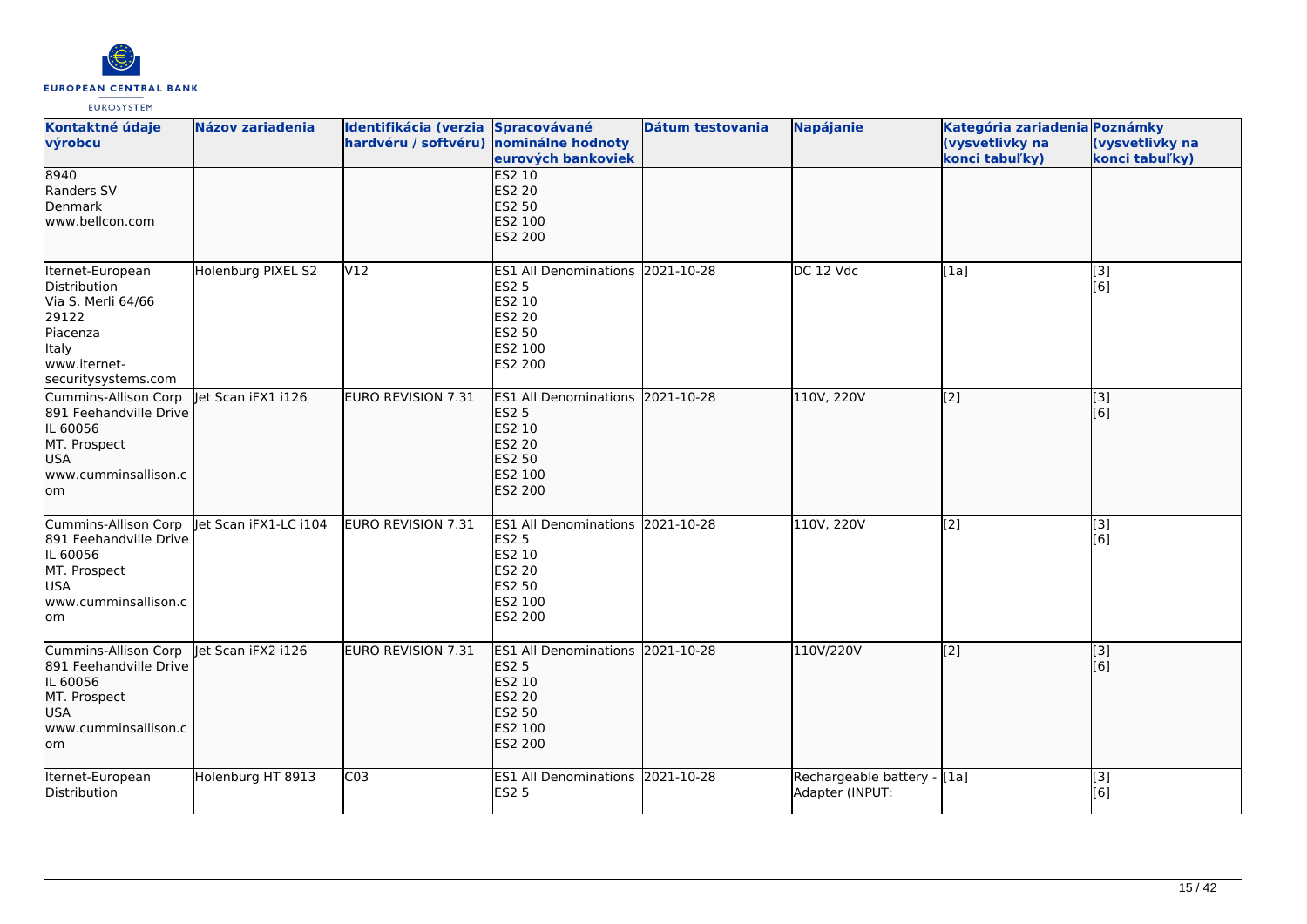

| Kontaktné údaje<br>výrobcu                                                                                                  | <b>Názov zariadenia</b> | Identifikácia (verzia Spracovávané<br>hardvéru / softvéru) nominálne hodnoty | eurových bankoviek                                                                                                 | Dátum testovania | <b>Napájanie</b>                                                                  | Kategória zariadenia Poznámky<br>(vysvetlivky na<br>konci tabuľky) | (vysvetlivky na<br>konci tabuľky) |
|-----------------------------------------------------------------------------------------------------------------------------|-------------------------|------------------------------------------------------------------------------|--------------------------------------------------------------------------------------------------------------------|------------------|-----------------------------------------------------------------------------------|--------------------------------------------------------------------|-----------------------------------|
| Via S. Merli 64/66<br>29122<br>Piacenza<br>Italy<br>www.iternet-<br>securitysystems.com                                     |                         |                                                                              | ES2 10<br><b>ES2 20</b><br>ES2 50<br>ES2 100<br>ES2 200                                                            |                  | 100-240Vac OUTPUT:<br>12                                                          |                                                                    |                                   |
| Iternet-European<br>Distribution<br>Via S. Merli 64/66<br>29122<br>Piacenza<br>ltaly<br>www.iternet-<br>securitysystems.com | Holenburg HT 7.0        | CO <sub>2</sub>                                                              | <b>ES1 All Denominations</b><br><b>ES2 5</b><br>ES2 10<br><b>ES2 20</b><br>ES2 50<br>ES2 100<br>ES2 200            | 2021-10-28       | Rechargeable battery - [[1a]<br>Adapter (INPUT:100-24<br>OVac-<br>OUTPUT:12Vdc/1A |                                                                    | [3]<br>[[6]                       |
| Iternet-European<br>Distribution<br>Via S. Merli 64/66<br>29122<br>Piacenza<br>Italy<br>www.iternet-<br>securitysystems.com | Holenburg HT 3000       | C <sub>21</sub>                                                              | <b>ES1 All Denominations</b><br><b>ES2 5</b><br>ES2 10<br><b>ES2 20</b><br>ES2 50<br>ES2 100<br>ES2 200            | 2021-10-28       | Mains - 220V                                                                      | [2]                                                                | [3]<br>[6]                        |
| YOUGO srl<br>Strada Albareto 11<br>10012<br>Bollengo (TO)<br>ltaly<br>info@yougo-tech.com<br>www.yougo-tech.com             | U-ONE_600               | 0.12                                                                         | ES1 All Denominations 2021-10-26<br><b>ES2 5</b><br>ES2 10<br><b>ES2 20</b><br>ES2 50<br>ES2 100<br><b>ES2 200</b> |                  | 220V                                                                              | [1a]                                                               | [3]<br>[[6]                       |
| YOUGO srl<br>Strada Albareto 11<br>10012<br>Bollengo (TO)<br>Italy<br>info@yougo-tech.com<br>www.yougo-tech.com             | U-ONE_1200              | 0.12                                                                         | ES1 All Denominations 2021-10-26<br><b>ES2 5</b><br>ES2 10<br><b>ES2 20</b><br><b>ES2 50</b><br>ES2 100<br>ES2 200 |                  | 110V-220V                                                                         | [1a]                                                               | [3]<br>[6]                        |
| YOUGO srl<br>Strada Albareto 11                                                                                             | U-ONE                   | 0.12                                                                         | <b>ES1 All Denominations</b><br><b>ES2 5</b>                                                                       | 2021-10-26       | 220V                                                                              | [1a]                                                               | [3]<br>[[6]                       |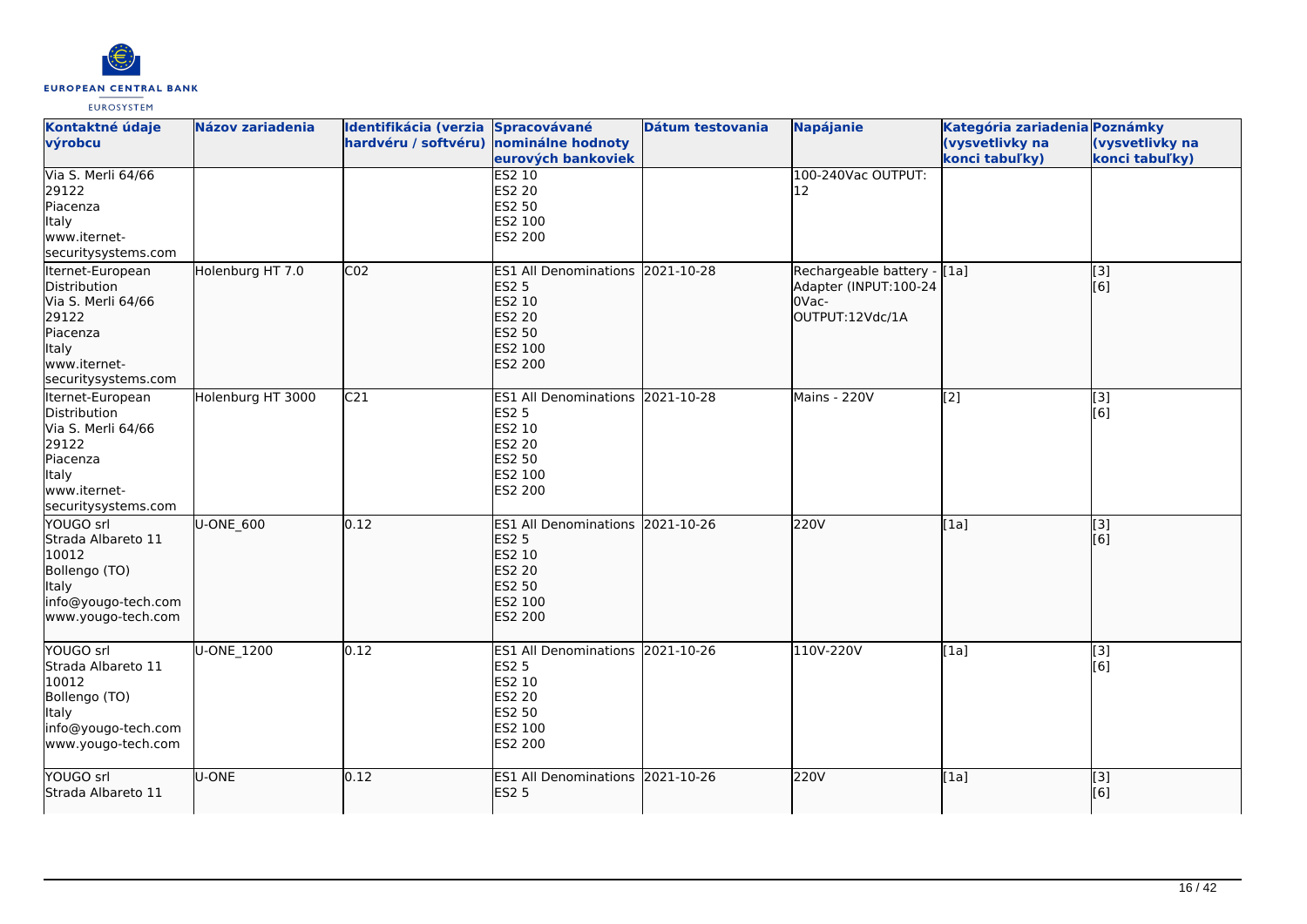

| Kontaktné údaje<br>výrobcu                                                                                              | Názov zariadenia      | Identifikácia (verzia Spracovávané<br>hardvéru / softvéru) nominálne hodnoty | eurových bankoviek                                                                                             | Dátum testovania | <b>Napájanie</b> | Kategória zariadenia Poznámky<br>(vysvetlivky na<br>konci tabuľky) | (vysvetlivky na<br>konci tabuľky) |
|-------------------------------------------------------------------------------------------------------------------------|-----------------------|------------------------------------------------------------------------------|----------------------------------------------------------------------------------------------------------------|------------------|------------------|--------------------------------------------------------------------|-----------------------------------|
| 10012<br>Bollengo (TO)<br>Italy<br>info@yougo-tech.com<br>www.yougo-tech.com                                            |                       |                                                                              | <b>ES2 10</b><br><b>ES2 20</b><br><b>ES2 50</b><br>ES2 100<br><b>ES2 200</b>                                   |                  |                  |                                                                    |                                   |
| YOUGO srl<br>Strada Albareto 11<br>10012<br>Bollengo (TO)<br>Italy<br>info@yougo-tech.com<br>www.yougo-tech.com         | U-ONE_2000            | 0.12                                                                         | <b>ES1 All Denominations</b><br><b>ES2 5</b><br>ES2 10<br><b>ES2 20</b><br><b>ES2 50</b><br>ES2 100<br>ES2 200 | 2021-10-26       | 220V             | [1a]                                                               | [3]<br>[6]                        |
| YOUGO srl<br><b>Strada Albareto 11</b><br>10012<br>Bollengo (TO)<br>Italy<br>info@yougo-tech.com<br>www.yougo-tech.com  | U-ONE 5000            | 0.12                                                                         | <b>ES1 All Denominations</b><br><b>ES2 5</b><br>ES2 10<br><b>ES2 20</b><br>ES2 50<br>ES2 100<br><b>ES2 200</b> | 2021-10-26       | 220V             | [1a]                                                               | $\overline{[}3]$<br>[[6]          |
| Cummins-Allison Corp<br>891 Feehandville Drive<br>IL 60056<br>MT. Prospect<br><b>USA</b><br>www.cumminsallison.c<br>lom | let Scan iFX3 i136    | <b>EURO REVISION 7.31</b>                                                    | ES1 All Denominations 2021-10-22<br><b>ES2 5</b><br>ES2 10<br><b>ES2 20</b><br>ES2 50<br>ES2 100<br>ES2 200    |                  | 110V, 220V       | [2]                                                                | [3]<br>[6]                        |
| Cummins-Allison Corp<br>891 Feehandville Drive<br>IL 60056<br>MT. Prospect<br>USA<br>www.cumminsallison.c<br>lom        | let Scan iFX1-LC i126 | EURO REVISION 7.31                                                           | <b>ES1 All Denominations</b><br><b>ES2 5</b><br>ES2 10<br><b>ES2 20</b><br>ES2 50<br>ES2 100<br>ES2 200        | 2021-10-22       | 110V, 220V       | [[2]                                                               | [[3]<br>[[6]                      |
| Cummins-Allison Corp<br>891 Feehandville Drive                                                                          | Jet Scan iFX1 i104    | EURO REVISION 7.31                                                           | ES1 All Denominations 2021-10-22<br><b>ES2 5</b>                                                               |                  | 110V, 220V       | [2]                                                                | [3]<br>[6]                        |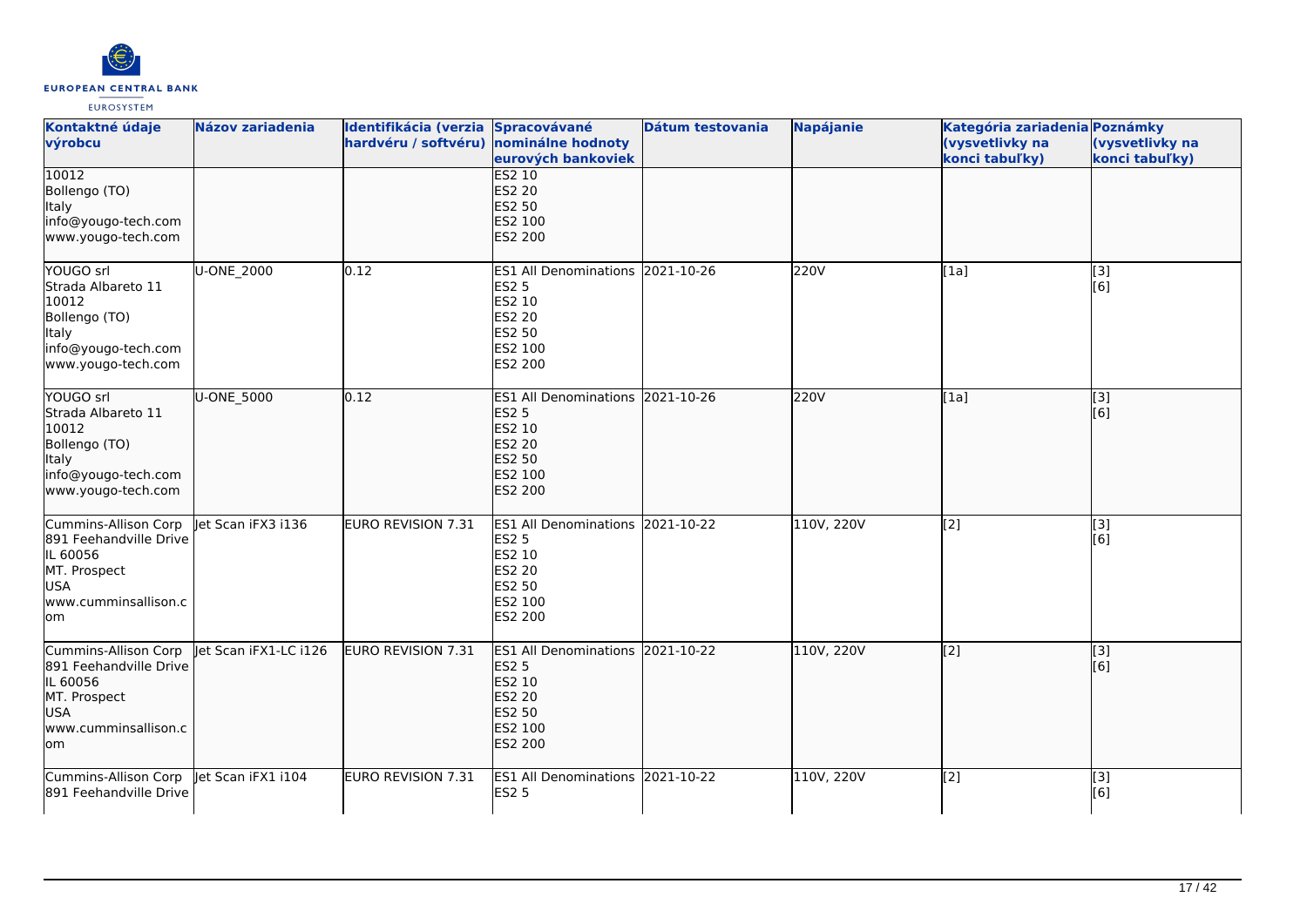

| Kontaktné údaje<br>výrobcu                                                                                              | <b>Názov zariadenia</b> | Identifikácia (verzia Spracovávané<br>hardvéru / softvéru) nominálne hodnoty | eurových bankoviek                                                                                          | Dátum testovania | <b>Napájanie</b> | Kategória zariadenia Poznámky<br>(vysvetlivky na<br>konci tabuľky) | (vysvetlivky na<br>konci tabuľky) |
|-------------------------------------------------------------------------------------------------------------------------|-------------------------|------------------------------------------------------------------------------|-------------------------------------------------------------------------------------------------------------|------------------|------------------|--------------------------------------------------------------------|-----------------------------------|
| IL 60056<br>MT. Prospect<br><b>USA</b><br>lwww.cumminsallison.c<br>lom                                                  |                         |                                                                              | <b>ES2 10</b><br><b>ES2 20</b><br>ES2 50<br>ES2 100<br>ES2 200                                              |                  |                  |                                                                    |                                   |
| Cummins-Allison Corp<br>891 Feehandville Drive<br>IL 60056<br>MT. Prospect<br><b>USA</b><br>www.cumminsallison.c<br>lom | let Scan iFX1 i106      | EURO REVISION 7.31                                                           | ES1 All Denominations 2021-10-22<br><b>ES2 5</b><br>ES2 10<br><b>ES2 20</b><br>ES2 50<br>ES2 100<br>ES2 200 |                  | 110V, 220V       | $\left[ \begin{matrix} 2 \end{matrix} \right]$                     | [3]<br>[6]                        |
| Cummins-Allison Corp<br>891 Feehandville Drive<br>IL 60056<br>MT. Prospect<br><b>USA</b><br>www.cumminsallison.c<br>lom | Jet Scan iFX2 i106      | <b>EURO REVISION 7.31</b>                                                    | ES1 All Denominations 2021-10-22<br>ES2 5<br>ES2 10<br><b>ES2 20</b><br>ES2 50<br>ES2 100<br>ES2 200        |                  | 110V, 220V       | [2]                                                                | $\overline{[3]}$<br>[6]           |
| Cummins-Allison Corp<br>891 Feehandville Drive<br>IL 60056<br>MT. Prospect<br><b>USA</b><br>www.cumminsallison.c<br>lom | let Scan iFX3 i138      | <b>EURO REVISION 7.31</b>                                                    | ES1 All Denominations 2021-10-22<br><b>ES2 5</b><br>ES2 10<br><b>ES2 20</b><br>ES2 50<br>ES2 100<br>ES2 200 |                  | 110V, 220V       | $\vert$ [2]                                                        | $\overline{[}3]$<br>[6]           |
| JCM Europe GmbH<br>Mündelheimer Weg 60<br>40472<br>Düsseldorf<br>Germany<br>info@jcmglobal.eu<br>www.jcmglobal.eu       | <b>VEGA-100</b>         | VEGA-10x<br>V2.52-18                                                         | ES1 All Denominations 2021-10-20<br><b>ES2 5</b><br>ES2 10<br><b>ES2 20</b><br>ES2 50<br>ES2 100<br>ES2 200 |                  | 12V              | [1b]                                                               | [3]<br>[6]                        |
| Volumatic Ltd<br>Taurus House,                                                                                          | CCi                     | <b>EBA-40</b><br>V1.49-33                                                    | ES1 All Denominations 2021-10-19<br><b>ES2 5</b>                                                            |                  | 12V AC Adapter   | [1b]                                                               | [3]<br>[6]                        |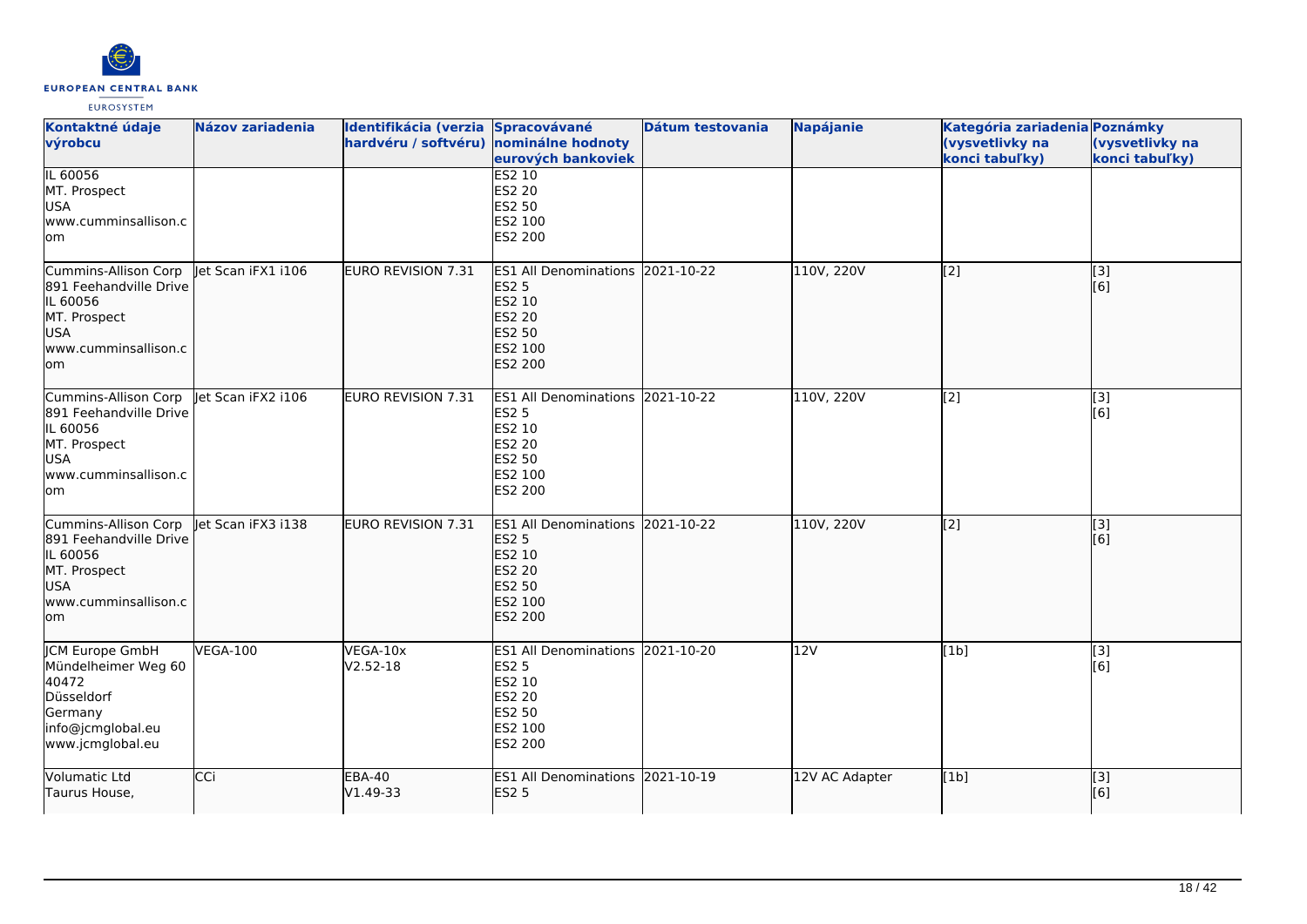

| Kontaktné údaje<br>výrobcu                                                                                                                                       | <b>Názov zariadenia</b> | Identifikácia (verzia Spracovávané<br>hardvéru / softvéru) nominálne hodnoty | eurových bankoviek                                                                                                        | Dátum testovania | <b>Napájanie</b> | Kategória zariadenia Poznámky<br>(vysvetlivky na<br>konci tabuľky) | (vysvetlivky na<br>konci tabuľky) |
|------------------------------------------------------------------------------------------------------------------------------------------------------------------|-------------------------|------------------------------------------------------------------------------|---------------------------------------------------------------------------------------------------------------------------|------------------|------------------|--------------------------------------------------------------------|-----------------------------------|
| <b>Endemere Road</b><br><b>Warwicks</b><br>CV6 5PY<br>Coventry<br>United Kingdom<br>www.volumatic.com                                                            |                         |                                                                              | <b>ES2 10</b><br><b>ES2 20</b><br>ES2 50<br>ES2 100<br><b>ES2 200</b>                                                     |                  |                  |                                                                    | $\overline{[8]}$                  |
| JCM Europe GmbH<br>Mündelheimer Weg 60<br>40472<br>Düsseldorf<br>Germany<br>info@jcmglobal.eu<br>www.jcmglobal.eu                                                | RDM-100 Series          | 3590T0302607                                                                 | <b>ES1 All Denominations</b><br><b>ES2 5</b><br>ES2 10<br><b>ES2 20</b><br><b>ES2 50</b><br>ES2 100<br>ES2 200            | 2021-10-19       | other: 24V       | [1b]                                                               | [3]<br>[6]<br>[8]                 |
| <b>JCM Europe GmbH</b><br>Mündelheimer Weg 60<br>40472<br>Düsseldorf<br>Germany<br>info@jcmglobal.eu<br>www.jcmglobal.eu                                         | <b>MRX Series</b>       | V110011-219                                                                  | ES1 All Denominations 2021-10-19<br><b>ES2 5</b><br>ES2 10<br><b>ES2 20</b><br><b>ES2 50</b><br>ES2 100<br><b>ES2 200</b> |                  | Other: 24V       | [1b]                                                               | $\overline{[}3]$<br>[6]<br>[3]    |
| Kobo Science &<br>Technology Co Ltd<br>Room 906 No.1<br>Building Runjie<br>Mansion Dengwei Rd<br>PC 215011<br>Suzhou Jiangsu<br>China<br>www.kobotechweb.co<br>m | BC-8EI                  | DSP18                                                                        | ES1 All Denominations 2021-10-15<br><b>ES2 5</b><br>ES2 10<br><b>ES2 20</b><br>ES2 50<br>ES2 100<br>ES2 200               |                  | Mains, 220V      | [2]                                                                | $\overline{[3]}$                  |
| Kobo Science &<br>Technology Co Ltd<br>Room 906 No.1<br>Building Runjie<br>Mansion Dengwei Rd<br>PC 215011<br>Suzhou Jiangsu<br>China                            | <b>BT-6000</b>          | IMAGE 2.9.3.9                                                                | <b>ES1 All Denominations</b><br><b>ES2 5</b><br>ES2 10<br><b>ES2 20</b><br>ES2 50<br>ES2 100<br>ES2 200                   | 2021-10-15       | Mains, 220V      | $\overline{[2]}$                                                   | $\overline{[}3]$                  |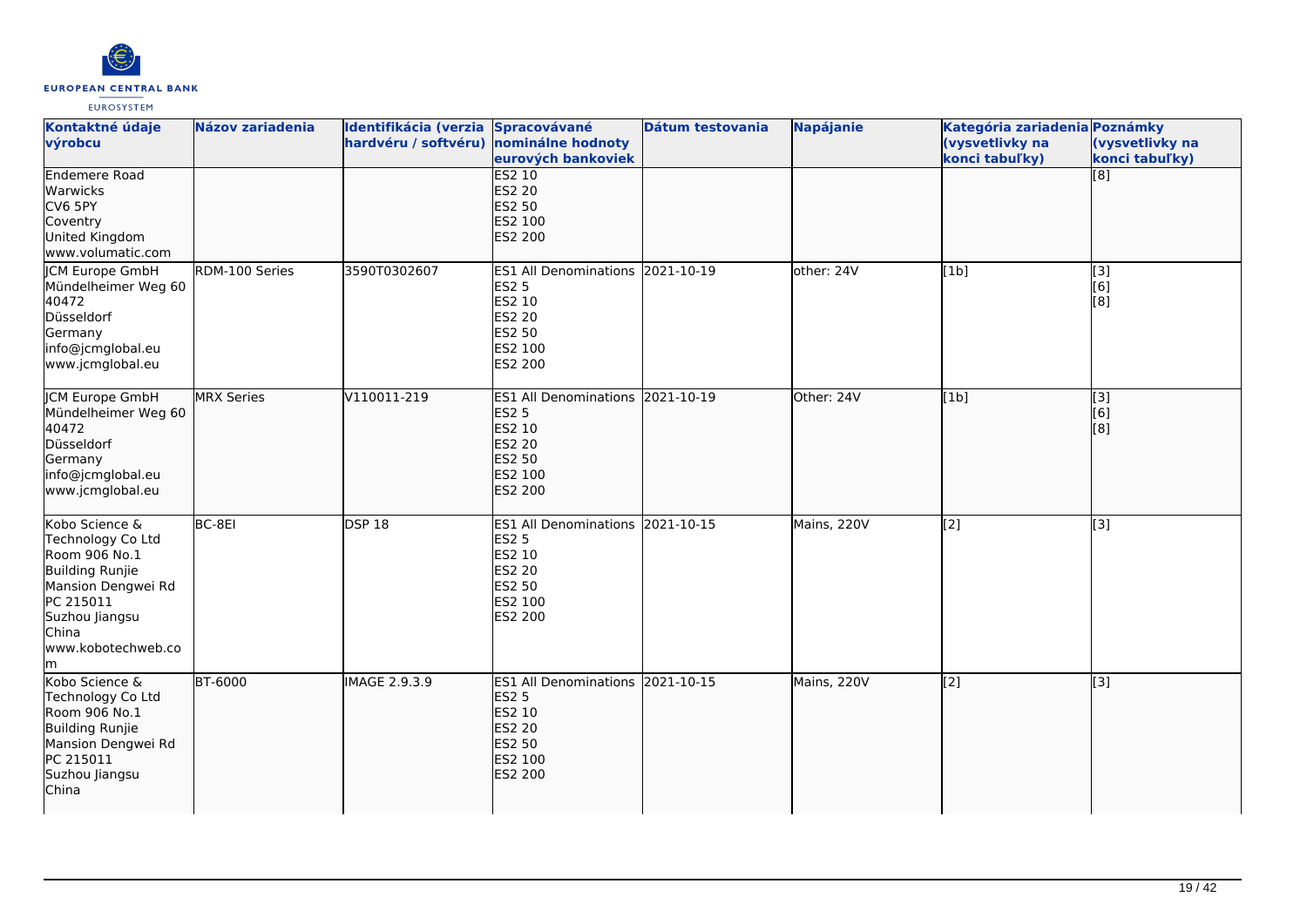

|                                             | Identifikácia (verzia | Spracovávané                                                                                                     | Dátum testovania                         | Napájanie                                                                                                                   | Kategória zariadenia Poznámky |                                       |
|---------------------------------------------|-----------------------|------------------------------------------------------------------------------------------------------------------|------------------------------------------|-----------------------------------------------------------------------------------------------------------------------------|-------------------------------|---------------------------------------|
|                                             | hardvéru / softvéru)  | nominálne hodnoty                                                                                                |                                          |                                                                                                                             | (vysvetlivky na               | (vysvetlivky na<br>konci tabuľky)     |
|                                             |                       |                                                                                                                  |                                          |                                                                                                                             |                               |                                       |
| ProNote1                                    |                       | <b>ES2 5</b><br>ES2 10<br>ES2 20<br>ES2 50<br>ES2 100<br>ES2 200                                                 |                                          | 110V, 220V                                                                                                                  | $\overline{[2]}$              | $\overline{[3]}$<br>[6]               |
| ProNote 200                                 |                       | <b>ES2 5</b><br>ES2 10<br><b>ES2 20</b><br>ES2 50<br>ES2 100<br>ES2 200                                          |                                          | 110V, 220V                                                                                                                  |                               | $\overline{[3]}$<br>[6]               |
| SCN series - SCN83<br>109 Chemin du Pont-du |                       | ES2 5<br>ES2 10<br><b>ES2 20</b><br>ES2 50<br>ES2 100<br>ES2 200                                                 |                                          | 24V, 220V                                                                                                                   | [1b]                          | [3]<br>[6]<br>[8]                     |
| Olympia NC 315                              |                       | <b>ES15</b><br>ES1 10<br><b>ES1 20</b><br>ES1 50<br><b>ES2 5</b><br>ES2 10<br><b>ES2 20</b><br>ES2 50<br>ES2 200 | 2021-10-05                               | 12V                                                                                                                         | [1a]                          | $\overline{[2]}$<br>[3]<br>[6]<br>[8] |
|                                             |                       | 200.3<br>200.4<br>$BT-112$<br>u6.04                                                                              | eurových bankoviek<br>ES1 200<br>ES2 100 | ES1 All Denominations 2021-10-13<br>ES1 All Denominations 2021-10-12<br>520025431_SCN83_EU ES1 All Denominations 2021-10-05 |                               | konci tabuľky)<br>$\overline{[2]}$    |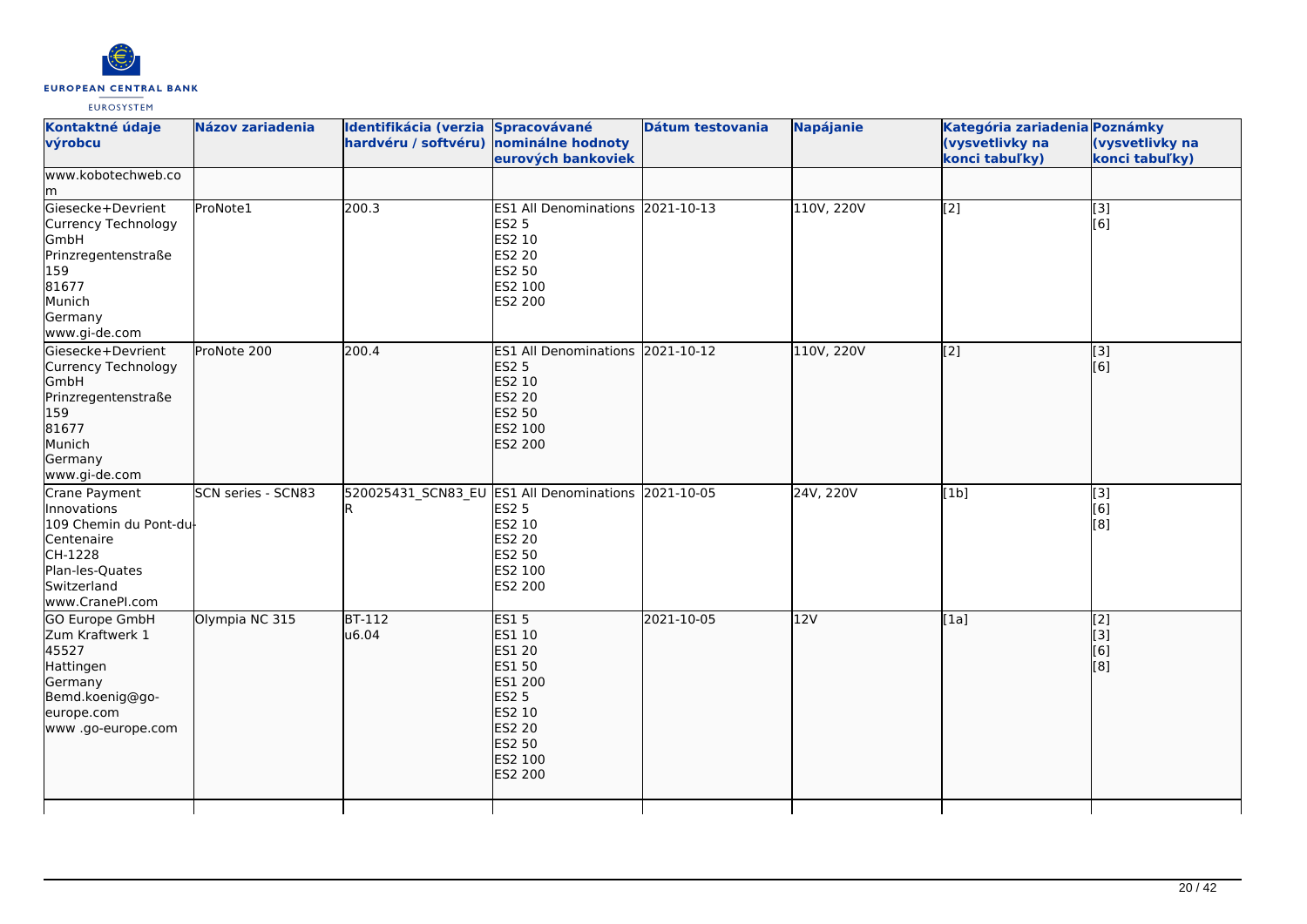

| Názov zariadenia | Identifikácia (verzia Spracovávané |                                                                             | <b>Dátum testovania</b>                                                                                                                                                                                                                                                                                                                                                                                                                                                                                                                | <b>Napájanie</b>                                                           | Kategória zariadenia Poznámky<br>(vysvetlivky na<br>konci tabuľky) | (vysvetlivky na<br>konci tabuľky)             |
|------------------|------------------------------------|-----------------------------------------------------------------------------|----------------------------------------------------------------------------------------------------------------------------------------------------------------------------------------------------------------------------------------------------------------------------------------------------------------------------------------------------------------------------------------------------------------------------------------------------------------------------------------------------------------------------------------|----------------------------------------------------------------------------|--------------------------------------------------------------------|-----------------------------------------------|
| Olympia NC 325   |                                    |                                                                             |                                                                                                                                                                                                                                                                                                                                                                                                                                                                                                                                        | other: 12V                                                                 |                                                                    | $\begin{bmatrix} 2 \\ 3 \end{bmatrix}$<br>[6] |
| Olympia NC 335   |                                    |                                                                             |                                                                                                                                                                                                                                                                                                                                                                                                                                                                                                                                        | other: 12V                                                                 | [1a]                                                               | $\begin{bmatrix} 2 \\ 3 \end{bmatrix}$<br>[6] |
| Safescan 185-S   |                                    |                                                                             |                                                                                                                                                                                                                                                                                                                                                                                                                                                                                                                                        | 110V 220V                                                                  | [1a]                                                               | $\overline{[3]}$<br>[6]                       |
| SuperVision mc2  |                                    |                                                                             |                                                                                                                                                                                                                                                                                                                                                                                                                                                                                                                                        | Mains, 110V, 230V                                                          | [1a]                                                               | [3]<br>[6]                                    |
|                  |                                    | $BT-112$<br>u6.04<br><b>BT-112</b><br>u6-07<br>S32-81<br>FW 01.22, DM 01.36 | hardvéru / softvéru) nominálne hodnoty<br>eurových bankoviek<br>ES15<br>ES1 10<br><b>ES1 20</b><br>ES1 50<br>ES1 200<br><b>ES2 5</b><br>ES2 10<br>ES2 20<br>ES2 50<br>ES2 100<br>ES2 200<br><b>ES15</b><br>ES1 10<br><b>ES1 20</b><br>ES1 50<br>ES1 200<br><b>ES2 5</b><br><b>ES2 10</b><br><b>ES2 20</b><br><b>ES2 50</b><br>ES2 100<br>ES2 200<br><b>ES2 5</b><br>ES2 10<br>ES2 20<br>ES2 50<br>ES2 100<br>ES2 200<br><b>ES1 All Denominations</b><br><b>ES2 5</b><br>ES2 10<br><b>ES2 20</b><br><b>ES2 50</b><br>ES2 100<br>ES2 200 | 2021-10-05<br>2021-10-05<br>ES1 All Denominations 2021-09-30<br>2021-09-29 |                                                                    | $\overline{[1a]}$                             |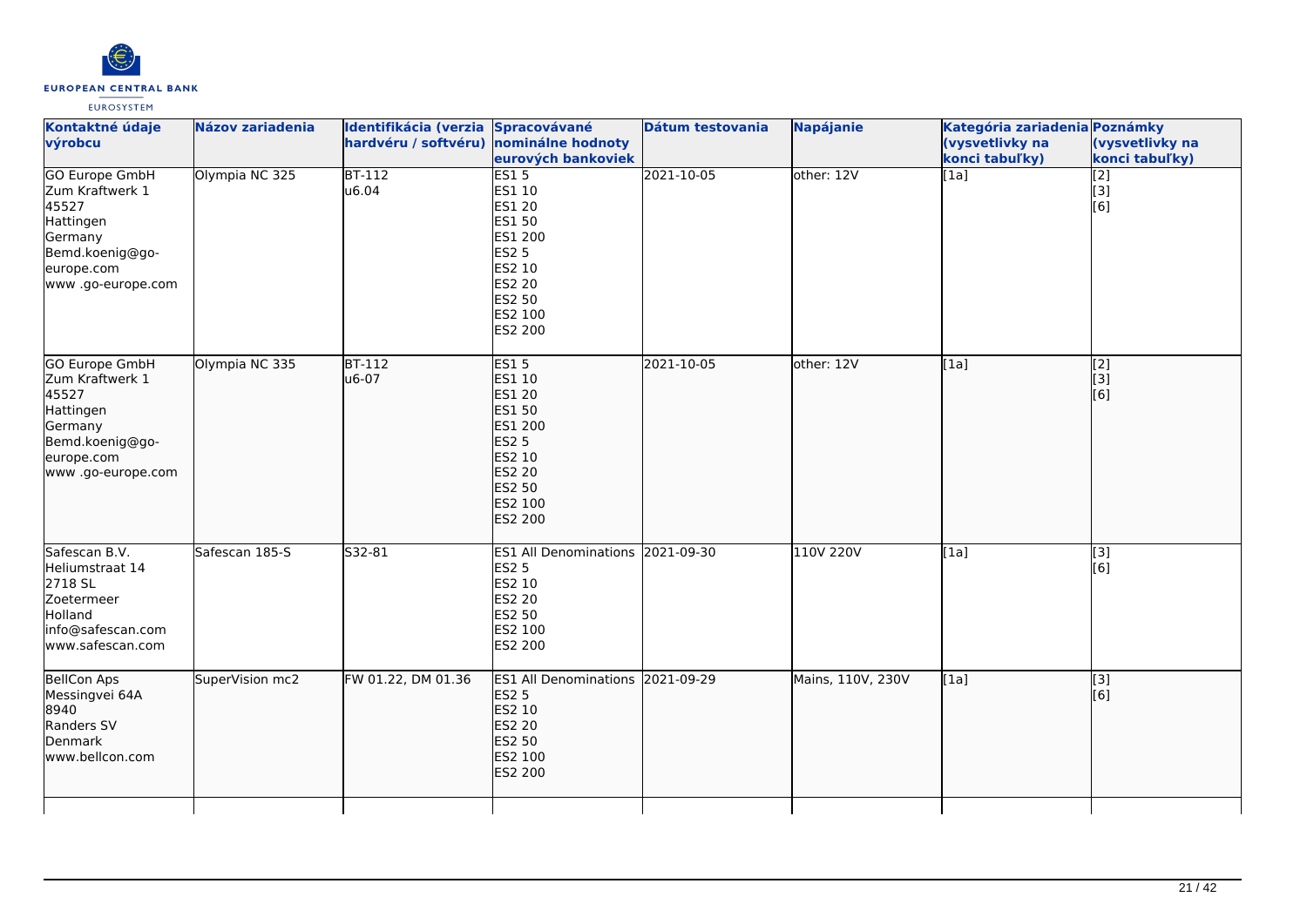

| Kontaktné údaje<br>výrobcu                                                                                                                                           | <b>Názov zariadenia</b> | Identifikácia (verzia Spracovávané<br>hardvéru / softvéru) nominálne hodnoty | eurových bankoviek                                                                                                        | Dátum testovania | Napájanie         | Kategória zariadenia Poznámky<br>(vysvetlivky na<br>konci tabuľky) | (vysvetlivky na<br>konci tabuľky) |
|----------------------------------------------------------------------------------------------------------------------------------------------------------------------|-------------------------|------------------------------------------------------------------------------|---------------------------------------------------------------------------------------------------------------------------|------------------|-------------------|--------------------------------------------------------------------|-----------------------------------|
| <b>BellCon Aps</b><br>Messingvei 64A<br>8940<br>Randers SV<br>Denmark<br>www.bellcon.com                                                                             | Evision 5               | CO <sub>2</sub>                                                              | ES1 All Denominations 2021-09-29<br><b>ES2 5</b><br>ES2 10<br>ES2 20<br>ES2 50<br>ES2 100<br>ES2 200                      |                  | Mains, 230V       | [1a]                                                               | $\overline{[3]}$<br>[6]           |
| <b>BellCon Aps</b><br>Messingvei 64A<br>8940<br>Randers SV<br>Denmark<br>www.bellcon.com                                                                             | BellCount V2510         | C20 (EUR: V2.004a)                                                           | ES1 All Denominations 2021-09-28<br><b>ES2 5</b><br>ES2 10<br>ES2 20<br><b>ES2 50</b><br>ES2 100<br>ES2 200               |                  | Mains, 110V, 220V | $\overline{[2]}$                                                   | $\overline{[3]}$<br>[6]           |
| Hilton Europe S.L.<br>Principe de Vergara<br>5-bajo dcha.<br>28001<br>Madrid<br>Spain<br>www.hiltoneurope.com                                                        | b330                    | CO <sub>2</sub>                                                              | ES1 All Denominations 2021-09-28<br><b>ES2 5</b><br>ES2 10<br><b>ES2 20</b><br>ES2 50<br>ES2 100<br>ES2 200               |                  | Mains, 220V       | [1a]                                                               | $\overline{[3]}$                  |
| SOUTH Automation<br>International GmbH<br>Waldeckerstr. 6<br>64546<br>Walldorf-Mörfelden<br>Germany<br>mjb@southautomation.<br>lnet<br>lwww.southautomation.<br>lnet | <b>TN10</b>             | EUR SW: EUR.03.03                                                            | ES1 All Denominations 2021-09-27<br><b>ES2 5</b><br>ES2 10<br><b>ES2 20</b><br><b>ES2 50</b><br>ES2 100<br><b>ES2 200</b> |                  | Mains: 110V, 220V | $\overline{[2]}$                                                   | $\overline{[}3]$<br>[6]           |
| Detectalia Europe<br>S.L.U.<br>C/Catalunya 25B<br>Poligono Industrial El<br>Pastoret<br>3640                                                                         | D7X                     | CO <sub>2</sub>                                                              | ES1 All Denominations 2021-09-24<br><b>ES2 5</b><br>ES2 10<br>ES2 20<br>ES2 50<br>ES2 100                                 |                  | Mains, 220V       | [1a]                                                               | $\overline{[3]}$                  |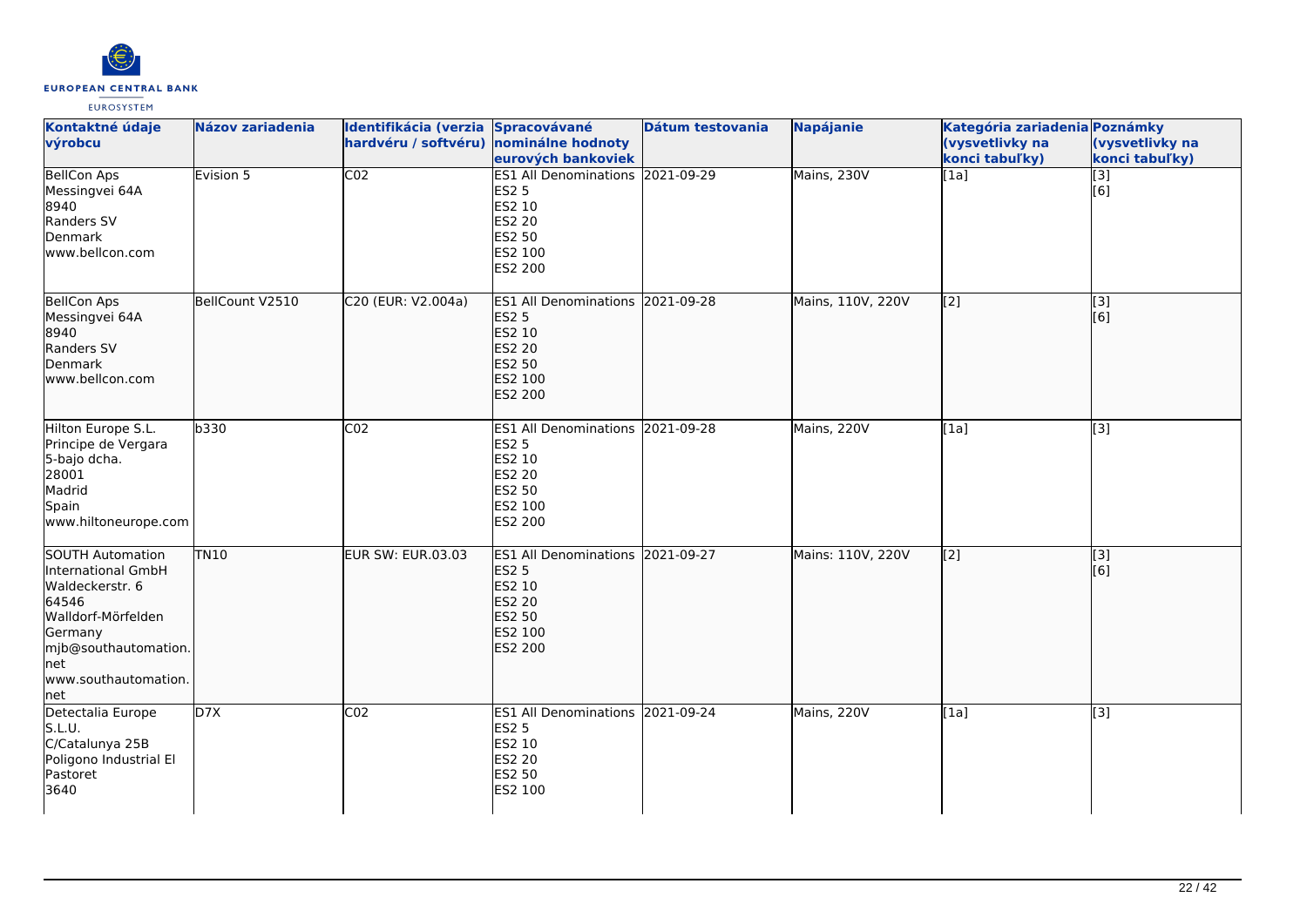

| Kontaktné údaje                                                                                                                                   | Názov zariadenia | Identifikácia (verzia Spracovávané     |                                                                                                                       | Dátum testovania | <b>Napájanie</b> | Kategória zariadenia Poznámky     |                                   |
|---------------------------------------------------------------------------------------------------------------------------------------------------|------------------|----------------------------------------|-----------------------------------------------------------------------------------------------------------------------|------------------|------------------|-----------------------------------|-----------------------------------|
| výrobcu                                                                                                                                           |                  | hardvéru / softvéru) nominálne hodnoty | eurových bankoviek                                                                                                    |                  |                  | (vysvetlivky na<br>konci tabuľky) | (vysvetlivky na<br>konci tabuľky) |
| Monóvar (Alicante)<br>Spain<br>www.detectalia.com                                                                                                 |                  |                                        | <b>ES2 200</b>                                                                                                        |                  |                  |                                   |                                   |
| Strongpoint AB<br>Torshamnsgatan 5<br>16440<br>Kista<br>Sweden<br>dario.costamagna@str<br>ongpoint.com<br>www.strongpoint.com                     | Note Cassette SV | (01.08.21)                             | ES1 All Denominations 2021-09-23<br><b>ES2 5</b><br>ES2 10<br>ES2 20<br><b>ES2 50</b><br>ES2 100<br><b>ES2 200</b>    |                  | Other: 12-24V    | [1b]                              | $\overline{[}$ [3]<br>[6]         |
| Strongpoint AB<br>Torshamnsgatan 5<br>16440<br>Kista<br>Sweden<br>dario.costamagna@str<br>ongpoint.com<br>www.strongpoint.com                     | Note Cassette SV | 11(01.09.21)                           | ES1 All Denominations 2021-09-23<br><b>ES2 5</b><br>ES2 10<br><b>ES2 20</b><br>ES2 50<br>ES2 100<br>ES2 200           |                  | Other: 12-24V    | [1b]                              | [3]<br>[6]                        |
| Strongpoint AB<br>Torshamnsgatan 5<br>16440<br>Kista<br>Sweden<br>dario.costamagna@str<br>ongpoint.com<br>www.strongpoint.com                     | Note Cassette HV | <b>EUR</b><br>7(01.09.21)              | ES1 All Denominations 2021-09-23<br><b>ES2 5</b><br>ES2 10<br>ES2 20<br><b>ES2 50</b><br>ES2 100<br><b>ES2 200</b>    |                  | Other: 12-24V    | [1b]                              | $\overline{[}3]$<br>[6]           |
| <b>GRG Banking</b><br>Equipment Co Ltd<br>9 Kelin Road Science<br>City<br>510663<br>Guangzhou, District<br>Luogang<br>China<br>www.grgbanking.com | <b>BA-08</b>     | M520040030                             | <b>ES1 All Denominations</b><br><b>ES2 5</b><br>ES2 10<br><b>ES2 20</b><br><b>ES2 50</b><br>ES2 100<br><b>ES2 200</b> | 2021-09-23       | 12 V             | [1a]                              | [3]<br>[6]                        |
| Cima S.p.A.<br>Via di Mezzo 2/4<br>41037<br>Mirandola (MO)                                                                                        | <b>BV1000</b>    | <b>BV1000</b><br>B1-EUR-105001         | ES1 All Denominations 2021-09-14<br><b>ES2 5</b><br>ES2 10<br><b>ES2 20</b>                                           |                  | <b>Mains</b>     | [1b]                              | [3]<br>[6]                        |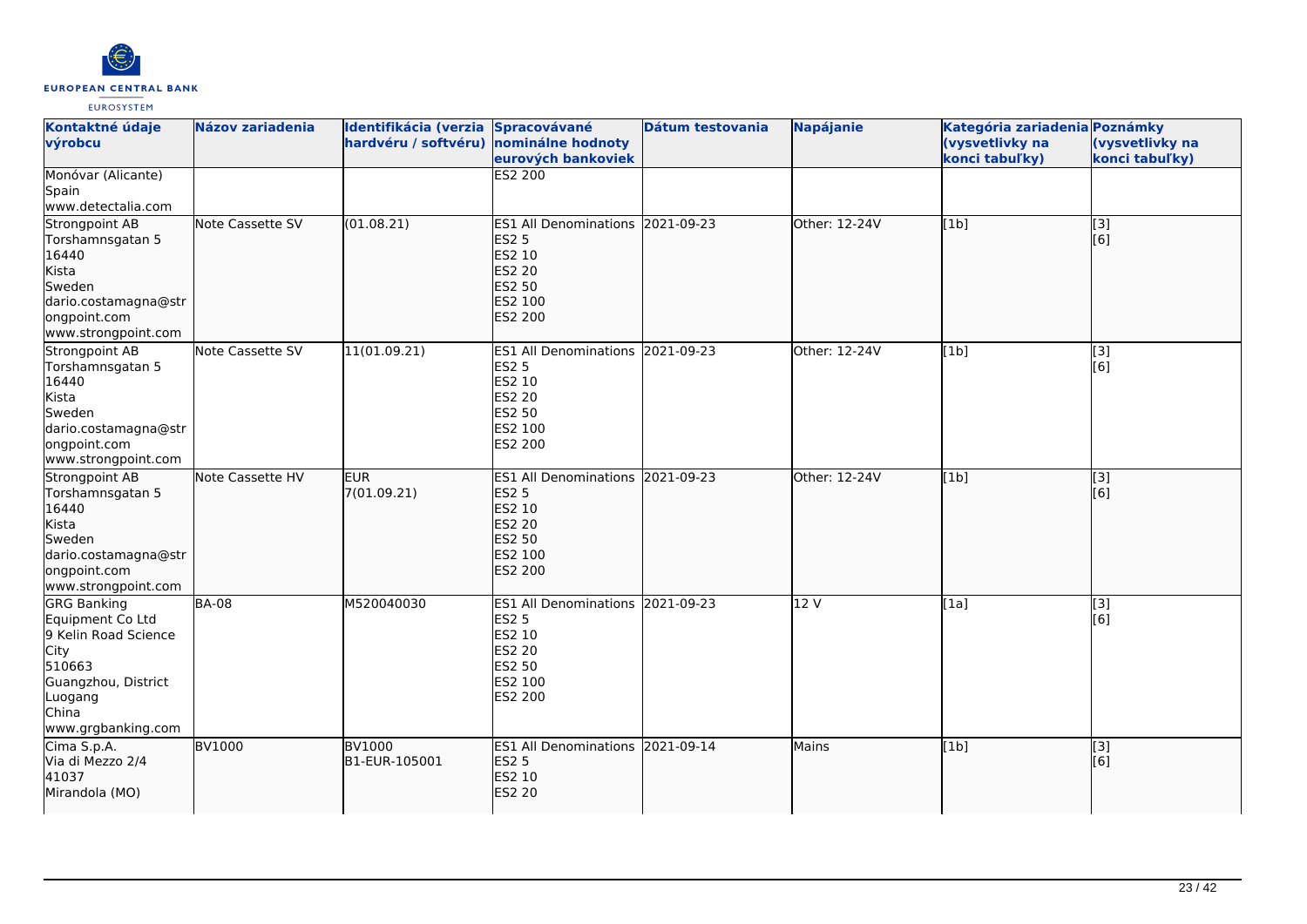

| Kontaktné údaje<br>výrobcu                                                                                                                                                                                                 | <b>Názov zariadenia</b> | <b>Identifikácia (verzia</b><br>hardvéru / softvéru) | <b>Spracovávané</b><br>nominálne hodnoty<br>eurových bankoviek                                              | Dátum testovania | <b>Napájanie</b> | Kategória zariadenia Poznámky<br>(vysvetlivky na<br>konci tabuľky) | (vysvetlivky na<br>konci tabuľky) |
|----------------------------------------------------------------------------------------------------------------------------------------------------------------------------------------------------------------------------|-------------------------|------------------------------------------------------|-------------------------------------------------------------------------------------------------------------|------------------|------------------|--------------------------------------------------------------------|-----------------------------------|
| Italy<br>info@cimaspa.it<br>www.cimaspa.it                                                                                                                                                                                 |                         |                                                      | <b>ES2 50</b><br>ES2 100<br>ES2 200                                                                         |                  |                  |                                                                    |                                   |
| Cima S.p.A.<br>Via di Mezzo 2/4<br>41037<br>Mirandola (MO)<br>Italy<br>info@cimaspa.it<br>www.cimaspa.it                                                                                                                   | <b>SDM-50</b>           | <b>BV1000L</b><br>B1-EUR-106001                      | ES1 All Denominations 2021-09-14<br>ES2 5<br>ES2 10<br>ES2 20<br>ES2 50<br>ES2 100<br>ES2 200               |                  | Mains            | [1a]                                                               | [3]<br>[6]                        |
| Cima S.p.A.<br>Via di Mezzo 2/4<br>41037<br>Mirandola (MO)<br><b>Italy</b><br>info@cimaspa.it<br>www.cimaspa.it                                                                                                            | <b>SDM-10</b>           | <b>BV1000L</b><br>B1-EUR-106001                      | ES1 All Denominations 2021-09-14<br><b>ES2 5</b><br>ES2 10<br><b>ES2 20</b><br>ES2 50<br>ES2 100<br>ES2 200 |                  | Mains            | [1a]                                                               | [3]<br>[6]                        |
| Cima S.p.A.<br>Via di Mezzo 2/4<br>41037<br>Mirandola (MO)<br>Italy<br>info@cimaspa.it<br>www.cimaspa.it                                                                                                                   | <b>BV1000</b>           | <b>BV1000</b><br>B1-EUR-106001                       | ES1 All Denominations 2021-09-14<br><b>ES2 5</b><br>ES2 10<br>ES2 20<br>ES2 50<br>ES2 100<br>ES2 200        |                  | Mains            | [1b]                                                               | [3]<br>[6]                        |
| <b>SHENZEN POLYFIT</b><br>TECHNOLOGY Co.Ltd.<br>6/F, Blk Hengtemei,<br>No. 3 Ganli Road,<br>Longgang District<br>518112<br>Shenzhen<br>China<br>info@futuremoneydete<br>ctor.com<br>http://www.futuremone<br>ydetector.com | <b>FMD-520</b>          | <b>Banknote Detector</b><br>U15 108                  | ES1 All Denominations 2021-09-06<br><b>ES2 5</b><br>ES2 10<br><b>ES2 20</b><br>ES2 50<br>ES2 100<br>ES2 200 |                  | 100V-240V        | [1a]                                                               | $\overline{[}3]$<br>[6]           |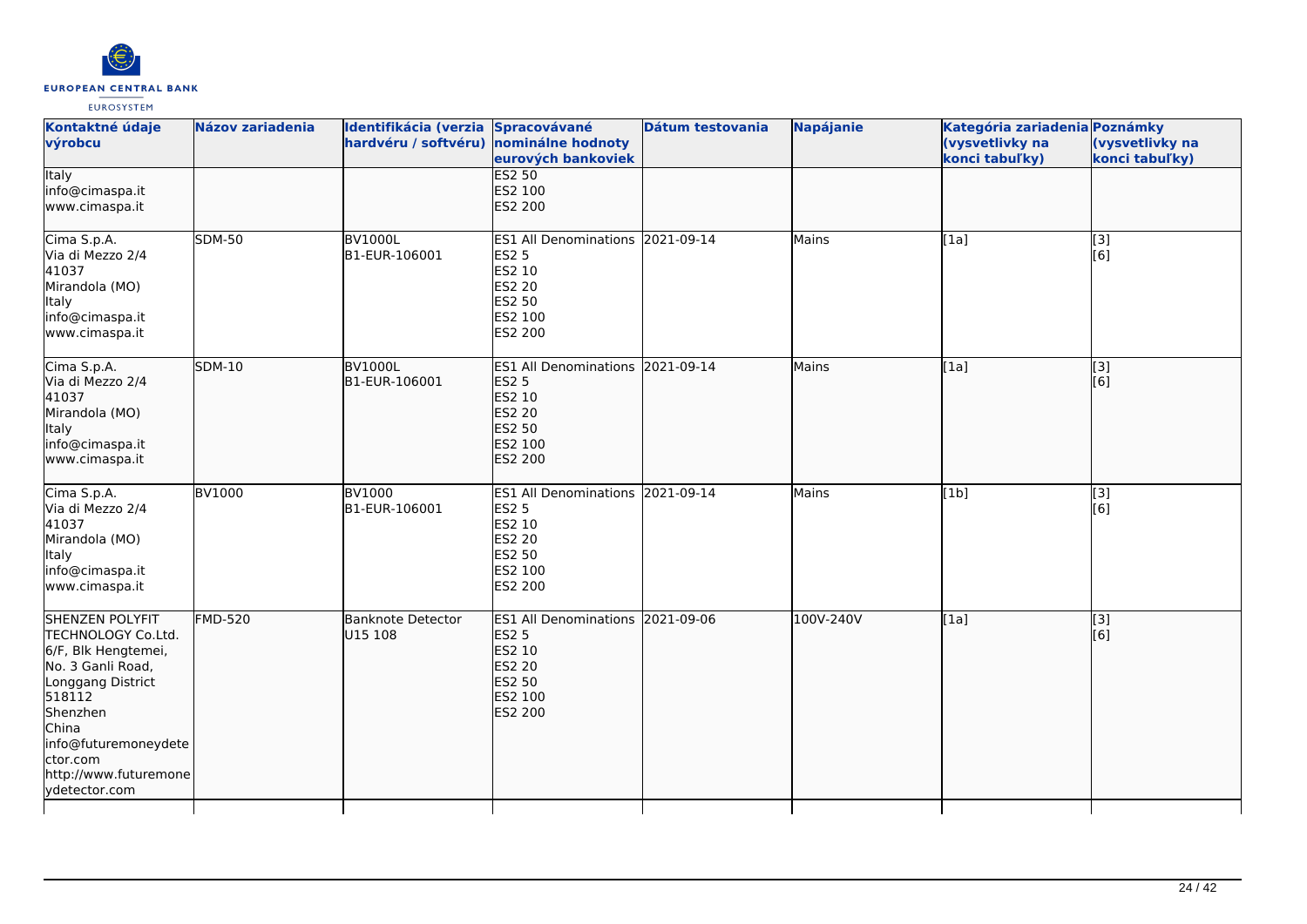

| Kontaktné údaje<br>výrobcu                                                                                                                                                       | Názov zariadenia | Identifikácia (verzia Spracovávané<br>hardvéru / softvéru) nominálne hodnoty | eurových bankoviek                                                                                                    | Dátum testovania | <b>Napájanie</b>  | Kategória zariadenia Poznámky<br>(vysvetlivky na<br>konci tabuľky) | (vysvetlivky na<br>konci tabuľky) |
|----------------------------------------------------------------------------------------------------------------------------------------------------------------------------------|------------------|------------------------------------------------------------------------------|-----------------------------------------------------------------------------------------------------------------------|------------------|-------------------|--------------------------------------------------------------------|-----------------------------------|
| Francopost srl<br>Via Prina 15<br>20154<br>Milano<br>Italy<br>www.francopost.it                                                                                                  | Flash            | <b>FMD-520</b><br>U15 108                                                    | ES1 All Denominations 2021-09-06<br><b>ES2 5</b><br>ES2 10<br><b>ES2 20</b><br><b>ES2 50</b><br>ES2 100<br>ES2 200    |                  | 100V-240V         | [1a]                                                               | $\overline{[}3]$<br>[6]           |
| Shenzhen Double<br>Power Electronics Co.,<br>Ltd<br>Rm 1281, 12/F,<br>Yunsong Building<br>Tairan 8rh Road<br>District Shenzen<br>Chegongmiao Futian<br>China<br>www.szdpower.com | DP-2258          | Software type?C22                                                            | ES1 All Denominations 2021-09-02<br><b>ES2 5</b><br>ES2 10<br><b>ES2 20</b><br>ES2 50<br>ES2 100<br><b>ES2 200</b>    |                  | 12V Adapter       | [1a]                                                               | $\overline{[}$ [3]<br>[[6]        |
| CCE - Cash Concepts<br>Europe GmbH<br>Kemtener Strasse 99<br>88131<br>Lindau<br>Germany<br>www.cce.gmbh                                                                          | <b>CCE 6000</b>  | Software type: C21-1                                                         | ES1 All Denominations 2021-09-02<br><b>ES2 5</b><br>ES2 10<br><b>ES2 20</b><br>ES2 50<br>ES2 100<br><b>ES2 200</b>    |                  | Other: 100-240V   | [2]                                                                | [3]<br>[6]                        |
| Shenzhen Double<br>Power Electronics Co.,<br>Ltd<br>Rm 1281, 12/F,<br>Yunsong Building<br>Tairan 8rh Road<br>District Shenzen<br>Chegongmiao Futian<br>China<br>www.szdpower.com | DP-2318          | Software type: C02                                                           | <b>ES1 All Denominations</b><br><b>ES2 5</b><br>ES2 10<br><b>ES2 20</b><br><b>ES2 50</b><br>ES2 100<br><b>ES2 200</b> | 2021-09-02       | other:12V Adapter | [1a]                                                               | [[3]<br>[[6]                      |
| Shenzhen Double<br>Power Electronics Co.,<br>Ltd<br>Rm 1281, 12/F,                                                                                                               | DP-7300Plus      | $C21-1$                                                                      | ES1 All Denominations 2021-08-31<br><b>ES2 5</b><br>ES2 10<br><b>ES2 20</b>                                           |                  | Other: 100-240V   | [2]                                                                | [3]<br>[6]                        |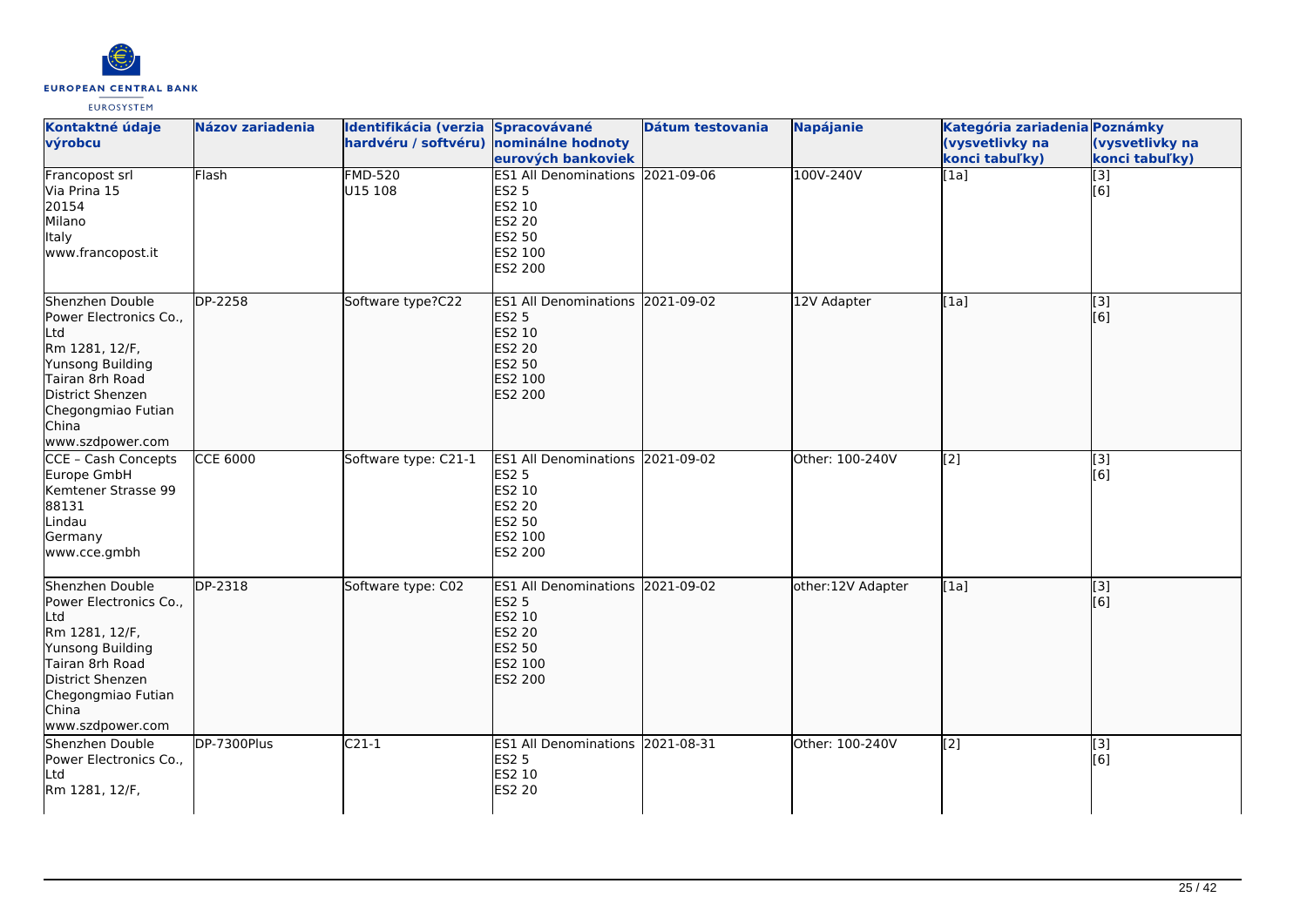

| Kontaktné údaje<br>výrobcu                                                                                                                                                       | Názov zariadenia      | Identifikácia (verzia Spracovávané<br>hardvéru / softvéru) nominálne hodnoty | eurových bankoviek                                                                                                 | Dátum testovania | <b>Napájanie</b>   | Kategória zariadenia Poznámky<br>(vysvetlivky na<br>konci tabuľky) | (vysvetlivky na<br>konci tabuľky) |
|----------------------------------------------------------------------------------------------------------------------------------------------------------------------------------|-----------------------|------------------------------------------------------------------------------|--------------------------------------------------------------------------------------------------------------------|------------------|--------------------|--------------------------------------------------------------------|-----------------------------------|
| <b>Yunsong Building</b><br>Tairan 8rh Road<br>District Shenzen<br>Chegongmiao Futian<br>China<br>www.szdpower.com                                                                |                       |                                                                              | <b>ES2 50</b><br>ES2 100<br>ES2 200                                                                                |                  |                    |                                                                    |                                   |
| Shenzhen Double<br>Power Electronics Co.,<br>Ltd<br>Rm 1281, 12/F,<br>Yunsong Building<br>Tairan 8rh Road<br>District Shenzen<br>Chegongmiao Futian<br>China<br>www.szdpower.com | $\overline{DP}$ -2268 | C12                                                                          | ES1 All Denominations 2021-08-31<br><b>ES2 5</b><br>ES2 10<br><b>ES2 20</b><br>ES2 50<br>ES2 100<br>ES2 200        |                  | 12V Adapter        | [1a]                                                               | [6]<br>[[4a]                      |
| CCE - Cash Concepts<br>Europe GmbH<br>Kemtener Strasse 99<br>88131<br>Lindau<br>Germany<br>www.cce.gmbh                                                                          | $CCE$ 10              | C <sub>01</sub>                                                              | ES1 All Denominations 2021-08-27<br><b>ES2 5</b><br>ES2 10<br><b>ES2 20</b><br>ES2 50<br>ES2 100<br>ES2 200        |                  | Other: 12V Adapter | [1a]                                                               | [3]<br>[6]                        |
| CCE - Cash Concepts<br>Europe GmbH<br>Kemtener Strasse 99<br>88131<br>Lindau<br>Germany<br>www.cce.gmbh                                                                          | CCE <sub>20</sub>     | $\overline{C}$ 01                                                            | ES1 All Denominations 2021-08-27<br><b>ES2 5</b><br>ES2 10<br><b>ES2 20</b><br><b>ES2 50</b><br>ES2 100<br>ES2 200 |                  | Other: 12V Adapter | [1a]                                                               | $\overline{[}3]$<br>[6]           |
| JCM Europe GmbH<br>Mündelheimer Weg 60<br>40472<br>Düsseldorf<br>Germany<br>info@jcmglobal.eu<br>www.jcmglobal.eu                                                                | <b>UBA Pro Series</b> | UBA-500<br>V1.49-38                                                          | ES1 All Denominations 2021-08-20<br><b>ES2 5</b><br>ES2 10<br><b>ES2 20</b><br><b>ES2 50</b><br>ES2 100<br>ES2 200 |                  | 12/24V             | [1b]                                                               | $\overline{[}3]$<br>[6]<br>[8]    |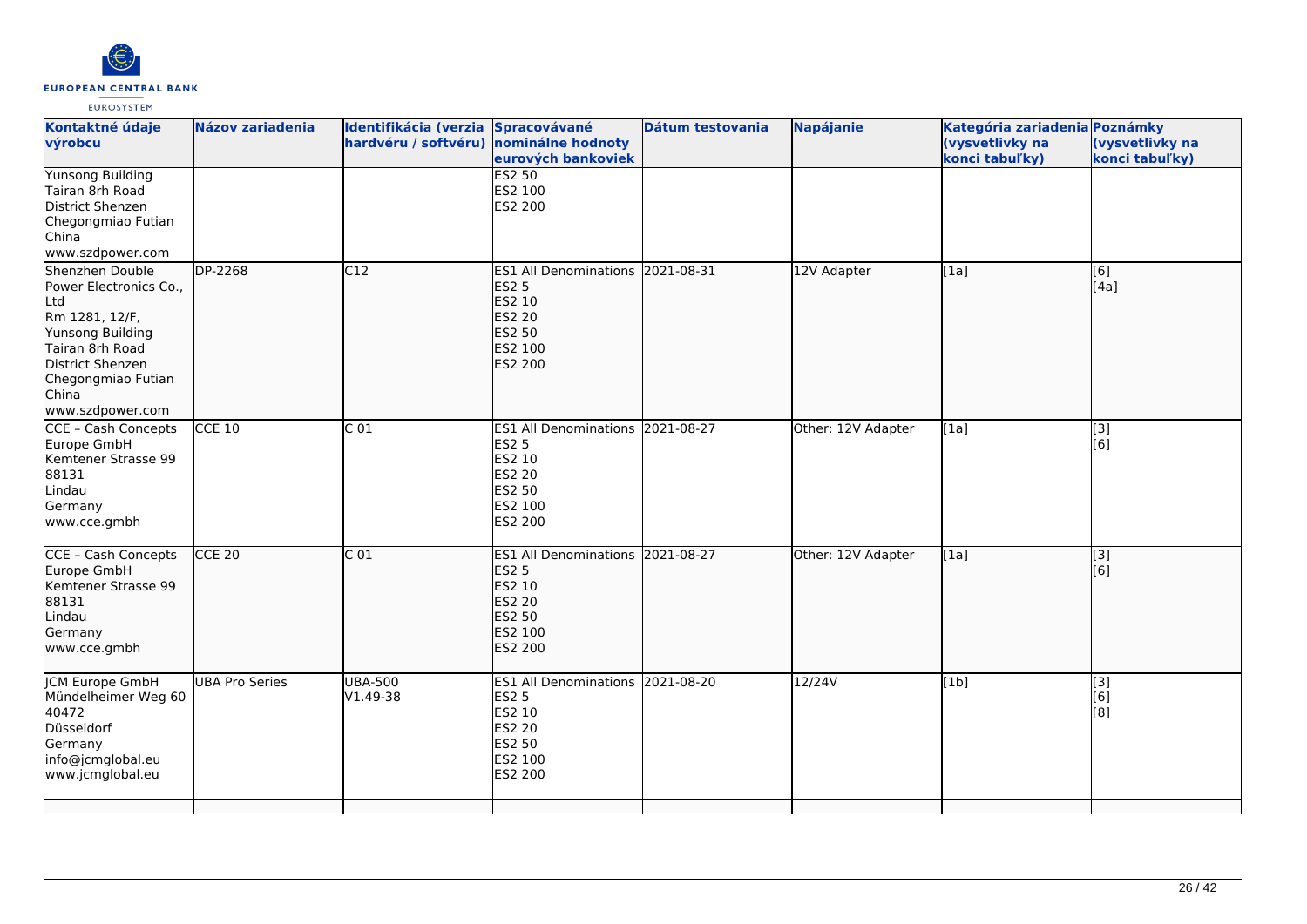

| Kontaktné údaje<br>výrobcu                                                                                               | <b>Názov zariadenia</b> | Identifikácia (verzia Spracovávané<br>hardvéru / softvéru) nominálne hodnoty | eurových bankoviek                                                                                                 | Dátum testovania | <b>Napájanie</b> | Kategória zariadenia Poznámky<br>(vysvetlivky na<br>konci tabuľky) | (vysvetlivky na<br>konci tabuľky) |
|--------------------------------------------------------------------------------------------------------------------------|-------------------------|------------------------------------------------------------------------------|--------------------------------------------------------------------------------------------------------------------|------------------|------------------|--------------------------------------------------------------------|-----------------------------------|
| <b>JCM Europe GmbH</b><br>Mündelheimer Weg 60<br>40472<br>Düsseldorf<br>Germany<br>info@jcmglobal.eu<br>www.jcmglobal.eu | <b>UBA-10</b>           | <b>UBA-10</b><br>V3.04-52                                                    | ES1 All Denominations 2021-08-20<br><b>ES2 5</b><br>ES2 10<br><b>ES2 20</b><br><b>ES2 50</b><br>ES2 100<br>ES2 200 |                  | 12V              | [1b]                                                               | $\overline{[3]}$<br>[6]           |
| JCM Europe GmbH<br>Mündelheimer Weg 60<br>40472<br>Düsseldorf<br>Germany<br>info@jcmglobal.eu<br>www.jcmglobal.eu        | UBA-10-RC               | <b>UBA-10</b><br>V2.01-23                                                    | ES1 All Denominations 2021-08-20<br><b>ES2 5</b><br>ES2 10<br><b>ES2 20</b><br>ES2 50<br>ES2 100<br>ES2 200        |                  | 24V              | [1b]                                                               | $[3]$<br>[6]<br>[8]               |
| JCM Europe GmbH<br>Mündelheimer Weg 60<br>40472<br>Düsseldorf<br>Germany<br>info@jcmglobal.eu<br>www.jcmglobal.eu        | iVizion-100             | iVIZION-100<br>V2.98-44                                                      | <b>ES1 All Denominations</b><br><b>ES2 5</b><br>ES2 10<br><b>ES2 20</b><br>ES2 50<br>ES2 100<br>ES2 200            | 2021-08-19       | 12V/24V          | [1b]                                                               | [3]<br>[6]<br>[8]                 |
| <b>JCM Europe GmbH</b><br>Mündelheimer Weg 60<br>40472<br>Düsseldorf<br>Germany<br>info@jcmglobal.eu<br>www.jcmglobal.eu | UBA-Pro RC Series       | <b>UBA-500-SH2-RT</b><br>V1.49-38                                            | ES1 All Denominations 2021-08-19<br><b>ES2 5</b><br>ES2 10<br><b>ES2 20</b><br>ES2 50<br>ES2 100<br>ES2 200        |                  | 24V              | [1b]                                                               | $\overline{[}3]$<br>[6]<br>[8]    |
| <b>JCM Europe GmbH</b><br>Mündelheimer Weg 60<br>40472<br>Düsseldorf<br>Germany<br>info@jcmglobal.eu<br>www.jcmglobal.eu | TBV-100 Series          | <b>TBV-100-FSH</b><br>V1.28-93                                               | ES1 All Denominations 2021-08-19<br><b>ES2 5</b><br>ES2 10<br><b>ES2 20</b><br>ES2 50<br>ES2 100<br><b>ES2 200</b> |                  | 24V              | [2]                                                                | [3]<br>[6]<br>[8]                 |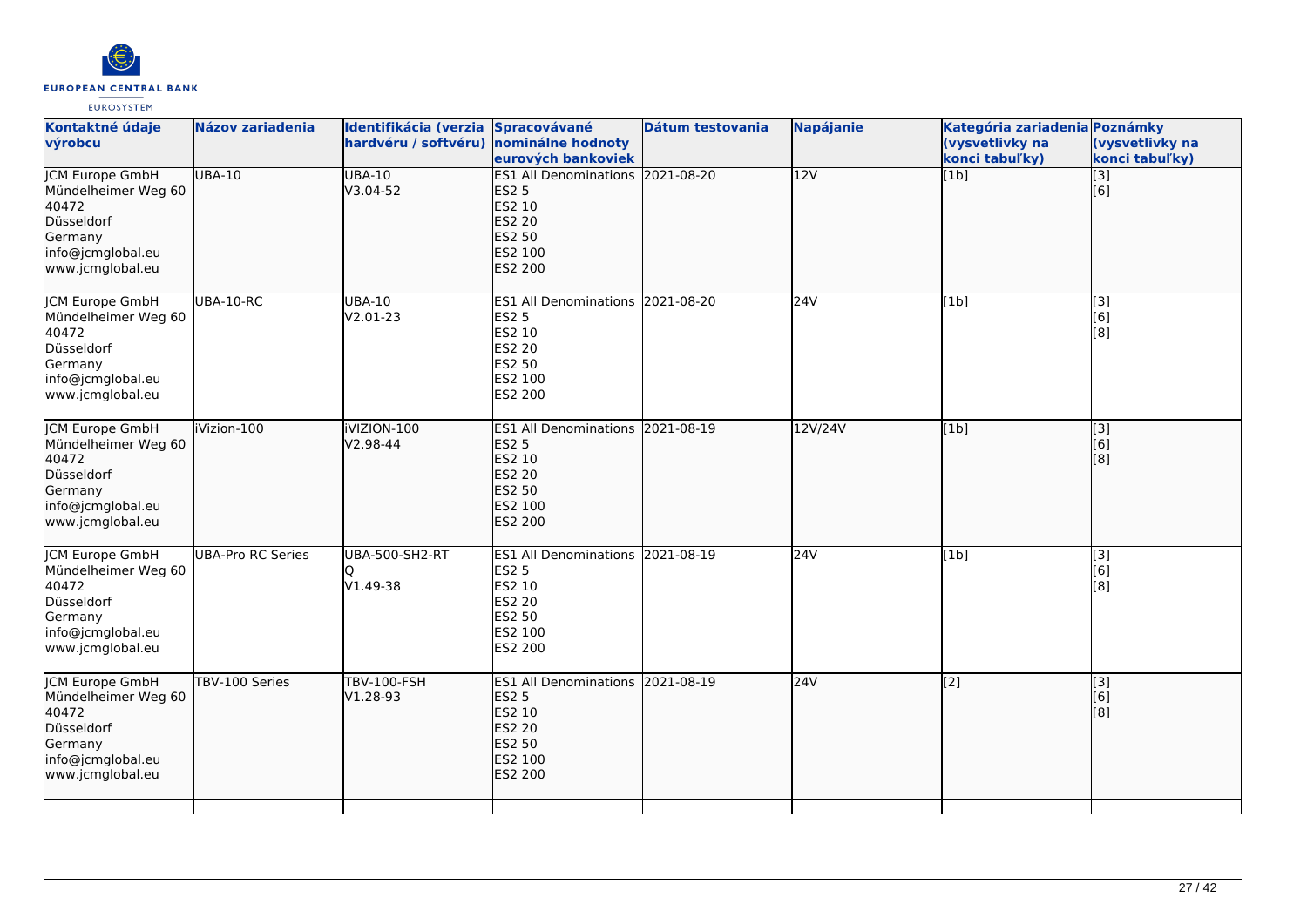

| Kontaktné údaje<br>výrobcu                                                                                                           | Názov zariadenia       | Identifikácia (verzia Spracovávané<br>hardvéru / softvéru) | nominálne hodnoty                                                                                                           | Dátum testovania | <b>Napájanie</b> | Kategória zariadenia Poznámky<br>(vysvetlivky na | (vysvetlivky na                                                                                                |
|--------------------------------------------------------------------------------------------------------------------------------------|------------------------|------------------------------------------------------------|-----------------------------------------------------------------------------------------------------------------------------|------------------|------------------|--------------------------------------------------|----------------------------------------------------------------------------------------------------------------|
|                                                                                                                                      |                        |                                                            | eurových bankoviek                                                                                                          |                  |                  | konci tabuľky)                                   | konci tabuľky)                                                                                                 |
| <b>JCM Europe GmbH</b><br>Mündelheimer Weg 60<br>40472<br>Düsseldorf<br>Germany<br>info@jcmglobal.eu<br>www.jcmglobal.eu             | <b>IPRO-100 Series</b> | V3.06-38                                                   | ES1 All Denominations 2021-08-18<br><b>ES2 5</b><br>ES2 10<br><b>ES2 20</b><br>ES2 50<br>ES2 100<br>ES2 200                 |                  | $\overline{12V}$ | [1b]                                             | $\begin{bmatrix} 3 \\ 6 \end{bmatrix}$<br>[8]                                                                  |
| Cashtester/Amwit<br>Security B.V.<br>De Corridor 9<br>3621 ZA<br>Breukelen<br>Netherlands<br>mw@cashtester.com<br>www.cashtester.com | <b>CT 432 SD</b>       | CO <sub>2</sub>                                            | ES1 All Denominations 2021-08-18<br><b>ES2 5</b><br>ES2 10<br><b>ES2 20</b><br><b>ES2 50</b><br>ES2 100<br><b>ES2 200</b>   |                  | 12V              | [1a]                                             | [3]<br>[6]                                                                                                     |
| Cashtester/Amwit<br>Security B.V.<br>De Corridor 9<br>3621 ZA<br>Breukelen<br>Netherlands<br>mw@cashtester.com<br>www.cashtester.com | CT 433 SD              | CO <sub>2</sub>                                            | ES1 All Denominations 2021-08-18<br><b>ES2 5</b><br>ES2 10<br>ES2 20<br>ES2 50<br>ES2 100<br>ES2 200                        |                  | 12V              | [1a]                                             | [3]<br>[6]                                                                                                     |
| <b>ICM Europe GmbH</b><br>Mündelheimer Weg 60<br>40472<br>Düsseldorf<br>Germany<br>info@jcmglobal.eu<br>www.jcmglobal.eu             | <b>DBV-500</b>         | <b>DBV-50x</b><br>$V1.54-38$                               | <b>ES15</b><br>ES1 10<br><b>ES1 20</b><br>ES1 50<br><b>ES2 5</b><br>ES2 10<br>ES2 20<br>ES2 50<br>ES2 100<br><b>ES2 200</b> | 2021-08-18       | 12V/24V          | [1b]                                             | $\overline{[2]}$<br><u>[iз</u><br>[6]<br>$\left[ \begin{smallmatrix} 1 & 0 \\ 0 & 1 \end{smallmatrix} \right]$ |
| <b>JCM Europe GmbH</b><br>Mündelheimer Weg 60<br>40472<br>Düsseldorf<br>Germany                                                      | iPRO-SH2-RC            | iPRO-100<br>V3.08-38                                       | ES1 All Denominations 2021-08-18<br><b>ES2 5</b><br>ES2 10<br>ES2 20<br>ES2 50                                              |                  | 24V              | [1b]                                             | $\begin{bmatrix} 3 \\ 6 \end{bmatrix}$<br>[8]                                                                  |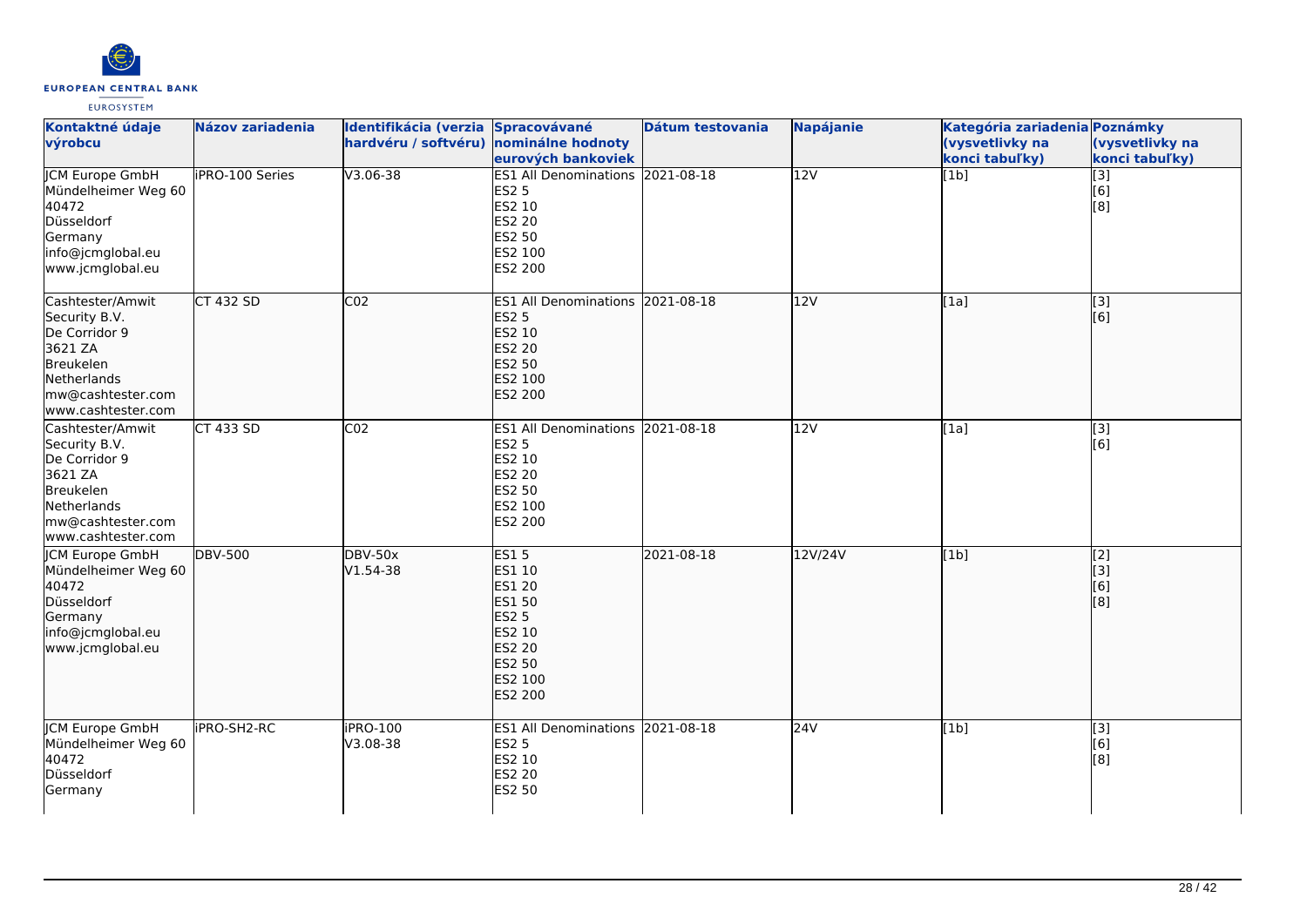

| Kontaktné údaje<br>výrobcu                                                                                                                | <b>Názov zariadenia</b> | Identifikácia (verzia<br>hardvéru / softvéru) | Spracovávané<br>nominálne hodnoty<br>eurových bankoviek                                                                         | <b>Dátum testovania</b> | <b>Napájanie</b> | Kategória zariadenia Poznámky<br>(vysvetlivky na<br>konci tabuľky) | (vysvetlivky na<br>konci tabuľky)             |
|-------------------------------------------------------------------------------------------------------------------------------------------|-------------------------|-----------------------------------------------|---------------------------------------------------------------------------------------------------------------------------------|-------------------------|------------------|--------------------------------------------------------------------|-----------------------------------------------|
| info@jcmglobal.eu<br>www.jcmglobal.eu                                                                                                     |                         |                                               | <b>ES2 100</b><br>ES2 200                                                                                                       |                         |                  |                                                                    |                                               |
| Giesecke+Devrient<br>Currency Technology<br>GmbH<br>Prinzregentenstraße<br>159<br>81677<br>Munich<br>Germany                              | ProNote 300             | <b>EUR V1.010</b>                             | ES1 All Denominations 2021-08-12<br><b>ES2 5</b><br>ES2 10<br><b>ES2 20</b><br>ES2 50<br>ES2 100<br><b>ES2 200</b>              |                         | 110V, 220V       | $\overline{[2]}$                                                   | $\sqrt{3}$<br>[6]                             |
| www.gi-de.com<br>GO Europe GmbH<br>Zum Kraftwerk 1<br>45527<br>Hattingen<br>Germany<br>Bemd.koenig@go-<br>europe.com<br>www.go-europe.com | Olympia NC 355          | BJ-219<br>V11                                 | ES1 All Denominations 2021-08-06<br><b>ES2 5</b><br>ES2 10<br>ES2 20<br>ES2 50<br>ES2 100<br>ES2 200                            |                         | DC12V            | [1a]                                                               | $\overline{[3]}$<br>[6]                       |
| Arca Technologies srl<br>Via Statale 17<br>10012<br>Bollengo (TO)<br>Italy<br>www.arca.com                                                | CS1one                  | <b>CS1 Ver 1.1</b><br>EUR_06_00               | <b>ES15</b><br>ES1 10<br>ES1 20<br>ES1 50<br>ES1 200<br><b>ES2 5</b><br>ES2 10<br><b>ES2 20</b><br>ES2 50<br>ES2 100<br>ES2 200 | 2021-07-26              | 110V - 220V      | [1a]                                                               | $\begin{bmatrix} 2 \\ 3 \end{bmatrix}$<br>[6] |
| Arca Technologies srl<br>Via Statale 17<br>10012<br>Bollengo (TO)<br>Italy<br>www.arca.com                                                | CS1oneT                 | $CS1$ Ver $1.1$<br>EUR_06_00                  | <b>ES15</b><br>ES1 10<br>ES1 20<br>ES1 50<br>ES1 200<br><b>ES2 5</b><br>ES2 10<br>ES2 20                                        | 2021-07-26              | 110V - 220V      | [1a]                                                               | $[3]$<br>$\overline{[}6\overline{]}$          |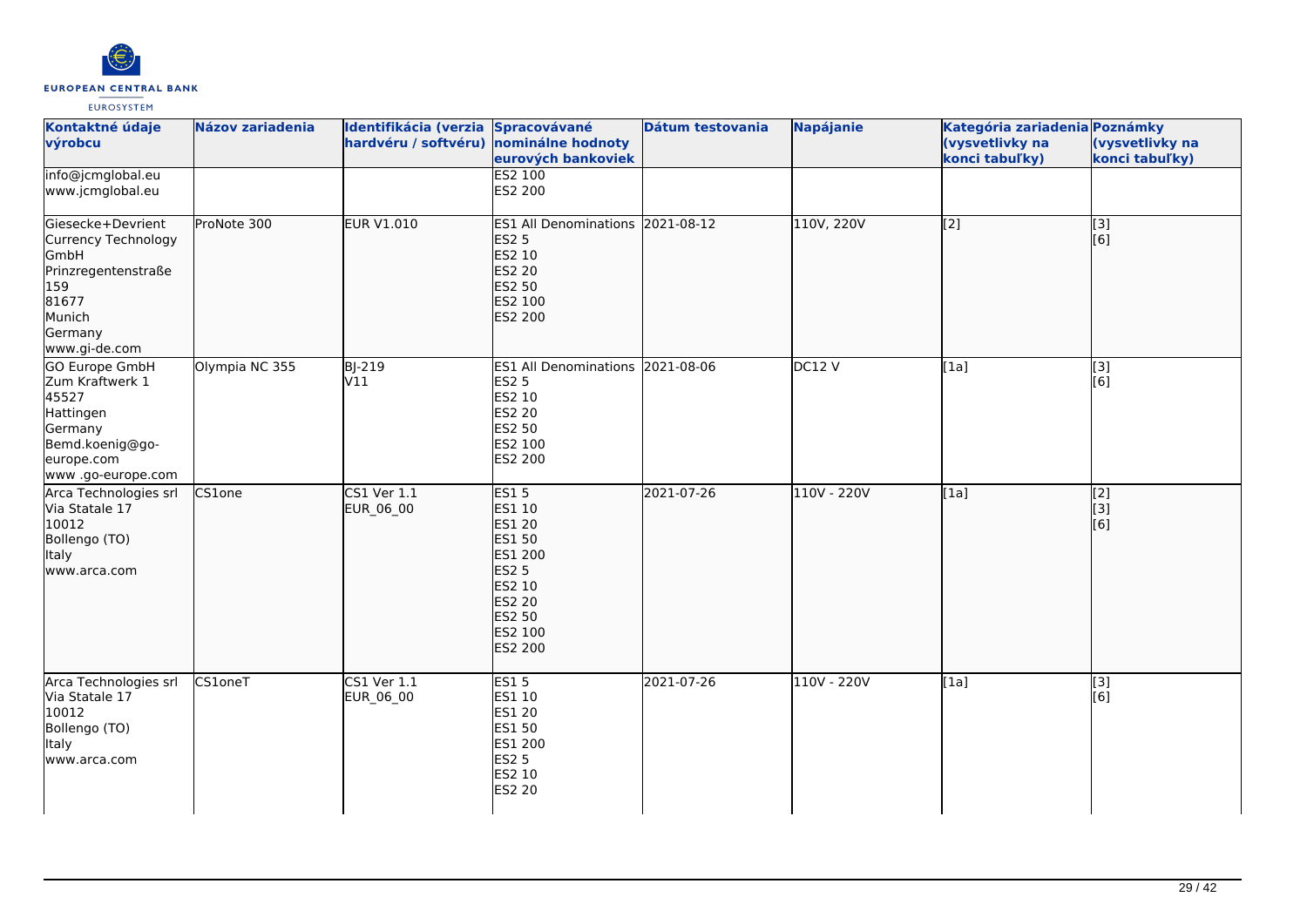

| Kontaktné údaje<br>výrobcu                                                                                                                              | <b>Názov zariadenia</b>   | Identifikácia (verzia Spracovávané<br>hardvéru / softvéru) nominálne hodnoty | eurových bankoviek<br><b>ES2 50</b>                                                                                       | Dátum testovania | <b>Napájanie</b>                                     | Kategória zariadenia Poznámky<br>(vysvetlivky na<br>konci tabuľky) | (vysvetlivky na<br>konci tabuľky) |
|---------------------------------------------------------------------------------------------------------------------------------------------------------|---------------------------|------------------------------------------------------------------------------|---------------------------------------------------------------------------------------------------------------------------|------------------|------------------------------------------------------|--------------------------------------------------------------------|-----------------------------------|
|                                                                                                                                                         |                           |                                                                              | ES2 100<br>ES2 200                                                                                                        |                  |                                                      |                                                                    |                                   |
| Ratiotec GmbH & Co<br>kg<br>Max Keith Strasse 66<br>D-45136<br>Essen<br>Germany<br>lwww.ratio-tec.de                                                    | <b>Smart Protect</b>      | $C-03$                                                                       | ES1 All Denominations 2021-07-26<br><b>ES2 5</b><br>ES2 10<br>ES2 20<br>ES2 50<br>ES2 100<br><b>ES2 200</b>               |                  | 12V                                                  | [1a]                                                               | $\overline{[}3]$<br>[6]<br>[8]    |
| Ratiotec GmbH & Co<br><b>KG</b><br>Max Keith Strasse 66<br>D-45136<br>Essen<br>Germany<br>www.ratio-tec.de                                              | <b>Smart Protect Plus</b> | 020                                                                          | ES1 All Denominations 2021-07-26<br><b>ES2 5</b><br>ES2 10<br><b>ES2 20</b><br>ES2 50<br>ES2 100<br>ES2 200               |                  | 12V                                                  | [1a]                                                               | $\overline{[}3]$<br>[6]           |
| Kisan Electronics Co<br>Ltd<br>273-1 Sungsoo-Dong<br>2GA 3 Dong<br>Sungdong-Gu 133, 831<br>Seoul<br>South Korea<br>yshin21@kisane.com<br>www.kisane.com | <b>NEWTON</b> mini        | Main: v1.3, Reco: v1.3                                                       | ES1 All Denominations 2021-07-22<br><b>ES2 5</b><br>ES2 10<br><b>ES2 20</b><br><b>ES2 50</b><br>ES2 100<br><b>ES2 200</b> |                  | 110-220V                                             | $\overline{[2]}$                                                   | [[3]<br>[[6]                      |
| CI Tech Components<br>AG<br>Oberburgstrasse 10<br>3400<br>Burgdorf<br>Switzerland<br>info@citech.com<br>www.citech.com                                  | CI Note Line Recycle      | CI Note Line Recycle<br>13-EU-16                                             | ES1 All Denominations 2021-07-21<br><b>ES2 5</b><br>ES2 10<br>ES2 20<br>ES2 50<br>ES2 100<br>ES2 200                      |                  | other: 24V; 220 V with [1b]<br>external power supply |                                                                    | [3]<br>[6]                        |
| Francopost srl<br>Via Prina 15<br>20154                                                                                                                 | 920                       | CIS20D5:ALC<br>02021000                                                      | ES1 All Denominations 2021-07-19<br><b>ES2 5</b><br>ES2 10                                                                |                  | 100V-240V                                            | $\left[$ [2]                                                       | [3]<br>[6]                        |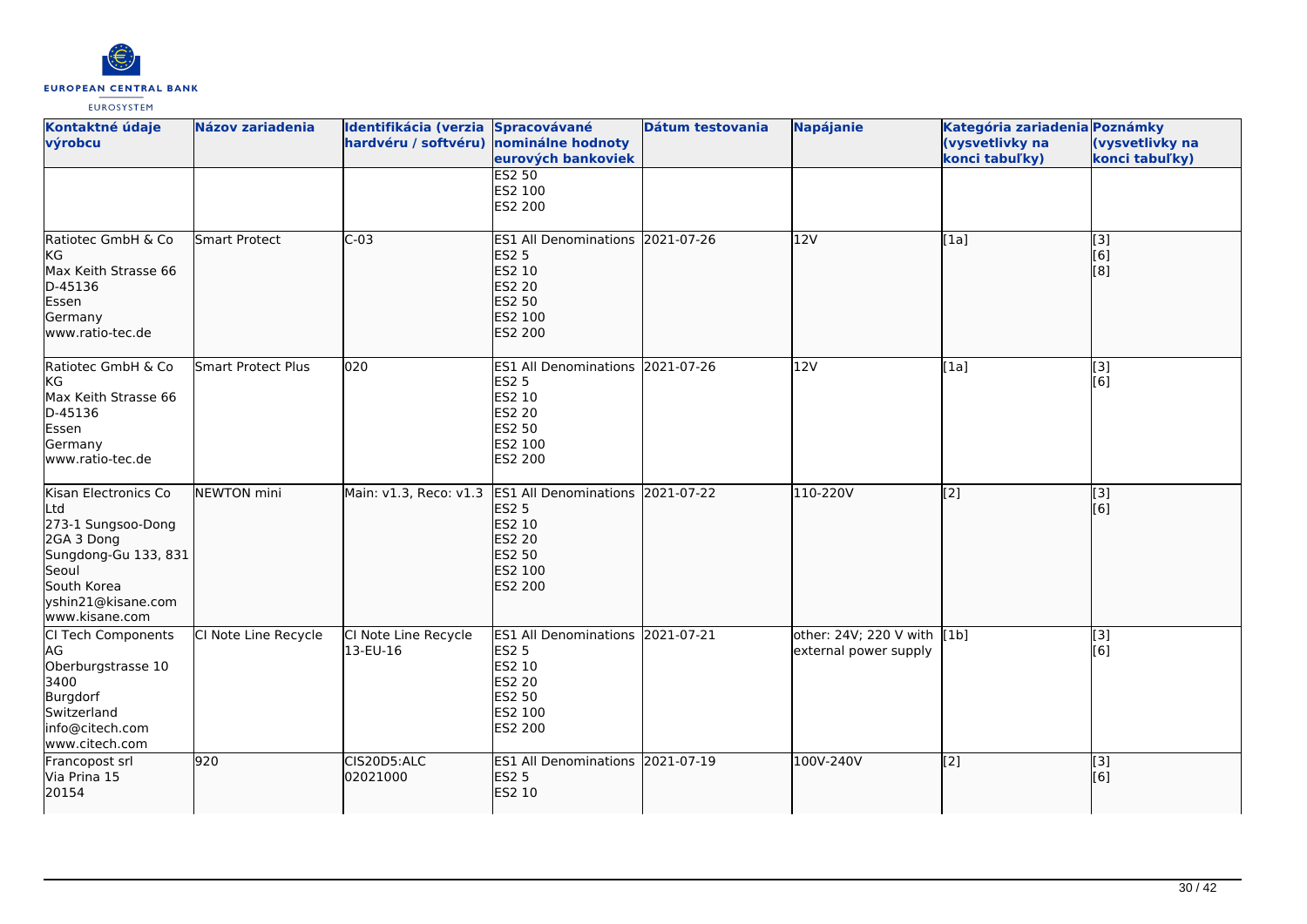

| Kontaktné údaje<br>výrobcu                                                                                                                                                                                                 | <b>Názov zariadenia</b> | Identifikácia (verzia Spracovávané<br>hardvéru / softvéru) nominálne hodnoty | eurových bankoviek                                                                                             | Dátum testovania | <b>Napájanie</b> | Kategória zariadenia Poznámky<br>(vysvetlivky na<br>konci tabuľky) | (vysvetlivky na<br>konci tabuľky) |
|----------------------------------------------------------------------------------------------------------------------------------------------------------------------------------------------------------------------------|-------------------------|------------------------------------------------------------------------------|----------------------------------------------------------------------------------------------------------------|------------------|------------------|--------------------------------------------------------------------|-----------------------------------|
| Milano<br><b>Italy</b><br>www.francopost.it                                                                                                                                                                                |                         |                                                                              | <b>ES2 20</b><br><b>ES2 50</b><br>ES2 100<br>ES2 200                                                           |                  |                  |                                                                    |                                   |
| <b>SHENZEN POLYFIT</b><br>TECHNOLOGY Co.Ltd.<br>6/F, Blk Hengtemei,<br>No. 3 Ganli Road,<br>Longgang District<br>518112<br>Shenzhen<br>China<br>info@futuremoneydete<br>ctor.com<br>http://www.futuremone<br>ydetector.com | FMD-920CIS              | CIS20D5:ALC<br>02021000                                                      | ES1 All Denominations 2021-07-19<br><b>ES2 5</b><br>ES2 10<br>ES2 20<br>ES2 50<br>ES2 100<br>ES2 200           |                  | 100-240V         | [2]                                                                | [3]<br>[6]                        |
| <b>GO Europe GmbH</b><br>Zum Kraftwerk 1<br>45527<br>Hattingen<br>Germany<br>Bemd.koenig@go-<br>europe.com<br>www .go-europe.com                                                                                           | Olympia NC 345          | <b>BJ-219</b><br>V11                                                         | <b>ES1 All Denominations</b><br><b>ES2 5</b><br>ES2 10<br><b>ES2 20</b><br><b>ES2 50</b><br>ES2 100<br>ES2 200 | 2021-07-14       | DC12 V           | [1a]                                                               | $\overline{[}3]$<br>[6]           |
| GO Europe GmbH<br>Zum Kraftwerk 1<br>45527<br>Hattingen<br>Germany<br>Bemd.koenig@go-<br>europe.com<br>www.go-europe.com                                                                                                   | Olympia NC 365          | <b>BJ-219</b><br>V11                                                         | ES1 All Denominations 2021-07-14<br><b>ES2 5</b><br>ES2 10<br>ES2 20<br>ES2 50<br>ES2 100<br>ES2 200           |                  | DC12V            | [1a]                                                               | [3]<br>[6]                        |
| Ratiotec GmbH & Co<br>KG<br>Max Keith Strasse 66<br>D-45136<br>Essen<br>Germany<br>www.ratio-tec.de                                                                                                                        | <b>Smart Protect</b>    | $C-02$                                                                       | <b>ES15</b><br><b>ES1 10</b><br><b>ES1 20</b><br><b>ES1 50</b><br>ES1 100<br>ES1 200<br><b>ES2 5</b>           | 2021-07-12       | 12V              | [1a]                                                               | [2]<br>[[3]<br>[6]<br>[8]         |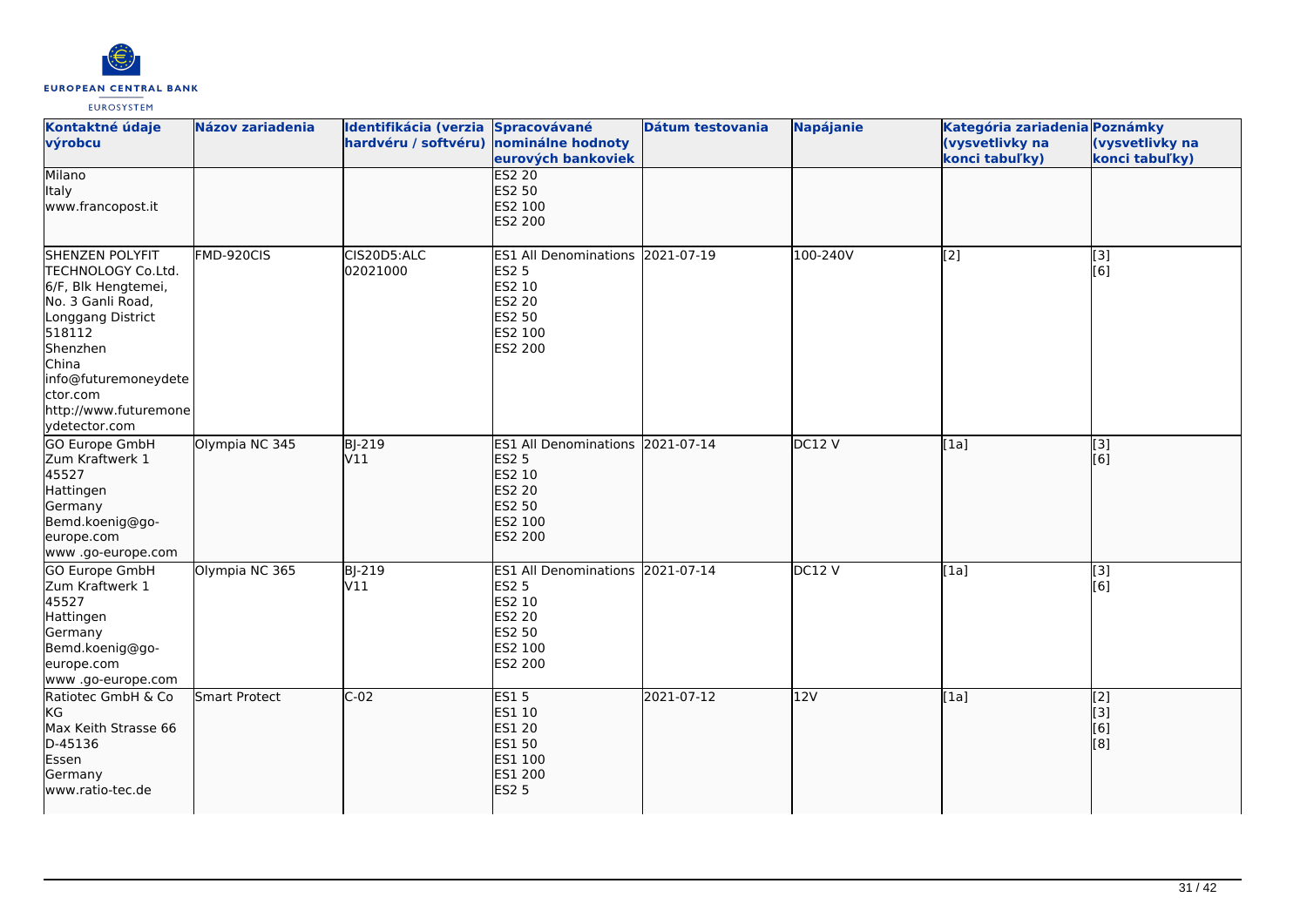

| Kontaktné údaje<br>výrobcu                                                                                 | Názov zariadenia   | Identifikácia (verzia Spracovávané<br>hardvéru / softvéru) nominálne hodnoty | eurových bankoviek                                                                                                                  | Dátum testovania | Napájanie | Kategória zariadenia Poznámky<br>(vysvetlivky na<br>konci tabuľky) | (vysvetlivky na<br>konci tabuľky)  |
|------------------------------------------------------------------------------------------------------------|--------------------|------------------------------------------------------------------------------|-------------------------------------------------------------------------------------------------------------------------------------|------------------|-----------|--------------------------------------------------------------------|------------------------------------|
|                                                                                                            |                    |                                                                              | <b>ES2 10</b><br>ES2 20<br>ES2 50<br>ES2 100<br>ES2 200                                                                             |                  |           |                                                                    |                                    |
| Ratiotec GmbH & Co<br>KG<br>Max Keith Strasse 66<br>D-45136<br>Essen<br>Germany<br>www.ratio-tec.de        | Rapidcount T 575   | 2.001                                                                        | ES1 All Denominations 2021-07-12<br>ES2 5<br>ES2 10<br>ES2 20<br>ES2 50<br>ES2 100<br>ES2 200                                       |                  | 220V      | [2]                                                                | [3]<br>$\overline{[}6\overline{]}$ |
| Ratiotec GmbH & Co<br><b>KG</b><br>Max Keith Strasse 66<br>D-45136<br>Essen<br>Germany<br>www.ratio-tec.de | Rapidcount X 400   | 1.4.0.4                                                                      | ES1 All Denominations 2021-07-12<br><b>ES2 5</b><br>ES2 10<br>ES2 20<br>ES2 50<br>ES2 100<br>ES2 200                                |                  | 220V      | $\overline{[2]}$                                                   | [3]<br>[6]                         |
| Ratiotec GmbH & Co<br>KG<br>Max Keith Strasse 66<br>D-45136<br>Essen<br>Germany<br>www.ratio-tec.de        | Smart Protect Plus | 016                                                                          | <b>ES15</b><br>ES1 10<br>ES1 20<br>ES1 50<br>ES1 100<br>ES1 200<br><b>ES2 5</b><br>ES2 10<br>ES2 20<br>ES2 50<br>ES2 100<br>ES2 200 | 2021-07-12       | 12V       | [1a]                                                               | $\overline{[2]}$<br>[3]<br>[6]     |
| Gunnebo Cash<br>Automation AB<br>Stora Åvägen 1<br>SE-436 34<br>Askim                                      | NV <sub>4</sub>    | <b>EUR 3.7</b>                                                               | ES1 All Denominations 2021-07-08<br><b>ES2 5</b><br>ES2 10<br>ES2 20<br><b>ES2 50</b>                                               |                  | 24VDC     | [1b]                                                               | [3]<br>[6]                         |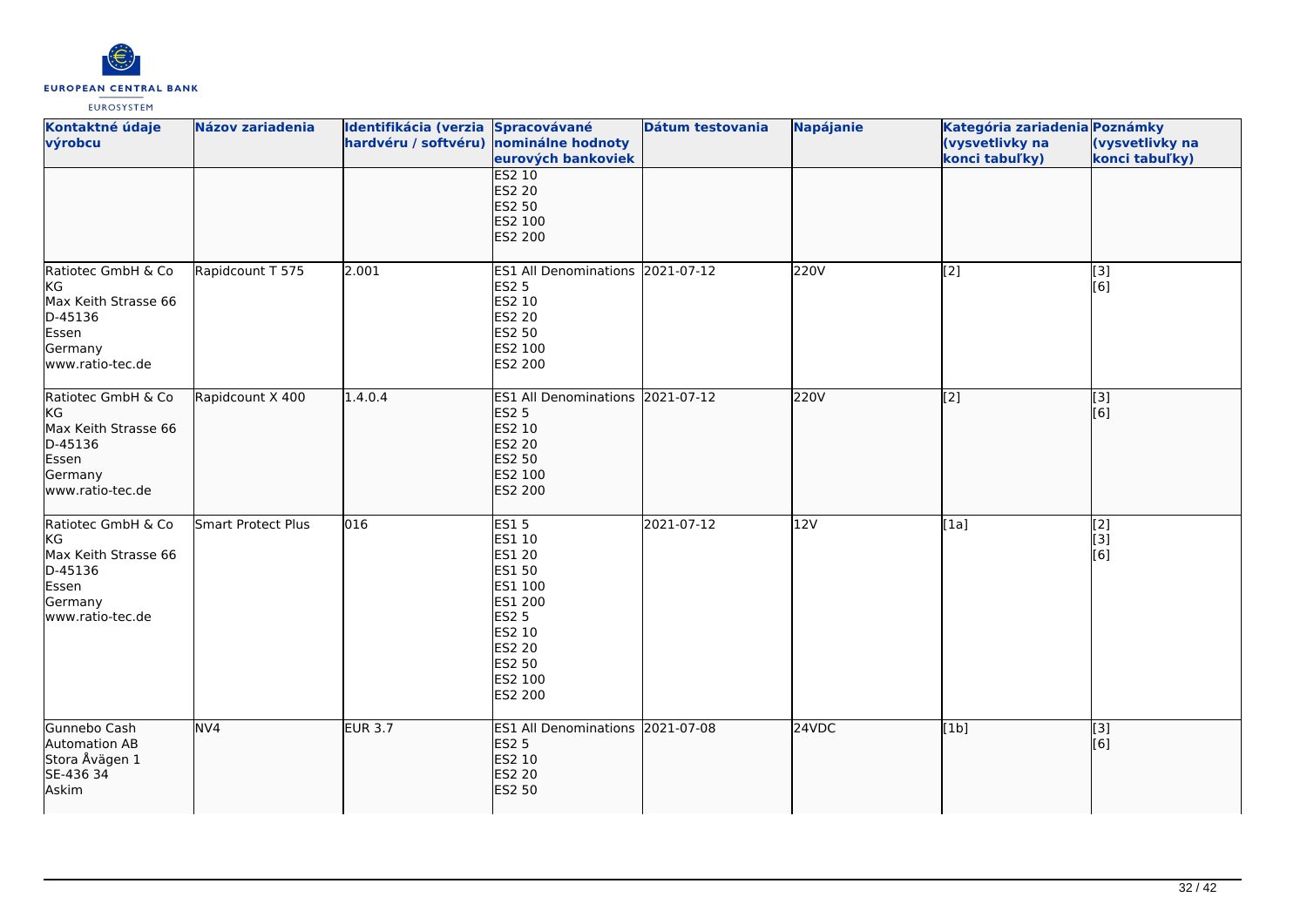

| Kontaktné údaje                                                                                                                    | Názov zariadenia   | Identifikácia (verzia Spracovávané |                                                                                                                    | Dátum testovania | <b>Napájanie</b> | Kategória zariadenia Poznámky     |                                   |
|------------------------------------------------------------------------------------------------------------------------------------|--------------------|------------------------------------|--------------------------------------------------------------------------------------------------------------------|------------------|------------------|-----------------------------------|-----------------------------------|
| výrobcu                                                                                                                            |                    | hardvéru / softvéru)               | nominálne hodnoty<br>eurových bankoviek                                                                            |                  |                  | (vysvetlivky na<br>konci tabuľky) | (vysvetlivky na<br>konci tabuľky) |
| Sweden<br>www.gunnebo.com                                                                                                          |                    |                                    | <b>ES2 100</b><br>ES2 200                                                                                          |                  |                  |                                   |                                   |
| Azkoyen S.A.<br>Adva San Silvestre S/N<br>31550<br>Peralta Navarra<br>Spain<br>www.azkoyen.com                                     | POS 1500 EU        | $V$ 5.7                            | ES1 All Denominations 2021-06-25<br><b>ES2 5</b><br>ES2 10<br>ES2 20<br>ES2 50<br>ES2 100<br>ES2 200               |                  | Mains, 220V      | [1a]                              | $\overline{[3]}$                  |
| Azkoyen S.A.<br>Adva San Silvestre S/N<br>31550<br>Peralta Navarra<br>Spain<br>www.azkoyen.com                                     | <b>POS 1000 EU</b> | V <sub>15.5</sub>                  | ES1 All Denominations 2021-06-24<br><b>ES2 5</b><br>ES2 10<br><b>ES2 20</b><br>ES2 50<br>ES2 100<br><b>ES2 200</b> |                  | Mains, 220V      | [1a]                              | $\overline{[3]}$                  |
| Iternet-European<br>Distribution<br>Via S. Merli 64/66<br>29122<br>Piacenza<br><b>Italy</b><br>www.iternet-<br>securitysystems.com | HolenBecky HT 2800 | C41                                | ES1 All Denominations 2021-06-10<br><b>ES2 5</b><br>ES2 10<br>ES2 20<br>ES2 50<br>ES2 100<br>ES2 200               |                  | Mains - 220V     | [2]                               | [3]<br>[6]                        |
| Iternet-European<br>Distribution<br>Via S. Merli 64/66<br>29122<br>Piacenza<br>Italy<br>www.iternet-<br>securitysystems.com        | Holenburg HT-2320  | C41                                | ES1 All Denominations 2021-06-10<br><b>ES2 5</b><br>ES2 10<br><b>ES2 20</b><br>ES2 50<br>ES2 100<br><b>ES2 200</b> |                  | Other: 100-240V  | [[2]                              | $\vert$ [3]<br>[6]                |
| Iternet-European<br>Distribution<br>Via S. Merli 64/66<br>29122<br>Piacenza                                                        | Holenburg HT-6600  | $\overline{C41}$                   | ES1 All Denominations 2021-06-10<br><b>ES2 5</b><br>ES2 10<br>ES2 20<br>ES2 50                                     |                  | 220V             | [2]                               | [3]<br>[6]                        |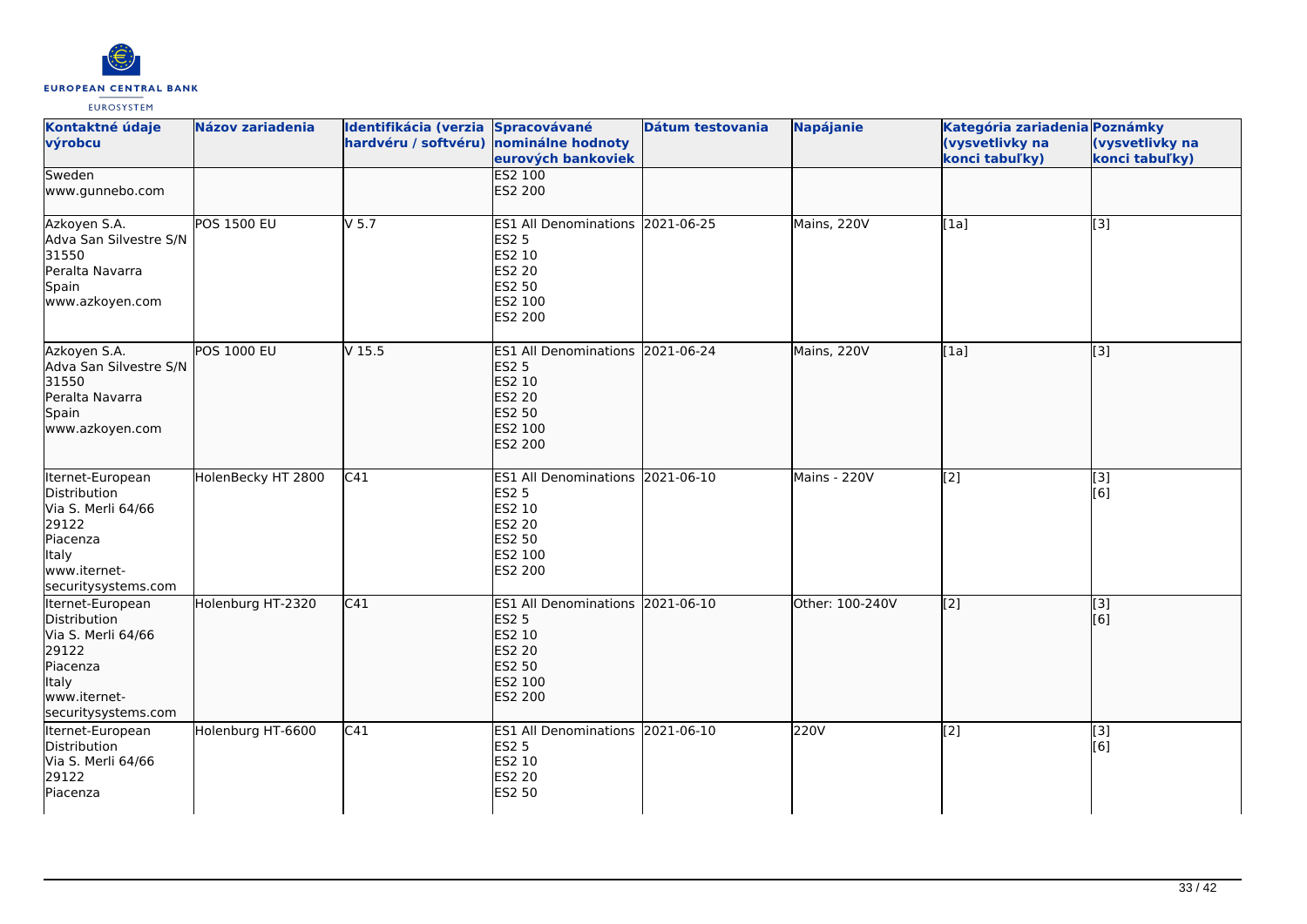

| Kontaktné údaje<br>výrobcu                                                                                               | <b>Názov zariadenia</b> | Identifikácia (verzia Spracovávané<br>hardvéru / softvéru) nominálne hodnoty | eurových bankoviek                                                                                          | Dátum testovania | <b>Napájanie</b>    | Kategória zariadenia Poznámky<br>(vysvetlivky na<br>konci tabuľky) | (vysvetlivky na<br>konci tabuľky) |
|--------------------------------------------------------------------------------------------------------------------------|-------------------------|------------------------------------------------------------------------------|-------------------------------------------------------------------------------------------------------------|------------------|---------------------|--------------------------------------------------------------------|-----------------------------------|
| <b>Italy</b><br>www.iternet-<br>securitysystems.com                                                                      |                         |                                                                              | <b>ES2 100</b><br>ES2 200                                                                                   |                  |                     |                                                                    |                                   |
| <b>JCM Europe GmbH</b><br>Mündelheimer Weg 60<br>40472<br>Düsseldorf<br>Germany<br>info@jcmglobal.eu<br>www.jcmglobal.eu | <b>EBA-40</b>           | EBA-4x<br>V1.55-38                                                           | ES1 All Denominations 2021-05-28<br><b>ES2 5</b><br>ES2 10<br>ES2 20<br><b>ES2 50</b><br>ES2 100<br>ES2 200 |                  | Other: 12V/24V      | [1b]                                                               | $\overline{[3]}$<br>[6]<br>[8]    |
| Buic VIP srl<br>Via Marconi 11<br>20080<br>Vermezzo (MI)<br>Italy<br>info@buicvip.it<br>www.buicvip.it                   | CD330                   | 329                                                                          | <b>ES1 All Denominations</b><br><b>ES2 5</b><br>ES2 10<br><b>ES2 20</b><br>ES2 50<br>ES2 100<br>ES2 200     | 2021-05-20       | Mains - 110V - 220V | [1a]                                                               | [3]<br>[6]                        |
| <b>Buic VIP srl</b><br>Via Marconi 11<br>20080<br>Vermezzo (MI)<br>Italy<br>info@buicvip.it<br>www.buicvip.it            | CD350                   | 329                                                                          | ES1 All Denominations 2021-05-20<br><b>ES2 5</b><br>ES2 10<br><b>ES2 20</b><br>ES2 50<br>ES2 100<br>ES2 200 |                  | Mains - 110V - 220V | [1a]                                                               | [3]<br>[6]                        |
| <b>HBW Cash Solutions</b><br>GmbH<br>Jurastrasse 1<br>73119<br>Zell<br>Germany<br>Info@hbw-cs.de<br>www.hbw-cs.de        | <b>BT 500</b>           | 329                                                                          | <b>ES1 All Denominations</b><br><b>ES2 5</b><br>ES2 10<br>ES2 20<br><b>ES2 50</b><br>ES2 100<br>ES2 200     | 2021-05-20       | 220V                | [1a]                                                               | [3]<br>[6]                        |
| <b>HBW Cash Solutions</b><br>GmbH<br>Jurastrasse 1<br>73119<br>Zell                                                      | <b>BT 600</b>           | 329                                                                          | ES1 All Denominations 2021-05-20<br><b>ES2 5</b><br>ES2 10<br><b>ES2 20</b><br><b>ES2 50</b>                |                  | 220V                | [1a]                                                               | $\overline{[}3]$<br>[6]           |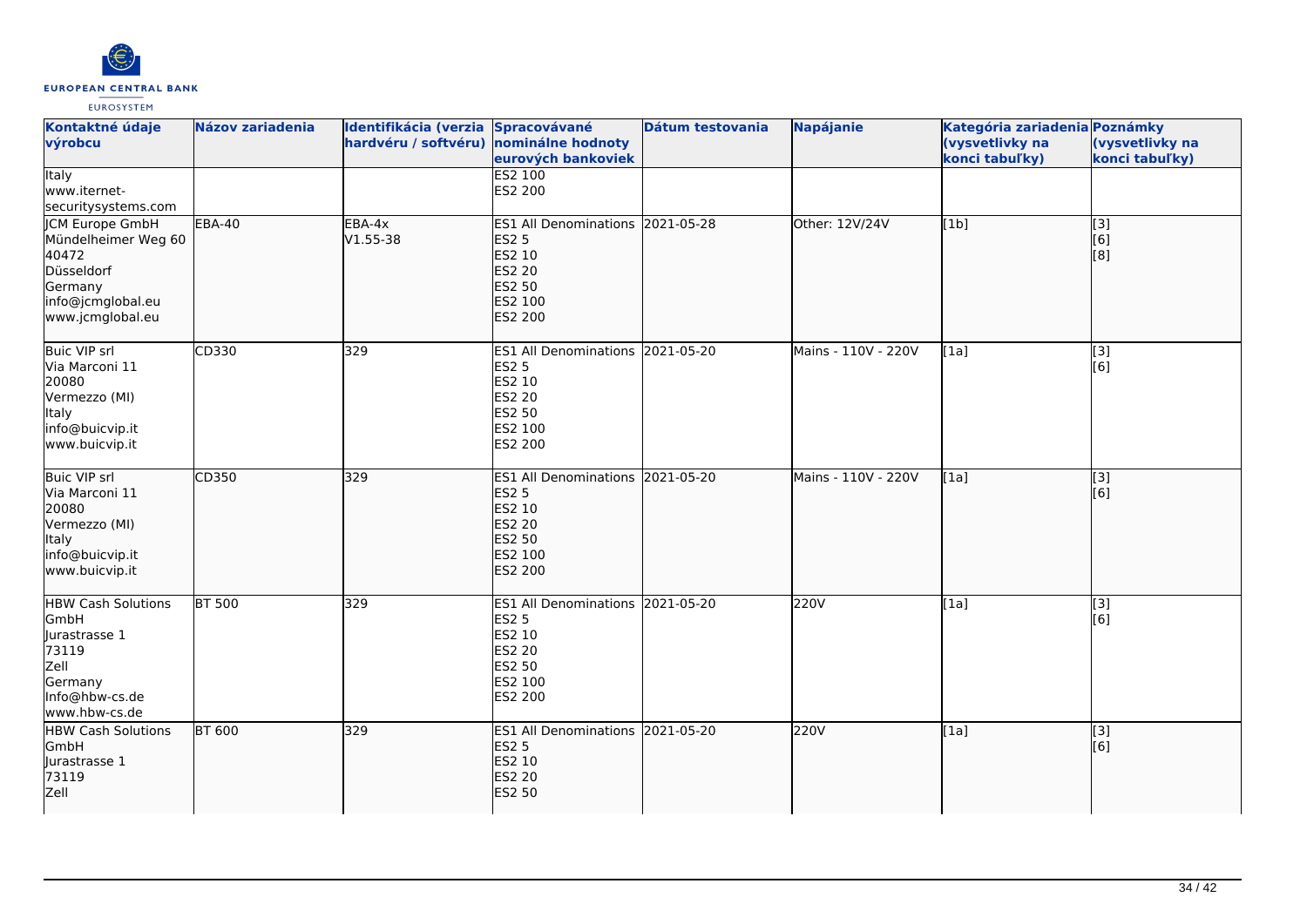

| Kontaktné údaje<br>výrobcu                                                                                                                                                                                             | <b>Názov zariadenia</b> | Identifikácia (verzia Spracovávané<br>hardvéru / softvéru) nominálne hodnoty | eurových bankoviek                                                                                             | Dátum testovania | <b>Napájanie</b>               | Kategória zariadenia Poznámky<br>(vysvetlivky na<br>konci tabuľky) | (vysvetlivky na<br>konci tabuľky) |
|------------------------------------------------------------------------------------------------------------------------------------------------------------------------------------------------------------------------|-------------------------|------------------------------------------------------------------------------|----------------------------------------------------------------------------------------------------------------|------------------|--------------------------------|--------------------------------------------------------------------|-----------------------------------|
| Germany<br>Info@hbw-cs.de<br>www.hbw-cs.de                                                                                                                                                                             |                         |                                                                              | <b>ES2 100</b><br>ES2 200                                                                                      |                  |                                |                                                                    |                                   |
| Shenzhen Easycount<br>Technology Co., Ltd.<br>Building A2, YiFang<br>Huigu Technology Park<br>LingNan Road, Tanxia<br>Town<br>523729<br>Dongguan<br>China<br>sales@easycount.com.<br>lcn<br>www.easycount.com.c<br>ln. | EC330                   | 329                                                                          | ES1 All Denominations 2021-05-20<br><b>ES2 5</b><br>ES2 10<br>ES2 20<br>ES2 50<br>ES2 100<br>ES2 200           |                  | Mains, 110V, 220V              | [1a]                                                               | $\overline{[3]}$<br>[6]           |
| Shenzhen Easycount<br>Technology Co., Ltd.<br>Building A2, YiFang<br>Huigu Technology Park<br>LingNan Road, Tanxia<br>Town<br>523729<br>Dongguan<br>China<br>sales@easycount.com.<br>lcn<br>www.easycount.com.c<br>ln. | EC350                   | 329                                                                          | <b>ES1 All Denominations</b><br><b>ES2 5</b><br>ES2 10<br><b>ES2 20</b><br><b>ES2 50</b><br>ES2 100<br>ES2 200 | 2021-05-20       | Mains, 110V, 220V              | [1a]                                                               | [3]<br>[6]                        |
| Shenzhen Easycount<br>Technology Co., Ltd.<br>Building A2, YiFang<br>Huigu Technology Park<br>LingNan Road, Tanxia<br>Town<br>523729<br>Dongguan<br>China<br>sales@easycount.com.<br>lcn<br>www.easycount.com.c        | EC500                   | 329                                                                          | <b>ES1 All Denominations</b><br><b>ES2 5</b><br>ES2 10<br><b>ES2 20</b><br>ES2 50<br>ES2 100<br>ES2 200        | 2021-05-20       | 220V - Rechargeable<br>battery | [1a]                                                               | [3]<br>[6]                        |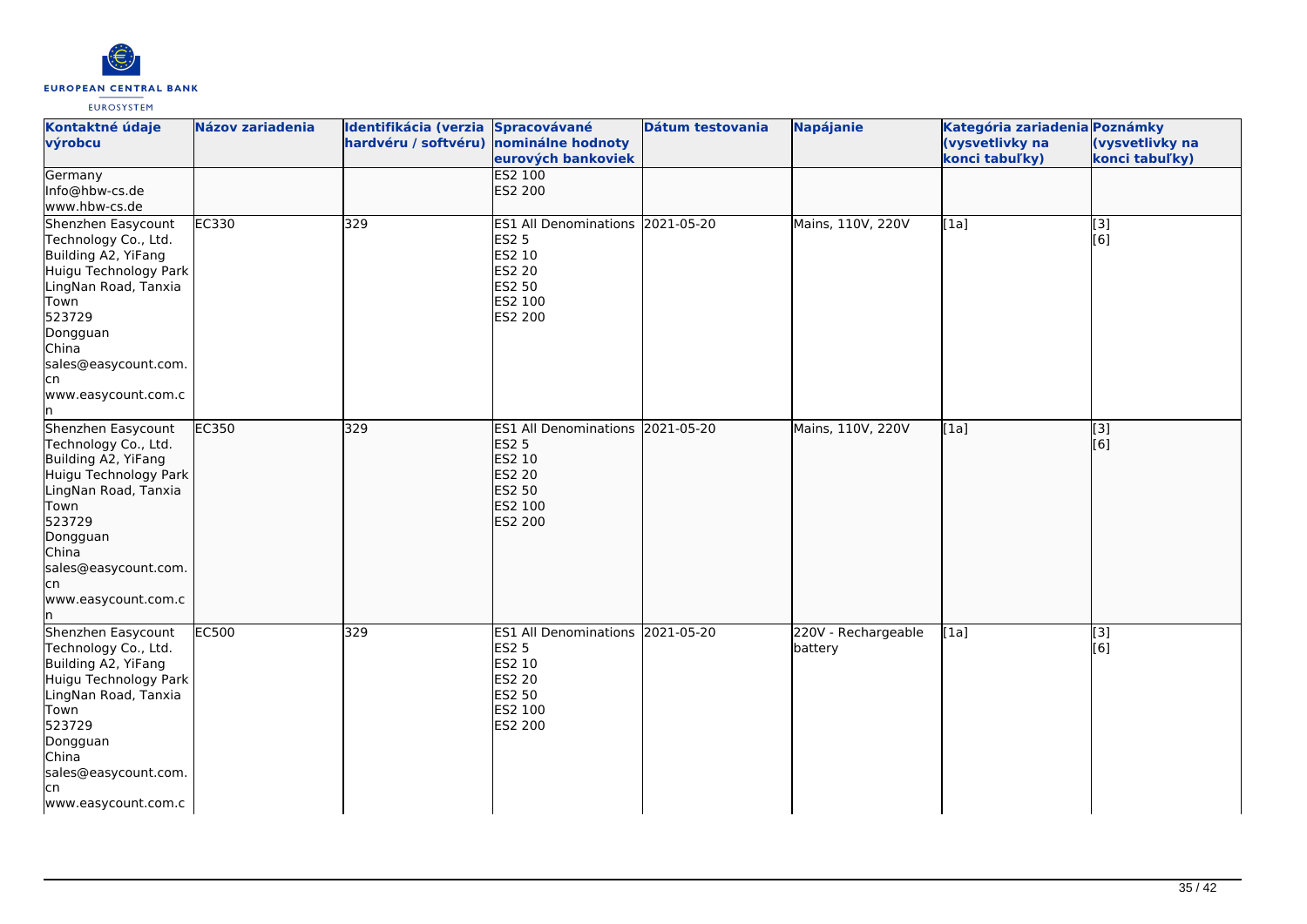

| Kontaktné údaje<br>výrobcu<br>n                                                                                                                                                                                      | <b>Názov zariadenia</b> | Identifikácia (verzia Spracovávané<br>hardvéru / softvéru) | nominálne hodnoty<br>eurových bankoviek                                                                            | Dátum testovania | <b>Napájanie</b>               | Kategória zariadenia Poznámky<br>(vysvetlivky na<br>konci tabuľky) | (vysvetlivky na<br>konci tabuľky) |
|----------------------------------------------------------------------------------------------------------------------------------------------------------------------------------------------------------------------|-------------------------|------------------------------------------------------------|--------------------------------------------------------------------------------------------------------------------|------------------|--------------------------------|--------------------------------------------------------------------|-----------------------------------|
| Shenzhen Easycount<br>Technology Co., Ltd.<br>Building A2, YiFang<br>Huigu Technology Park<br>LingNan Road, Tanxia<br>Town<br>523729<br>Dongguan<br>China<br>sales@easycount.com.<br>cn<br>www.easycount.com.c<br>ın | EC580                   | 329                                                        | ES1 All Denominations 2021-05-20<br>ES2 5<br>ES2 10<br><b>ES2 20</b><br>ES2 50<br>ES2 100<br>ES2 200               |                  | 220V - Rechargeable<br>battery | [1a]                                                               | $\overline{[}$ [3]<br>[6]         |
| Shenzhen Easycount<br>Technology Co., Ltd.<br>Building A2, YiFang<br>Huigu Technology Park<br>LingNan Road, Tanxia<br>Town<br>523729<br>Dongguan<br>China<br>sales@easycount.com.<br>cn<br>www.easycount.com.c<br>n  | <b>EC 1800</b>          | 1.9                                                        | ES1 All Denominations 2021-05-20<br><b>ES2 5</b><br>ES2 10<br><b>ES2 20</b><br>ES2 50<br>ES2 100<br>ES2 200        |                  | Mains, 110V, 220V              | [2]                                                                | $\overline{[3]}$<br>[6]           |
| Sourxing Ltd<br>G1, 13/F, World Tech<br>Centre<br>95 How Ming Street<br>Kwun Tong<br>Kowloon<br>Hong Kong<br>China<br>info@sourxing.com<br>www.sourxing.com                                                          | SX530                   | 329                                                        | ES1 All Denominations 2021-05-20<br><b>ES2 5</b><br>ES2 10<br><b>ES2 20</b><br>ES2 50<br>ES2 100<br><b>ES2 200</b> |                  | 220V - rechargeable<br>battery | [1a]                                                               | $\overline{[3]}$<br>[6]           |
| <b>HBW Cash Solutions</b><br>GmbH<br>Jurastrasse 1                                                                                                                                                                   | <b>BT 700</b>           | 329                                                        | ES1 All Denominations 2021-05-20<br><b>ES2 5</b><br>ES2 10                                                         |                  | 220V                           | [1a]                                                               | [3]<br>[6]                        |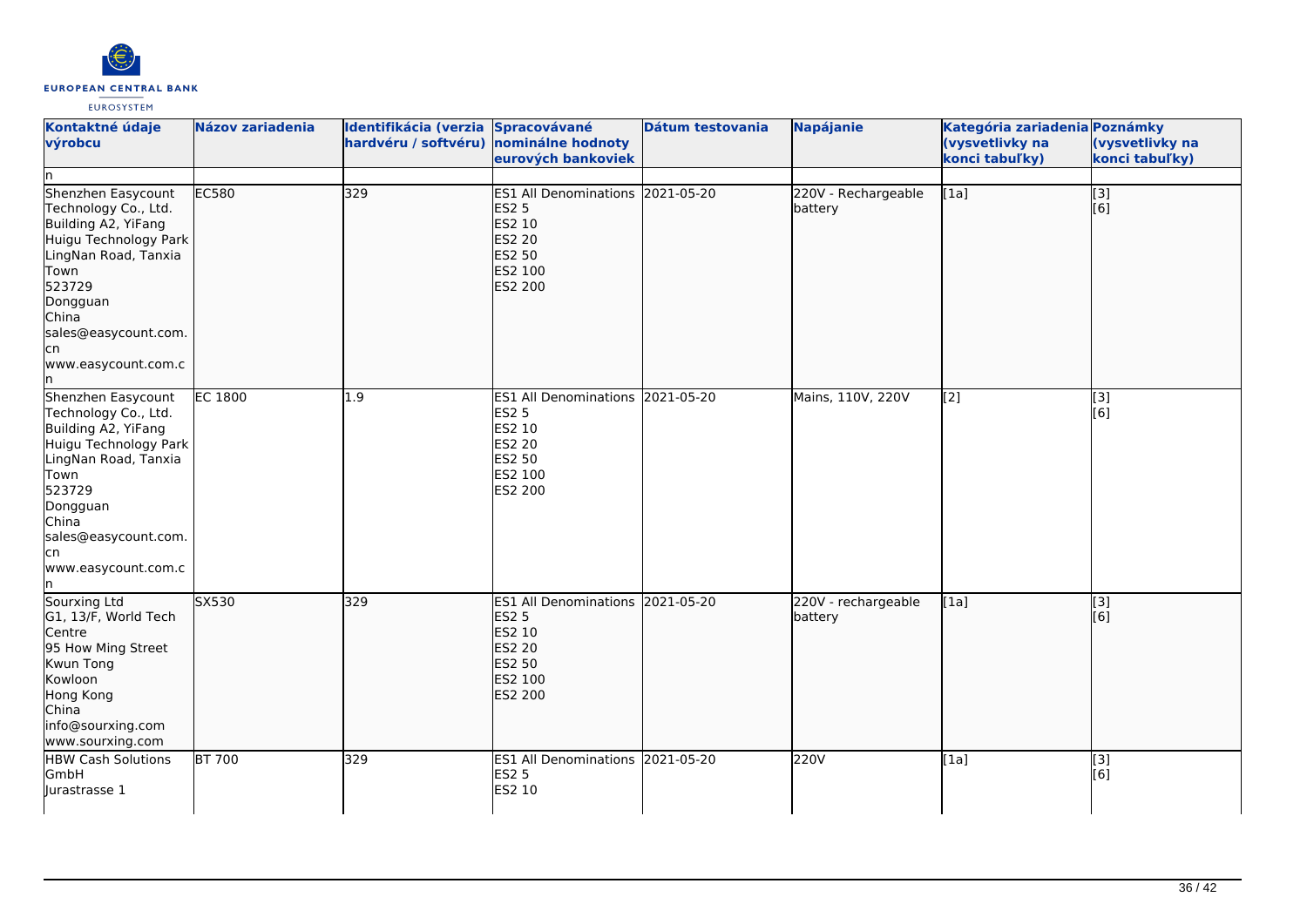

| Kontaktné údaje<br>výrobcu                                                                                                                                                                                      | <b>Názov zariadenia</b> | Identifikácia (verzia Spracovávané<br>hardvéru / softvéru) nominálne hodnoty | eurových bankoviek                                                                                          | Dátum testovania | <b>Napájanie</b>               | Kategória zariadenia Poznámky<br>(vysvetlivky na<br>konci tabuľky) | (vysvetlivky na<br>konci tabuľky) |
|-----------------------------------------------------------------------------------------------------------------------------------------------------------------------------------------------------------------|-------------------------|------------------------------------------------------------------------------|-------------------------------------------------------------------------------------------------------------|------------------|--------------------------------|--------------------------------------------------------------------|-----------------------------------|
| 73119<br>Zell<br>Germany<br>Info@hbw-cs.de<br>www.hbw-cs.de                                                                                                                                                     |                         |                                                                              | <b>ES2 20</b><br>ES2 50<br>ES2 100<br>ES2 200                                                               |                  |                                |                                                                    |                                   |
| Sourxing Ltd<br>G1, 13/F, World Tech<br>Centre<br>95 How Ming Street<br>Kwun Tong<br>Kowloon<br>Hong Kong<br>China<br>info@sourxing.com<br>www.sourxing.com                                                     | SX333                   | 329                                                                          | ES1 All Denominations 2021-05-20<br><b>ES2 5</b><br>ES2 10<br><b>ES2 20</b><br>ES2 50<br>ES2 100<br>ES2 200 |                  | Mains - 110V - 220v            | [1a]                                                               | [3]<br>[6]                        |
| Sourxing Ltd<br>G1, 13/F, World Tech<br>Centre<br>95 How Ming Street<br>Kwun Tong<br>Kowloon<br>Hong Kong<br>China<br>info@sourxing.com<br>www.sourxing.com                                                     | SX580                   | 329                                                                          | ES1 All Denominations 2021-05-20<br><b>ES2 5</b><br>ES2 10<br>ES2 20<br><b>ES2 50</b><br>ES2 100<br>ES2 200 |                  | 220V - rechargeable<br>battery | [1a]                                                               | $[3]$<br>[6]                      |
| Shenzhen Easycount<br>Technology Co., Ltd.<br>Building A2, YiFang<br>Huigu Technology Park<br>LingNan Road, Tanxia<br>Town<br>523729<br>Dongguan<br>China<br>sales@easycount.com.<br>lcn<br>www.easycount.com.c | <b>EC600</b>            | 329                                                                          | <b>ES1 All Denominations</b><br><b>ES2 5</b><br>ES2 10<br>ES2 20<br>ES2 50<br>ES2 100<br><b>ES2 200</b>     | 2021-05-20       | Mains, 110V, 220V              | [1a]                                                               | [3]<br>[6]                        |
| POSIFLEX NORESTE SL Mustek D8<br>C/ Entenza, 202                                                                                                                                                                |                         | 329                                                                          | <b>ES1 All Denominations</b><br><b>ES2 5</b>                                                                | 2021-05-20       | 220V                           | [1a]                                                               | [3]<br>[6]                        |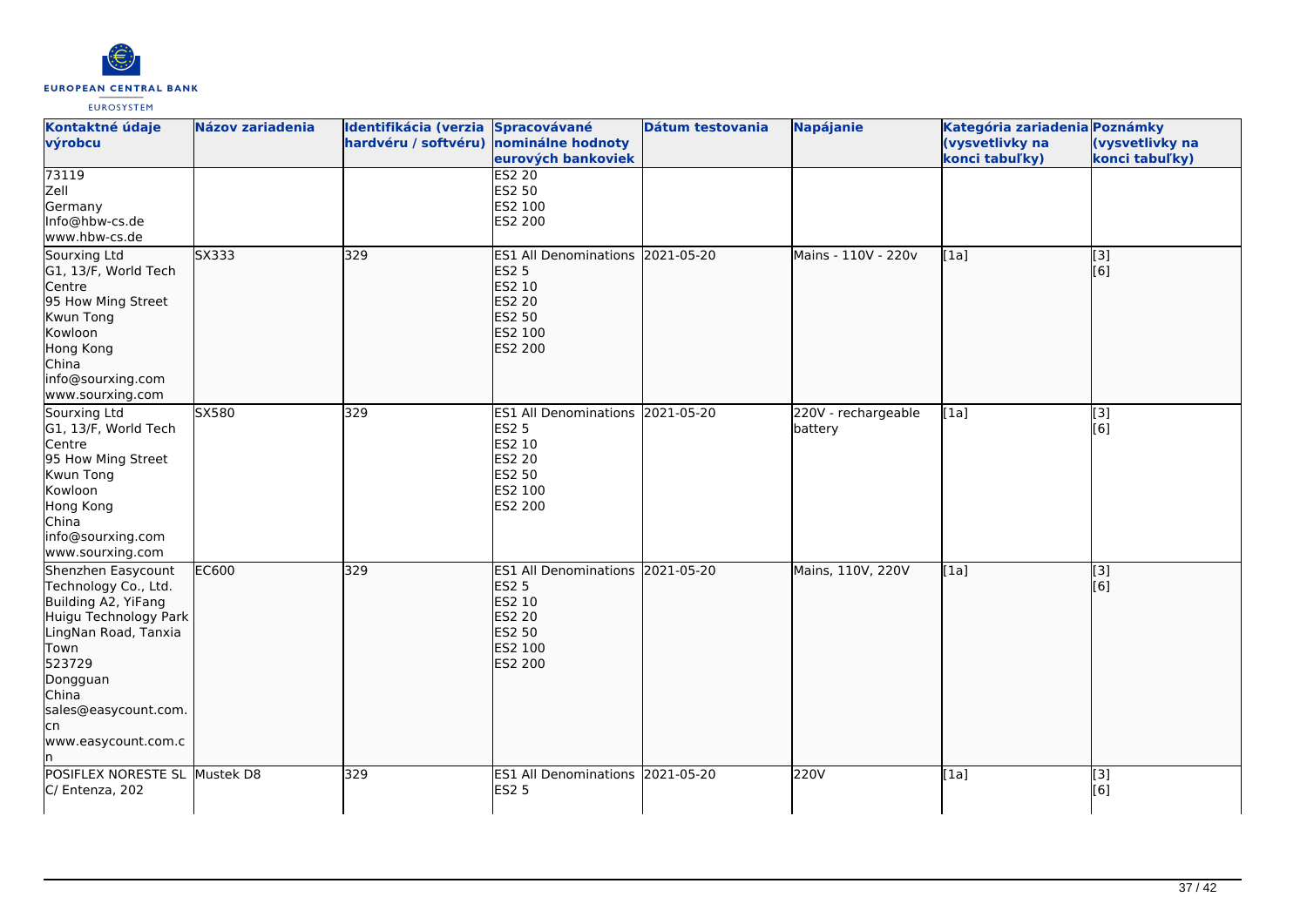

| Kontaktné údaje<br>výrobcu                                                                                                   | <b>Názov zariadenia</b> | Identifikácia (verzia Spracovávané<br>hardvéru / softvéru) nominálne hodnoty | eurových bankoviek                                                                                          | Dátum testovania | <b>Napájanie</b>               | Kategória zariadenia Poznámky<br>(vysvetlivky na<br>konci tabuľky) | (vysvetlivky na<br>konci tabuľky) |
|------------------------------------------------------------------------------------------------------------------------------|-------------------------|------------------------------------------------------------------------------|-------------------------------------------------------------------------------------------------------------|------------------|--------------------------------|--------------------------------------------------------------------|-----------------------------------|
| 08029<br>Barcelona<br>Spain<br>compras@posiflex.es<br>www.posiflex.es                                                        |                         |                                                                              | <b>ES2 10</b><br><b>ES2 20</b><br>ES2 50<br>ES2 100<br>ES2 200                                              |                  |                                |                                                                    |                                   |
| <b>HBW Cash Solutions</b><br>GmbH<br>Jurastrasse 1<br>73119<br>Zell<br>Germany<br>Info@hbw-cs.de<br>www.hbw-cs.de            | <b>VC 4040</b>          | 1.9                                                                          | ES1 All Denominations 2021-05-20<br><b>ES2 5</b><br>ES2 10<br><b>ES2 20</b><br>ES2 50<br>ES2 100<br>ES2 200 |                  | Mains - 110V - 220V            | $\left[ \begin{matrix} 2 \end{matrix} \right]$                     | [3]<br>[6]                        |
| POSIFLEX NORESTE SL Mustek C1800<br>C/ Entenza, 202<br>08029<br>Barcelona<br>Spain<br>compras@posiflex.es<br>www.posiflex.es |                         | 1.9                                                                          | ES1 All Denominations 2021-05-20<br>ES2 5<br>ES2 10<br><b>ES2 20</b><br>ES2 50<br>ES2 100<br>ES2 200        |                  | Mains-110V-220V                | [2]                                                                | $\overline{[3]}$<br>[6]           |
| POSIFLEX NORESTE SL Mustek D9<br>C/ Entenza, 202<br>08029<br>Barcelona<br>Spain<br>compras@posiflex.es<br>www.posiflex.es    |                         | 329                                                                          | ES1 All Denominations 2021-05-20<br><b>ES2 5</b><br>ES2 10<br><b>ES2 20</b><br>ES2 50<br>ES2 100<br>ES2 200 |                  | 220V                           | [1a]                                                               | $\overline{[}3]$<br>[6]           |
| Francopost srl<br>Via Prina 15<br>20154<br>Milano<br>Italy<br>www.francopost.it                                              | <b>SPEEDY UV</b>        | 329                                                                          | ES1 All Denominations 2021-05-20<br><b>ES2 5</b><br>ES2 10<br><b>ES2 20</b><br>ES2 50<br>ES2 100<br>ES2 200 |                  | 220V - Rechargeable<br>battery | [1a]                                                               | [3]<br>[6]                        |
| Francopost srl<br>Via Prina 15                                                                                               | <b>SPEEDY</b>           | 329                                                                          | ES1 All Denominations 2021-05-20<br><b>ES2 5</b>                                                            |                  | 220V - Rechargeable<br>battery | [1a]                                                               | [3]<br>[6]                        |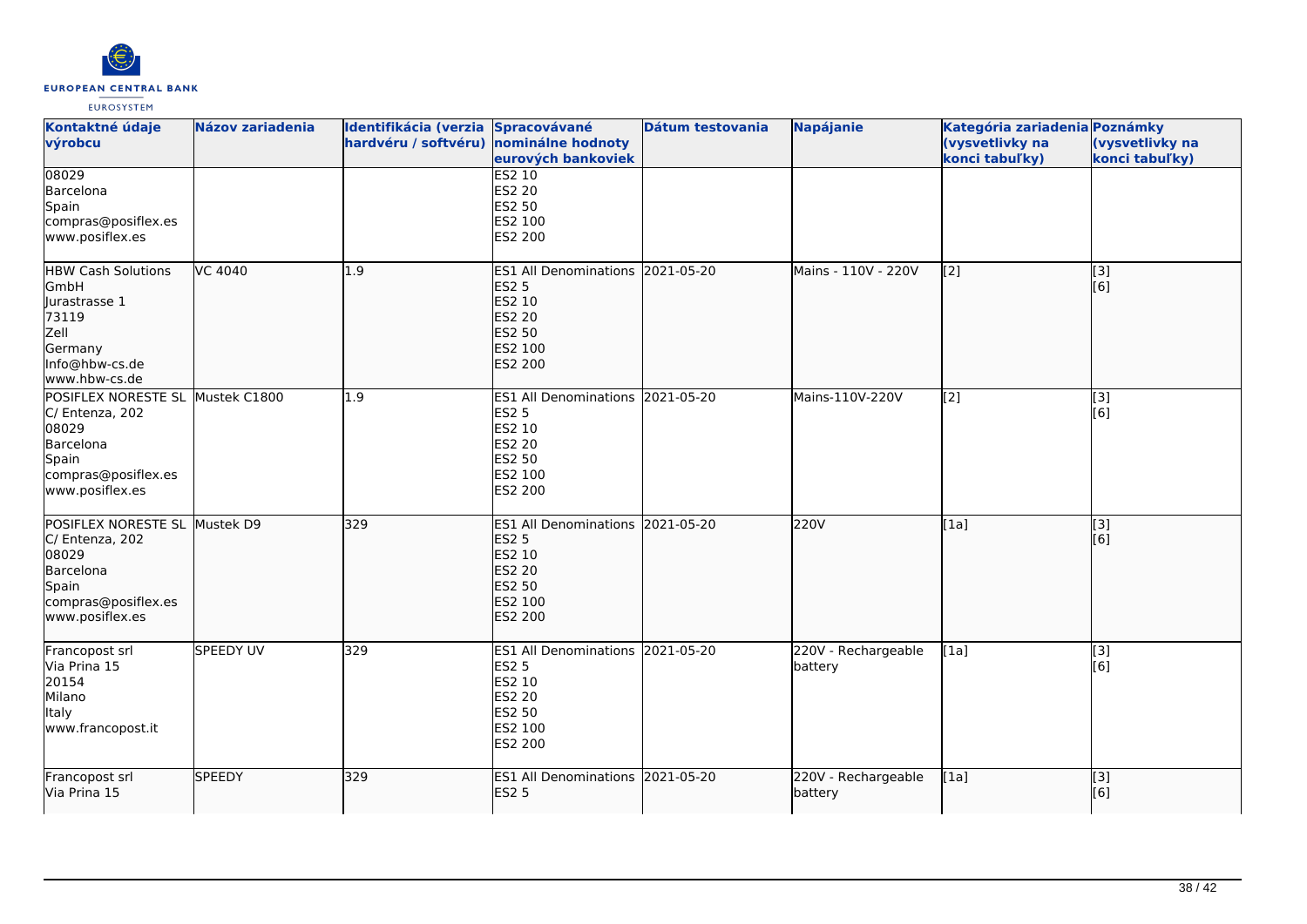

| Kontaktné údaje<br>výrobcu                                                                                                                                              | <b>Názov zariadenia</b>                  | Identifikácia (verzia Spracovávané<br>hardvéru / softvéru) nominálne hodnoty | eurových bankoviek                                                                                          | Dátum testovania | Napájanie           | Kategória zariadenia Poznámky<br>(vysvetlivky na<br>konci tabuľky) | (vysvetlivky na<br>konci tabuľky)  |
|-------------------------------------------------------------------------------------------------------------------------------------------------------------------------|------------------------------------------|------------------------------------------------------------------------------|-------------------------------------------------------------------------------------------------------------|------------------|---------------------|--------------------------------------------------------------------|------------------------------------|
| 20154<br>Milano<br>Italy<br>www.francopost.it                                                                                                                           |                                          |                                                                              | <b>ES2 10</b><br><b>ES2 20</b><br>ES2 50<br>ES2 100<br>ES2 200                                              |                  |                     |                                                                    |                                    |
| MBS s.r.l.<br>Via Cosenza, 5<br>81030<br>Succivo (CE)<br>Italy<br>info@mbs-srl.com<br>www.mbs-srl.com                                                                   | <b>EASYCONTROL NEW</b><br><b>AGE PRO</b> | 329                                                                          | ES1 All Denominations 2021-05-20<br>ES2 5<br>ES2 10<br>ES2 20<br>ES2 50<br>ES2 100<br>ES2 200               |                  | 220 <sub>v</sub>    | [1a]                                                               | [3]<br>$\overline{[}6\overline{)}$ |
| MBS s.r.l.<br>Via Cosenza, 5<br>81030<br>Succivo (CE)<br>Italy<br>info@mbs-srl.com<br>www.mbs-srl.com                                                                   | <b>MBS 1800N</b>                         | 1.9                                                                          | ES1 All Denominations 2021-05-20<br><b>ES2 5</b><br>ES2 10<br><b>ES2 20</b><br>ES2 50<br>ES2 100<br>ES2 200 |                  | mains-110v-220v     | $\left[$ [2]                                                       | $\overline{[}3]$<br>[6]            |
| <b>DISTRIBUCIONES</b><br>MYLAR S.A.U.<br>Avda. De la Industria 1,<br>Pol. Ind. Guadalquivir<br>41120<br>Gelves<br>Spain<br>mariaj@mylar.es<br>www.mylar.es              | appBILLDETECTOR                          | 329                                                                          | ES1 All Denominations 2021-05-20<br>ES2 5<br>ES2 10<br>ES2 20<br>ES2 50<br>ES2 100<br>ES2 200               |                  | Mains - 110V - 220V | [1a]                                                               | $[3]$<br>[6]                       |
| Guangzhou SuperEyes SE330<br>Electronics Technology<br>Co. Ltd<br>3/F, No. 5, East Eleven<br>Heng Road, Xingye<br>Avenue, Chenchong Vil<br>511400<br>Guangzhou<br>China |                                          | 329                                                                          | ES1 All Denominations 2021-05-20<br><b>ES2 5</b><br>ES2 10<br><b>ES2 20</b><br>ES2 50<br>ES2 100<br>ES2 200 |                  | Mains - 110V - 220V | [1a]                                                               | [3]<br>[6]                         |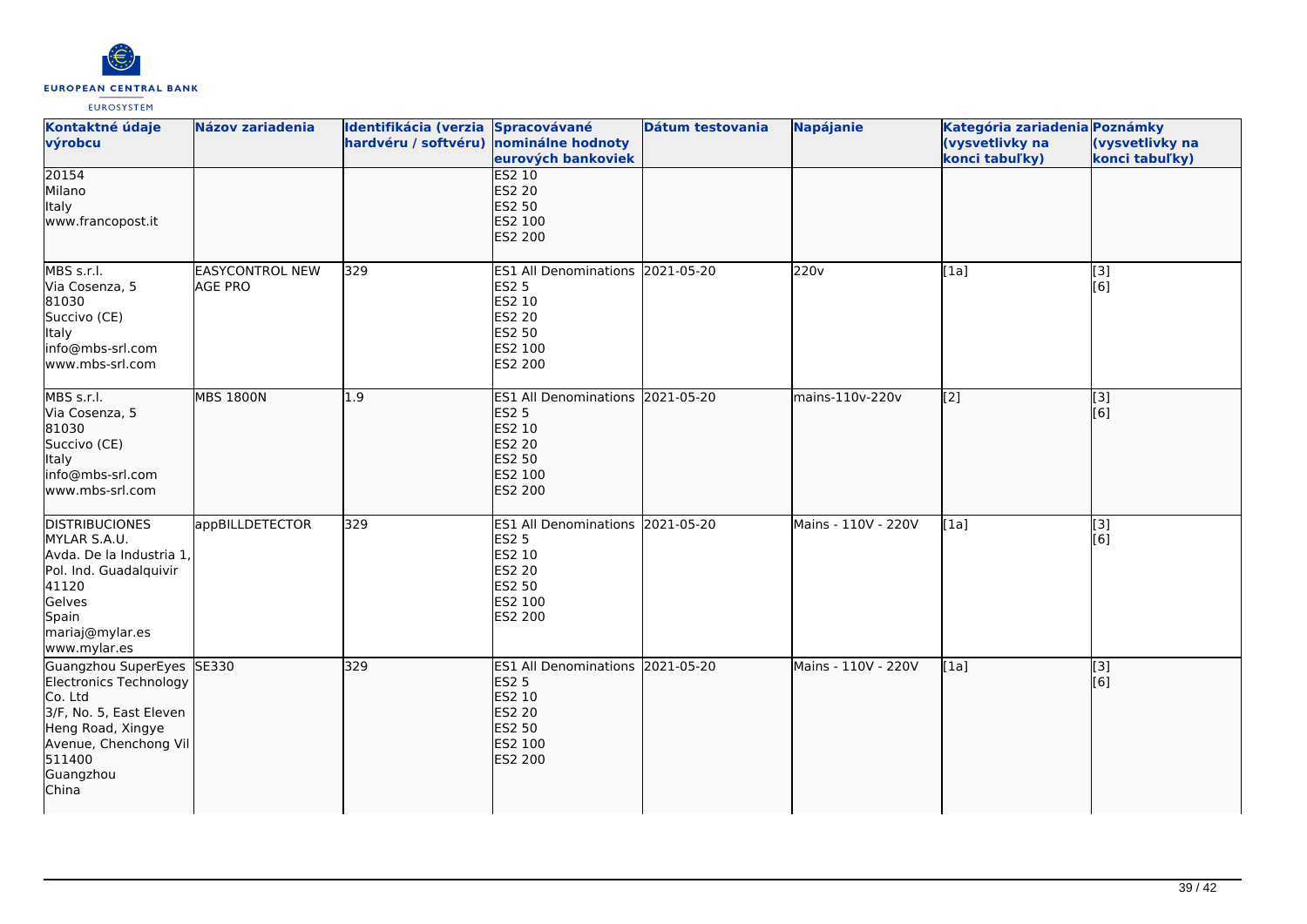

| Kontaktné údaje<br>výrobcu                                                                                                                                                                                           | <b>Názov zariadenia</b> | Identifikácia (verzia Spracovávané<br>hardvéru / softvéru) nominálne hodnoty | eurových bankoviek                                                                                                    | Dátum testovania | <b>Napájanie</b>    | Kategória zariadenia Poznámky<br>(vysvetlivky na<br>konci tabuľky) | (vysvetlivky na<br>konci tabuľky) |
|----------------------------------------------------------------------------------------------------------------------------------------------------------------------------------------------------------------------|-------------------------|------------------------------------------------------------------------------|-----------------------------------------------------------------------------------------------------------------------|------------------|---------------------|--------------------------------------------------------------------|-----------------------------------|
| info@super-eyes.com<br>www.super-eyes.com                                                                                                                                                                            |                         |                                                                              |                                                                                                                       |                  |                     |                                                                    |                                   |
| Guangzhou SuperEyes SE350<br>Electronics Technology<br>Co. Ltd<br>3/F, No. 5, East Eleven<br>Heng Road, Xingye<br>Avenue, Chenchong Vil<br>511400<br>Guangzhou<br>China<br>info@super-eyes.com<br>www.super-eyes.com |                         | 329                                                                          | ES1 All Denominations 2021-05-20<br><b>ES2 5</b><br>ES2 10<br>ES2 20<br>ES2 50<br>ES2 100<br>ES2 200                  |                  | Mains - 110V - 220V | [1a]                                                               | $\overline{[3]}$<br>[6]           |
| Guangzhou SuperEyes SE500<br>Electronics Technology<br>Co. Ltd<br>3/F, No. 5, East Eleven<br>Heng Road, Xingye<br>Avenue, Chenchong Vil<br>511400<br>Guangzhou<br>China<br>info@super-eyes.com<br>www.super-eyes.com |                         | 329                                                                          | <b>ES1 All Denominations</b><br><b>ES2 5</b><br>ES2 10<br><b>ES2 20</b><br><b>ES2 50</b><br>ES2 100<br><b>ES2 200</b> | 2021-05-20       | Mains - 110V - 220V | [1a]                                                               | [[3]<br>[6]                       |
| Guangzhou SuperEyes SE580<br>Electronics Technology<br>Co. Ltd<br>3/F, No. 5, East Eleven<br>Heng Road, Xingye<br>Avenue, Chenchong Vil<br>511400<br>Guangzhou<br>China<br>info@super-eyes.com<br>www.super-eyes.com |                         | 329                                                                          | ES1 All Denominations 2021-05-20<br><b>ES2 5</b><br>ES2 10<br><b>ES2 20</b><br>ES2 50<br>ES2 100<br>ES2 200           |                  | Mains - 110V - 220V | [1a]                                                               | $\overline{[3]}$<br>[6]           |
| Guangzhou SuperEyes SE600<br>Electronics Technology<br>Co. Ltd<br>3/F, No. 5, East Eleven<br>Heng Road, Xingye                                                                                                       |                         | 329                                                                          | ES1 All Denominations 2021-05-20<br><b>ES2 5</b><br>ES2 10<br><b>ES2 20</b><br><b>ES2 50</b>                          |                  | Mains - 110V - 220V | [1a]                                                               | [3]<br>[6]                        |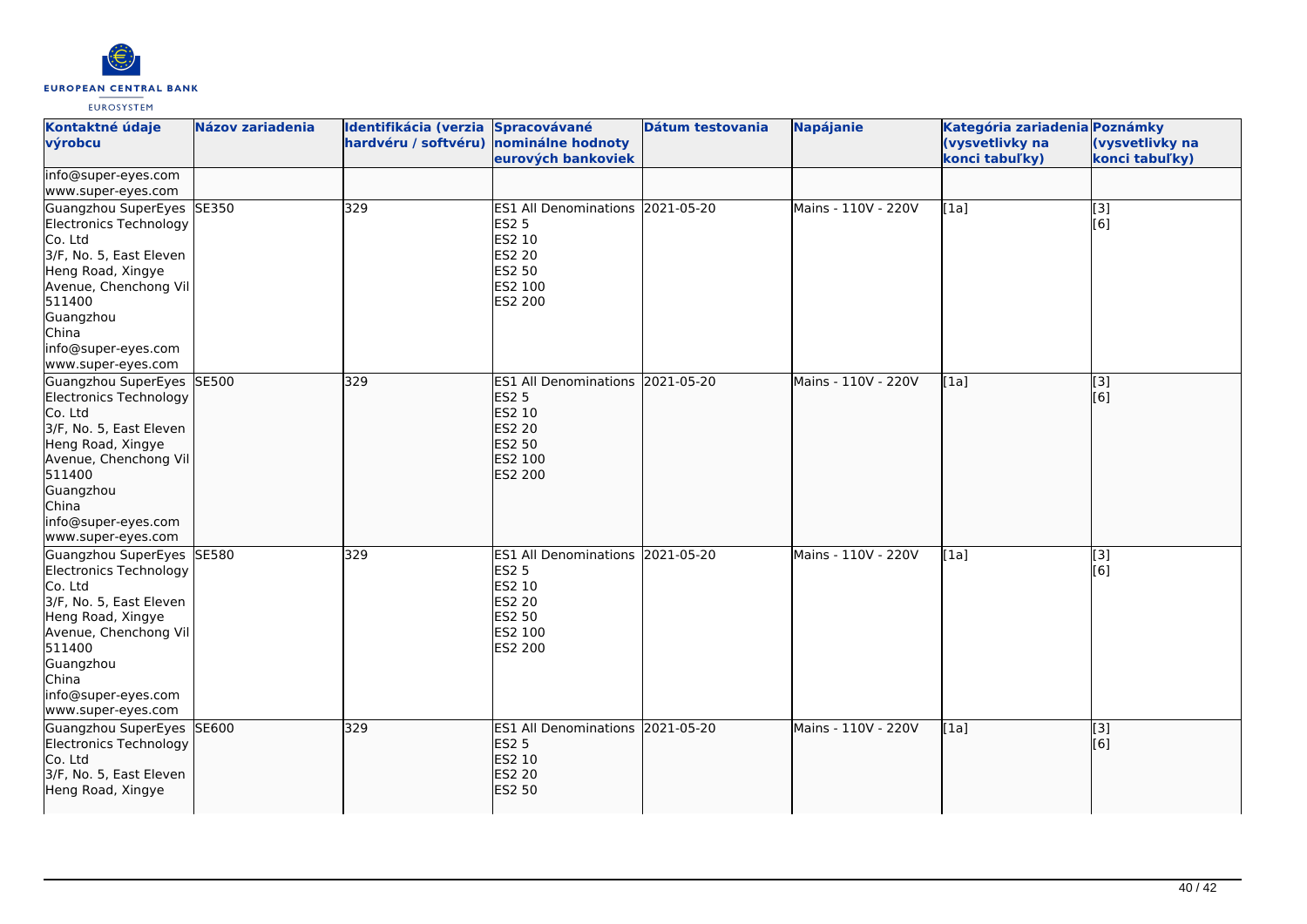

| Kontaktné údaje<br>výrobcu                                                                                                                                                                                              | Názov zariadenia | Identifikácia (verzia Spracovávané<br>hardvéru / softvéru) nominálne hodnoty | eurových bankoviek                                                                                                                      | Dátum testovania | Napájanie           | Kategória zariadenia Poznámky<br>(vysvetlivky na<br>konci tabuľky) | (vysvetlivky na<br>konci tabuľky) |
|-------------------------------------------------------------------------------------------------------------------------------------------------------------------------------------------------------------------------|------------------|------------------------------------------------------------------------------|-----------------------------------------------------------------------------------------------------------------------------------------|------------------|---------------------|--------------------------------------------------------------------|-----------------------------------|
| Avenue, Chenchong Vil<br>511400<br>Guangzhou<br><b>China</b><br>info@super-eyes.com<br>www.super-eyes.com                                                                                                               |                  |                                                                              | ES2 100<br><b>ES2 200</b>                                                                                                               |                  |                     |                                                                    |                                   |
| Guangzhou SuperEyes SE3020<br>Electronics Technology<br>Co. Ltd<br>3/F, No. 5, East Eleven<br>Heng Road, Xingye<br>Avenue, Chenchong Vil<br>511400<br>Guangzhou<br>China<br>info@super-eyes.com<br>www.super-eyes.com   |                  | 1.9                                                                          | ES1 All Denominations 2021-05-20<br><b>ES2 5</b><br><b>ES2 10</b><br><b>ES2 20</b><br><b>ES2 50</b><br><b>ES2 100</b><br><b>ES2 200</b> |                  | Mains - 110V - 220V | [2]                                                                | [3]<br>[6]                        |
| Hyundai MIB<br>linternational Co. Ltd.<br>3301, A Bld, 17, Gosan-<br>ro 148beon-gil<br>15850<br>Gunpo-si, Gyeonggi-do,<br>15850, Gunpo City<br>KOREA (Republic)<br>sjpark5423@hyundaim<br>lib.com<br>www.hyundaimib.com | MIB-15           | Main: 5.5; Image: 3.0                                                        | ES1 All Denominations 2021-05-17<br><b>ES2 5</b><br><b>ES2 10</b><br><b>ES2 20</b><br><b>ES2 50</b><br>ES2 100<br><b>ES2 200</b>        |                  | <b>Mains</b>        | $\overline{[2]}$                                                   | $\overline{[}$ [3]<br>[6]         |

# **Kategória zariadenia**

- [1a] 1a. Samostatné zariadenie na overovanie bankoviek automatické.
- [1b] 1b. Modul na príjem bankoviek so vstupom na jednu bankovku.

[2] 2. Zariadenie na dávkové spracovanie.

# **Poznámky**

- [1] Nie je zrejmé, či zariadenie spĺňa hygienické a bezpečnostné predpisy na národnej úrovni alebo na úrovni Európskej únie.
- [2] Zariadenie neprijíma všetky nominálne hodnoty. Informácie o tom, ktoré nominálne hodnoty zariadenie prijíma, získate od dodávateľa.
- [3] Zariadenie podporuje všetky smery vkladania bankoviek.